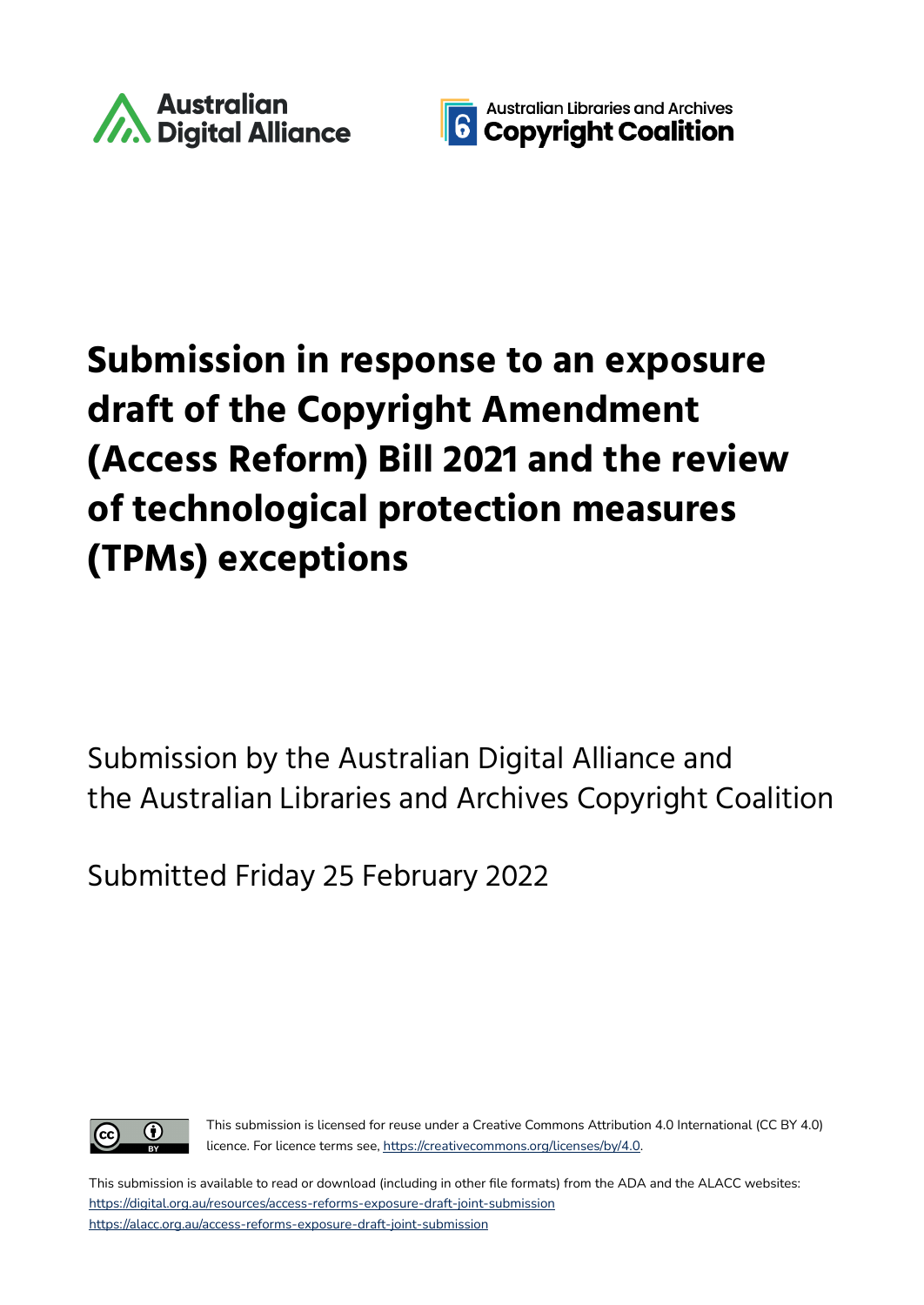# **Contents**

| <b>Executive summary</b>                                                          | 1  |
|-----------------------------------------------------------------------------------|----|
| List of recommendations                                                           | 3  |
| Introduction                                                                      |    |
| About the Australian Digital Alliance                                             | 8  |
| About the Australian Libraries and Archives Copyright Coalition                   | 9  |
| Limitation on remedies for use of orphan material (Schedule 1-Orphan works)       | 10 |
| Balancing the interests of users and copyright owners                             | 11 |
| The scope of the orphan materials scheme                                          | 12 |
| The 'reasonably diligent search' test                                             | 15 |
| Factors to determine whether a 'reasonably diligent search' has occurred          | 16 |
| The nature of the copyright material                                              | 17 |
| The purpose and character of the use                                              | 17 |
| How the search was conducted                                                      | 18 |
| Who conducted the search                                                          | 20 |
| The search technologies, databases and registers available at the time            | 21 |
| Relevant industry codes of practice                                               | 22 |
| Where a copyright owner is later identified                                       | 22 |
| Using orphan material in practice                                                 | 23 |
| Requiring attribution when using orphan material                                  | 25 |
| Orphan materials and the statutory licences                                       | 26 |
| Applications to the Copyright Tribunal - Response to Question 1.1                 | 26 |
| Quoting copyright material (Schedule 2-Fair dealing for quotation)                | 27 |
| The scope of the fair dealing for quotation exception                             | 27 |
| Quotation only by identified users                                                | 28 |
| Quotation only of material that has been 'made public' - Response to Question 2.1 | 29 |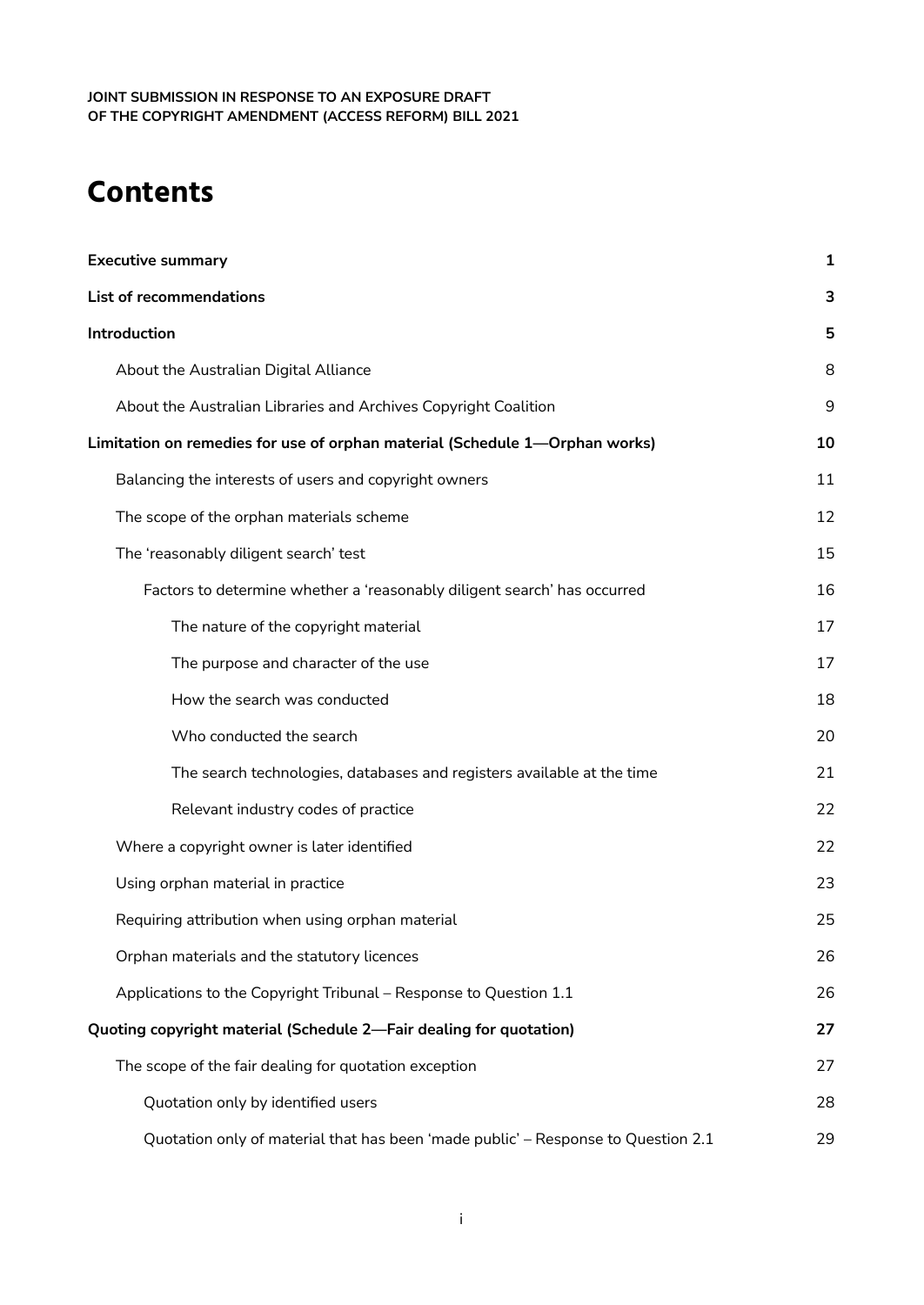#### AUSTRALIAN DIGITAL ALLIANCE AND AUSTRALIAN LIBRARIES AND ARCHIVES COPYRIGHT COALITION

| Quotation only for noncommercial purposes or commercial uses of immaterial value                                               | 31 |
|--------------------------------------------------------------------------------------------------------------------------------|----|
| Factors determining if the use is fair                                                                                         | 32 |
| The purpose and character of the dealing                                                                                       | 32 |
| The nature of the copyright material                                                                                           | 33 |
| The effect on the market for the material                                                                                      | 34 |
| The amount and substantiality of the part dealt with                                                                           | 35 |
| Requiring attribution when quoting material                                                                                    | 35 |
| Quotation and other fair dealing exceptions                                                                                    | 36 |
| Expanding the library and archives exceptions (Schedule 3—Libraries and archives etc.)                                         | 37 |
| Library and archives exceptions not significantly changing                                                                     | 37 |
| Document delivery and interlibrary loans                                                                                       | 38 |
| Requirements for making a request for supply                                                                                   | 39 |
| Retention copies                                                                                                               | 39 |
| Using unpublished copyright material and theses                                                                                | 40 |
| Making material available online                                                                                               | 41 |
| Reasonable steps to ensure copyright is not infringed – Response to Question 3.1                                               | 41 |
| 'Private and domestic' uses                                                                                                    | 42 |
| Application of the 'commercial availability test'                                                                              | 42 |
| The 'commercial availability test'                                                                                             | 43 |
| The 'reasonable portion' test                                                                                                  | 44 |
| Clarifying s 47H's impact on 'contracting out'                                                                                 | 44 |
| Modernising the exceptions for education providers (Schedule 4—Education)                                                      | 46 |
| Education exceptions that will not significantly change                                                                        | 46 |
| Use of material in the course of educational instruction                                                                       | 46 |
| 'A person taking part in the giving or receiving of the educational instruction'                                               | 47 |
| Temporary access to recordings                                                                                                 | 48 |
| Limiting online access to recordings and 'reasonable steps to ensure copyright is not infringed' –<br>Response to Question 4.1 | 49 |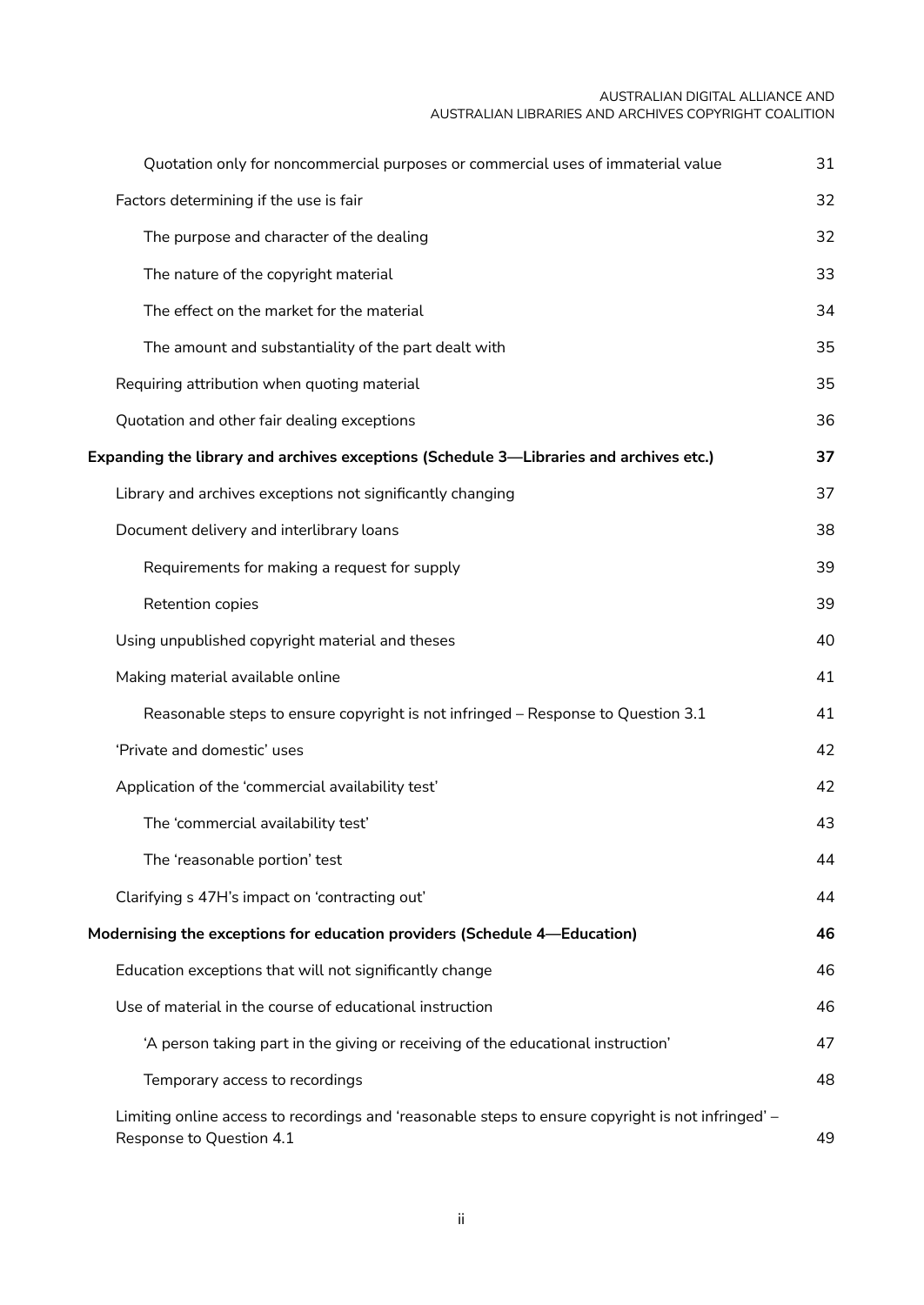|                                                                                                                                    | Restoring a wider scope to s 106                                              | 49 |
|------------------------------------------------------------------------------------------------------------------------------------|-------------------------------------------------------------------------------|----|
| Updating the exceptions for federal and state governments (Schedule 5-Use of copyright<br>material by the Commonwealth or a State) |                                                                               | 50 |
|                                                                                                                                    | Expanding the scope of the government statutory licensing scheme              | 50 |
|                                                                                                                                    | Government use of incoming material                                           | 51 |
|                                                                                                                                    | Safeguards for government use of incoming material – Response to Question 5.1 | 51 |
| Review of the exceptions to the Technological Protection Measures (TPMs) provisions                                                |                                                                               | 52 |
|                                                                                                                                    | Ensure current exemptions are carried over                                    | 52 |
|                                                                                                                                    | Include the new provisions                                                    | 52 |
|                                                                                                                                    | Include flexible dealings (s 200AB)                                           | 53 |
|                                                                                                                                    | <b>Other matters</b>                                                          |    |
|                                                                                                                                    | Schedule 6-Registrar of the Copyright Tribunal                                | 54 |
|                                                                                                                                    | Schedule 7—Regulations relating to technological protection measures          | 54 |
|                                                                                                                                    | Schedule 8-Archives                                                           | 54 |
|                                                                                                                                    | Schedule 9-Referrals                                                          | 55 |
|                                                                                                                                    | Schedule 10-Notifiable instruments                                            | 55 |
|                                                                                                                                    | Legislative drafting                                                          | 55 |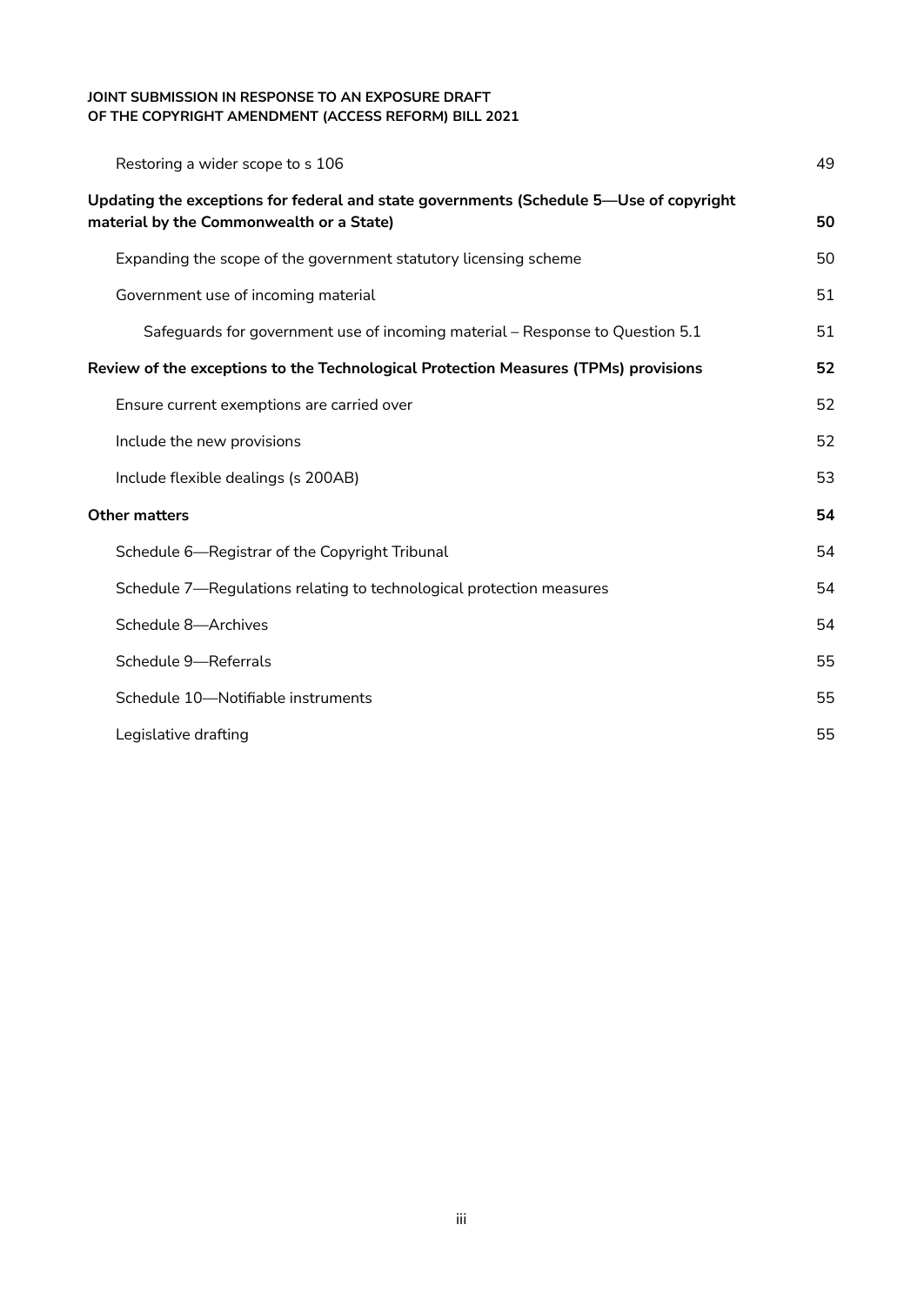## <span id="page-4-0"></span>**Executive summary**

The need for the reforms proposed in the Copyright Amendment (Access Reform) Bill 2021 $^{\rm 1}$  (the Bill) has never been more apparent than now, during the ongoing COVID-19 pandemic. The Australian public expects flexibility in online engagement with public bodies such as libraries and archives, primary, secondary and tertiary education providers, government agencies and research organisations. This is by necessity not desire. Australia needs a copyright system that is digital-first.

While there has been considerable copyright reform in recent years, more work is needed to modernise the *Copyright Act 1968* (the Act). If enacted, the Bill will continue Australia's path to a flexible and contemporary copyright system that actively supports and safeguards copyright users and copyright owners equally.

This submission – made jointly by the [Australian](https://digital.org.au/) Digital Alliance (ADA) and the [Australian](https://alacc.org.au/) Libraries and Archives [Copyright](https://alacc.org.au/) Coalition (ALACC) – advocates for the introduction of these amendments on public interest grounds. Specifically, this submission argues in support of reforms related to:

- **Limiting remedies available when orphan material is used** Opening up access to the volumes of orphaned material in Australia is overdue. Deploying a scheme to limit remedies available to a copyright owner of formerly orphaned materials when that material is used by another party is a crucial next step in freeing up productive and creative new uses of orphan materials. A solution to the orphan material problem is strongly supported.
- **Quoting copyright material** Introducing a mechanism by which users can quote from copyright material is to be applauded. However, we have concerns that the value of the proposed provision will be unjustifiably limited if the scope remains as narrow as is suggested in the drafting. Limiting who can quote material, the material they can quote and the types of uses those users can engage in when quoting material will erode the utility of the proposed fair dealing for quotation. This will be exacerbated by also applying a set of fairness factors to quotations. A new fair dealing for quotation is supported, but that exception should apply more broadly than the current scope.
- **Expanding the library and archives exceptions** Updating the library and archives exceptions to reduce 'red tape', encourage making more material available online and allow new uses by the public will address important issues with our currently outdated copyright system. More so, the changes will support our cultural collections to provide equitable access to their collections. These updates are supported.

<sup>1</sup> Department of Infrastructure, Transport, Regional Development and Communications (2021) *Copyright Amendment (Access Reform) Bill 2021 Exposure Draft*. Available at [https://www.infrastructure.gov.au/department/media/publications/copyright-amendment-access-reforms-bill-2021.](https://www.infrastructure.gov.au/department/media/publications/copyright-amendment-access-reforms-bill-2021)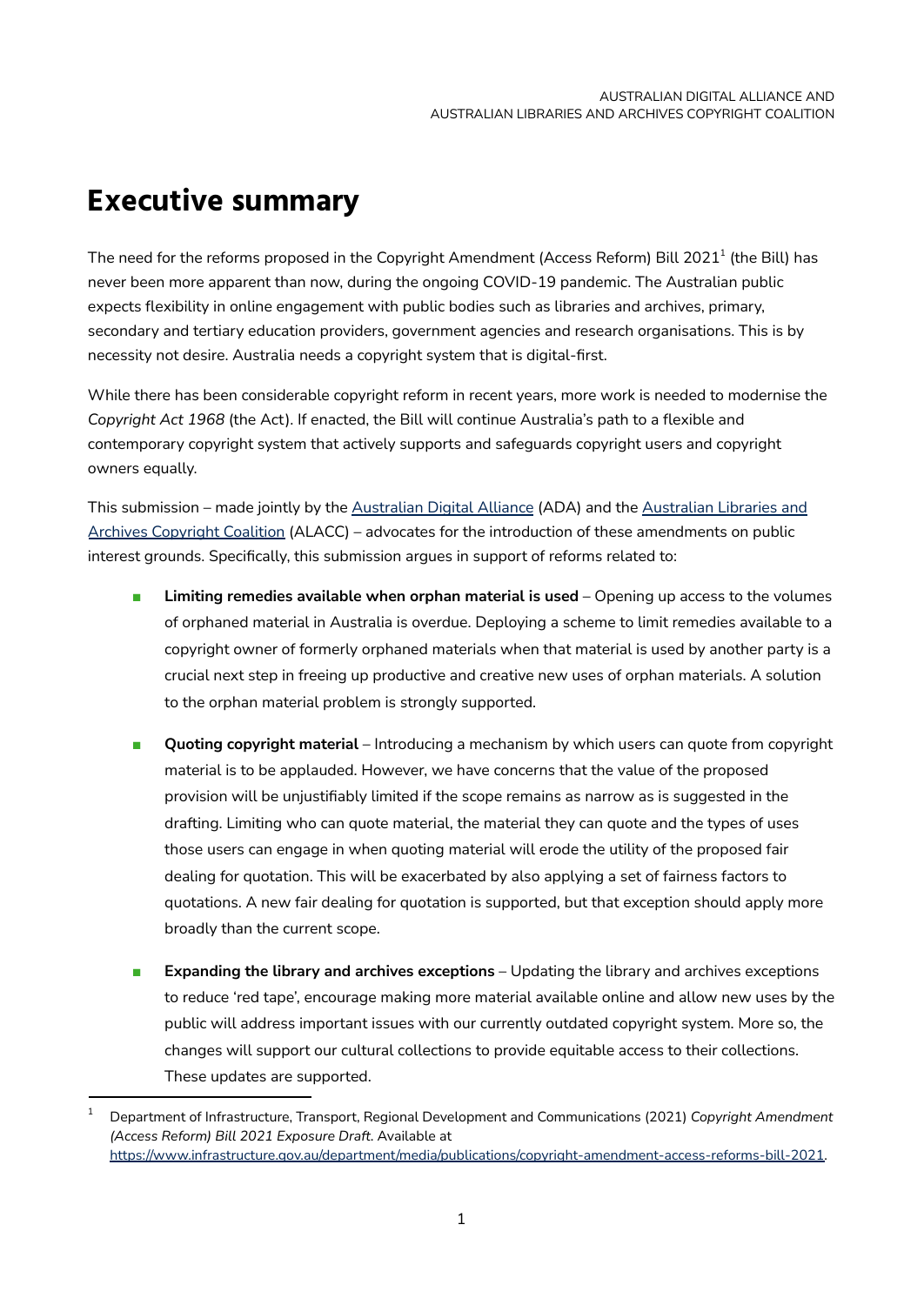- **Modernising the education exceptions** The need for flexibility in educational delivery, and the limitations of Australia's copyright regime to support it, are the background to the proposed changes to the education exceptions. These reforms must be supported if Australia wants to fully embrace contemporary online teaching and learning practices.
- **Updating the government exceptions** A future where Australian government bodies can be smart, flexible and digital-focused requires a copyright scheme behind it that champions these ambitions. Addressing the shortcomings of the government statutory licensing scheme and clarifying how governments can use material provided to them are supported as these reforms will contribute to that future.
- **Reviewing the Technological Protection Measures (TPM) exceptions** We recommend continuing all current exemptions to the TPM exceptions outlined in reg 40 of the *Copyright Regulations 2017* (the Regulations), and extending the exemptions to the new access provisions proposed in the Bill and to library and archives uses of s 200AB.
- **Other matters** Additional minor measures to support simplification and consistency in the Act are supported.

There is a real need for these reforms. Regional and remote library users, academic, family and community researchers, government staff, parents, students and teachers across the country are increasingly frustrated by the copyright red tape that gets in the way of them engaging with collections material, accessing important collections items such as family history records, delivering government services online or being able to participate fully in online classes. While COVID-19 is the backdrop against which these reforms are framed, the issues addressed are long-standing. These changes are needed for libraries, for archives, for schools, for universities, for researchers of all kinds, for governments and for the Australian public. Australia's post-COVID recovery depends on a more modern copyright system that can deliver the flexibility and agility needed in this time of pandemic and going forward. This Bill provides the opportunity for Australia to embrace an effective online future.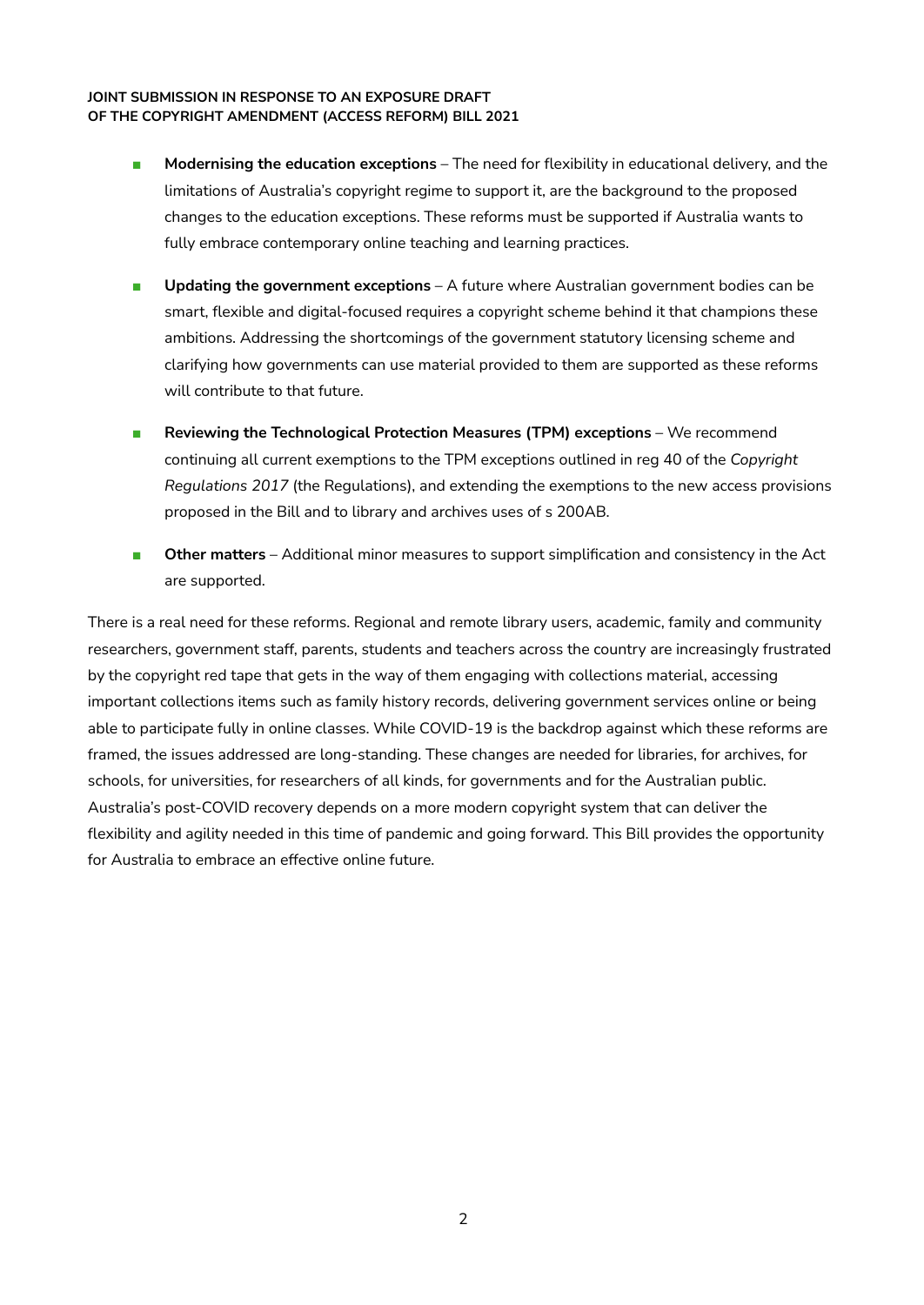## <span id="page-6-0"></span>**List of recommendations**

Below is a summary of our main recommendations in response to the reform package:

- It is recommended that the new **limitation on remedies for the use of orphan materials** should be enacted as drafted. Its scope should remain broad enough to accommodate any copyright material, any user and any use, including commercial uses. The risk of inappropriate reuse of copyright material is minimised by requiring a 'reasonably diligent search' to identify the copyright owner be undertaken within a reasonable time before using the material.
- The related **limitation on remedies for the use of formerly orphaned materials** should also be enacted as drafted. Without the assurance that compensation or other relief cannot be sought for past uses of formerly orphaned material the risk of using orphan materials would be too great. Compelling the parties to negotiate for the ongoing use of formerly orphaned materials provides a mechanism through which copyright owners can assert their rights and be remunerated should they be identified after the initial use of the material. Both provisions are needed. It is through the interaction of the two provisions that the full potential of an orphan works scheme is more likely to be realised.
- We endorse introducing a mechanism that permits quotation of copyright material but we recommend that the new **fair dealing for quotation** should be expanded to apply to any copyright material, not just material that has been 'made public'. The exception should also include all users, not just a subset of users. The narrowness of the provision as drafted is unjustified, and will seriously undermine its practical utility if passed as is.
- The suite of proposed **exceptions for libraries and archives** are supported and we recommend they are all enacted. We highly recommend widening of the scope of the 'supply provisions' (document delivery and interlibrary loans), enabling libraries and archives to retain supply copies for use in response to future requests, introducing 'private and domestic use' into a number of the library and archives provisions, and expanding the ability of libraries and archives to make material in their collections available online in reasonable and limited ways.
- We recommend passing all the proposed **exceptions for education**. Specifically, we strongly endorse widening the breadth of the exception for the use of material in the course of educational instruction. This will add much needed flexibility for teachers and students, as well as teaching support and parents.
- We support the proposed changes to the **government exceptions**. In particular, broadening the scope of the government statutory licensing scheme and the proposed provision for use of material provided to a government are supported.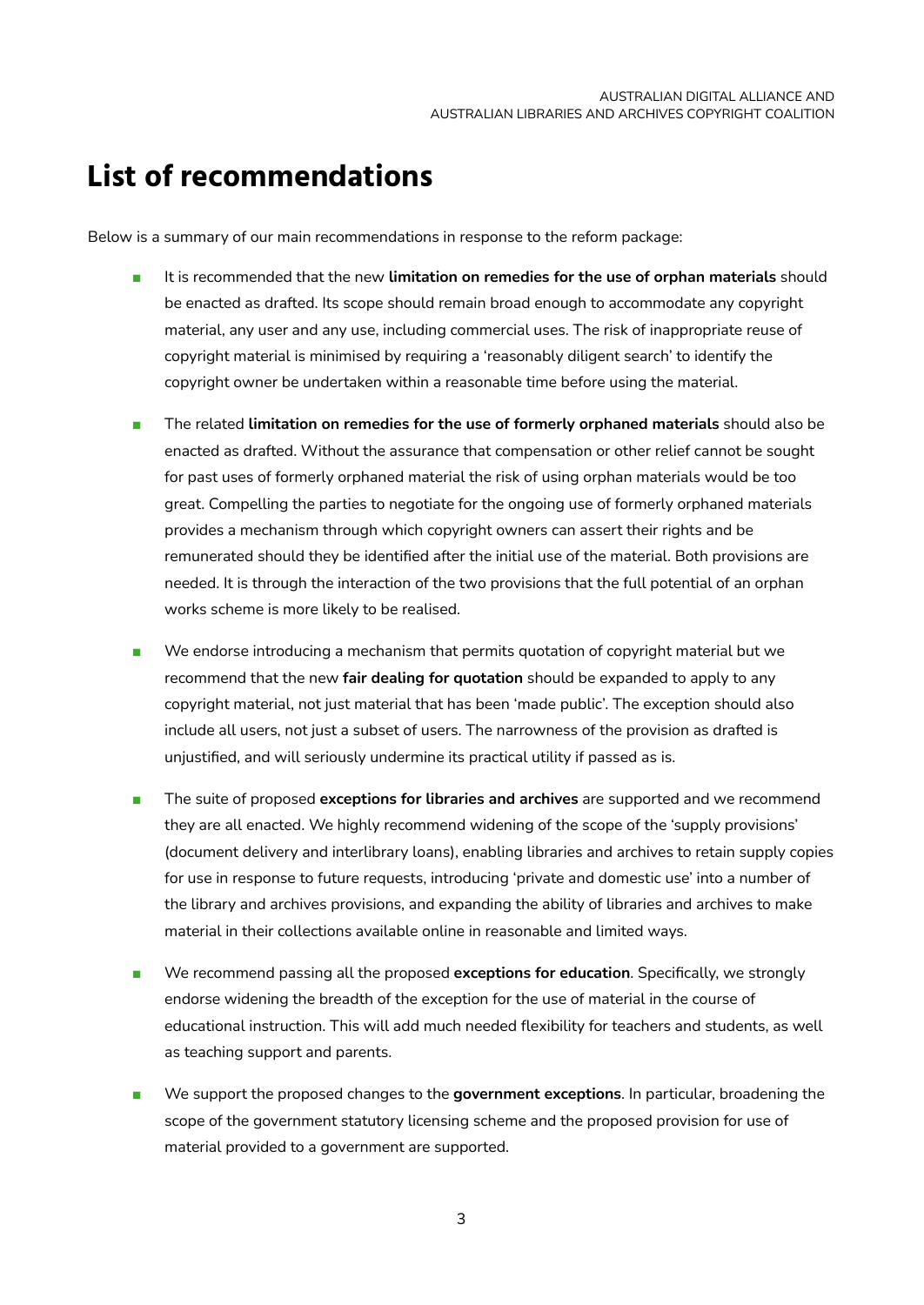- In response to the **review of the technical protection measures (TPMs) exceptions** we recommend that the current list of acts outlined in reg 40 of the Regulations that are non-actionable circumventions of access control TPMs continue to apply and that list be updated to take into account any current provision that is slated to be replaced by a provision included in the Bill (e.g. the updated library and archives provisions). Additionally, we call for the new access provisions introduced with the Bill to be exempt, as well as flexible dealings (under s 200AB) by libraries and archives that circumvent access TPMs.
- We also support the additional minor measures which are outlined in **Schedules 6–10** of the Bill.
- Finally, we recommend that, to the extent possible, the Department prioritises easy-to-read drafting and layout.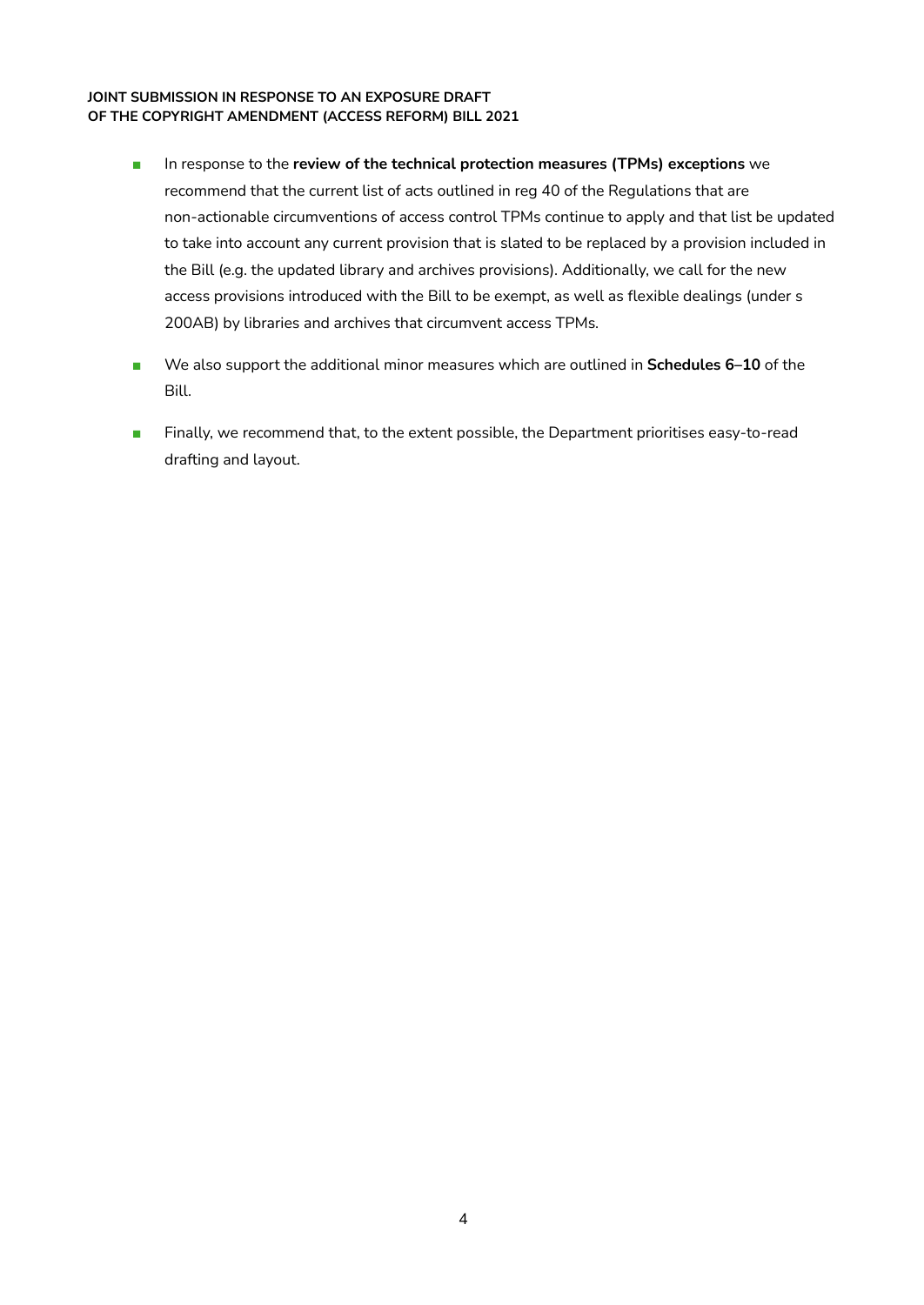## <span id="page-8-0"></span>**Introduction**

The ADA and the ALACC are pleased to jointly provide comments on the exposure draft of the Bill and in response to the review of the access control technological protection measures (TPM) exceptions in the Regulations. We thank the Department of Infrastructure, Transport, Regional Development and Communications (the Department) for the opportunity to make a submission.

We welcome the objectives of the reforms, namely to simplify and update provisions of the Act to better support the needs of Australians when accessing content digitally. More and more services and programs are delivered online by libraries and archives, schools, universities, research organisations and governments, yet our copyright system has been slow to adapt.

The reforms are part of an ongoing process to modernise Australia's copyright system, building off the consultation activities that led to the enactment of the *Copyright Amendment (Disability Access and Other Measures) Act 2017*, the *Copyright Amendment (Service Providers) Act 2018* and the Regulations. Of course, those amendments were in turn informed by significant public consultation undertaken by a number of government bodies over a number of years.

The issues raised in the discussion paper are longstanding and increasingly urgent. Our copyright law is outdated, and the need to address this has been made more apparent by the ongoing impact of the COVID-19 pandemic – not to mention the disruptive and devastating force of bushfires, floods and other extreme weather events. Cultural institutions have experienced acute increases in the demand for ways to remotely access their collections and services during periods of lockdown, and the public's appetite for more flexible access options does not dissipate after a lockdown has been lifted.

Australia has an enviable track record for generating new research knowledge. Yet for years we have allowed our researchers and research organisations to be burdened with the requirement to secure permissions for quotes in research, even though international experience shows that a quotation exception is beneficial to all.

Likewise, it should not take the arrival of a global health emergency on our shores to fast track a digital focus for the education provisions in the Act. Schools, universities, TAFEs and other education providers have been struggling for years under provisions in the Act that were never set up to accommodate the needs of online learning. This lack of flexibility is to the detriment of our students.

And, with a majority of government initiatives and programs being delivered wholly or partly online it is remarkable that the government statutory licensing scheme does not already extend to communication of material. The provisions for governments in the Act need to be supporting flexible and equitable access to government programs and information.

With a strong public interest agenda, the reforms will introduce much-needed changes that strive to make our copyright system more agile, fit for purpose and digital-focused. The package includes a suite of reasonable and practical measures that reflect contemporary uses of copyright material. Importantly, these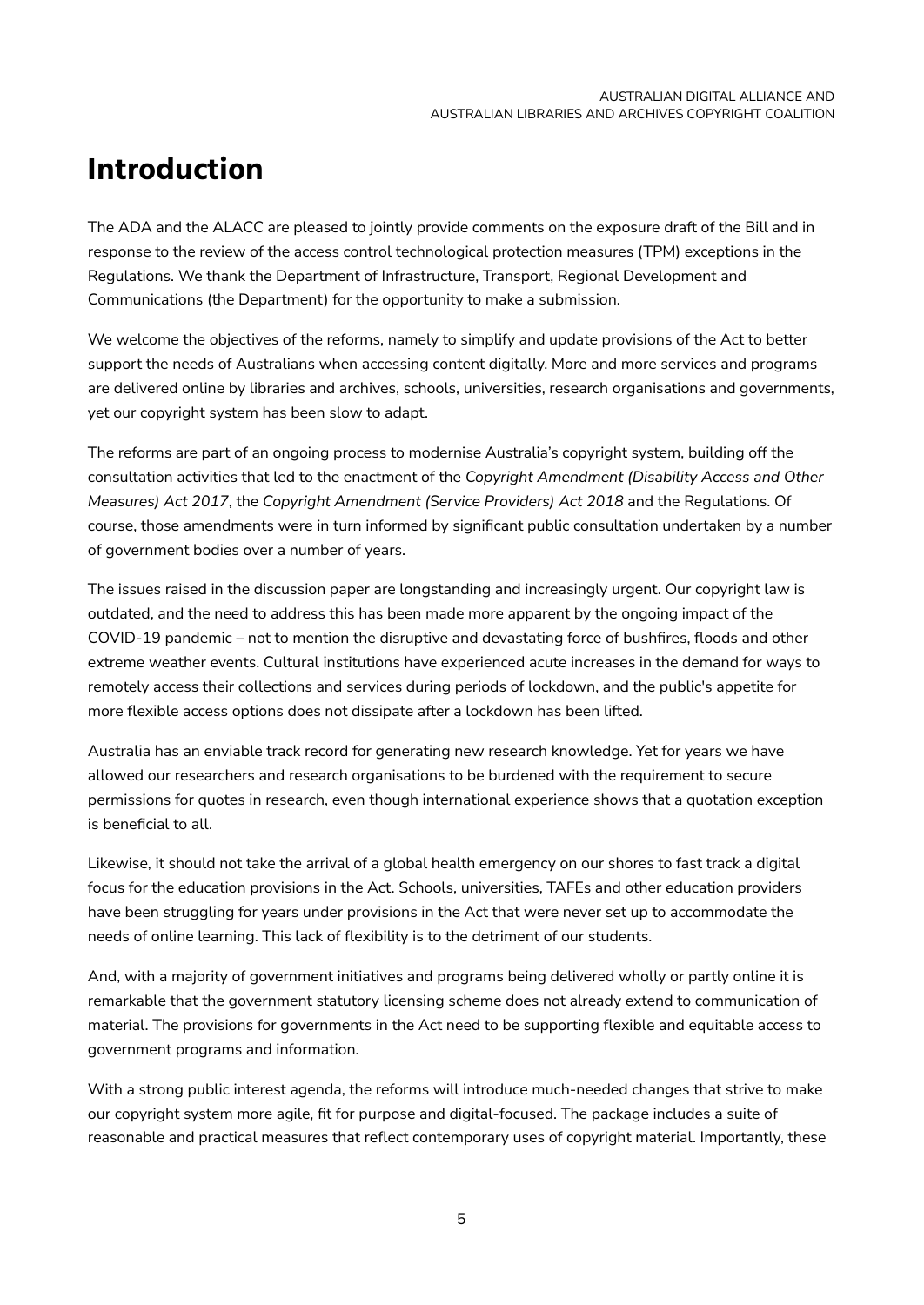changes iteratively modernise our copyright laws without undermining incentives and protections for the creators of copyright-protected content.

Australia stands to benefit significantly from the reform package. Together, its provisions will create greater certainty for libraries, archives and cultural institutions, for students, teachers, lecturers and education institutions, for researchers and bodies engaged in research, for Commonwealth and State government bodies and, most importantly, for the Australian public at large. Further, we make the following observations with respect to the amendments:

- **Libraries, archives and cultural institutions** will benefit greatly from efficiencies created by the application of the reforms. Reducing complexity, the administrative burdens on collecting institutions, the need for double handling and other constraints on the management and use of their collections, together will free up time as well as human and financial resources that can be reallocated to other pursuits for the benefit of collections and the community, including the delivery of services online. And cultural collections of all sizes will benefit from the greater certainty the reforms provide for the use of orphan materials.
- The guidance around quotation will bring down administrative costs and speed up the time it takes to release research outcomes disseminated by **researchers and research organisations**. Plus, greater access to orphan materials in cultural collections will open up volumes of new material for research purposes. Both outcomes will contribute greatly to the public interest.
- Greater clarity around online teaching, increased certainty when involving parents and other parties in teaching, and the use of orphan materials and quotations from other third-party copyright material in classes and teaching resources will make it easier for **educators and educational providers** to focus on quality teaching outcomes.
- **■** Updating the government statutory licensing scheme to include communication of materials will better support federal and State and Territory **government departments and agencies** as they continue to increase their delivery of services online. And the amendment will clarify government use of material other parties provide to it, making government processes quicker and easier.
- Perhaps the greatest dividends though will come from the benefits for **the Australian public**. Specifically, the public will be able to more confidently use orphan materials, will be able to use cultural collections material for personal and domestic use and will be able to engage with more research outputs made available more quickly. And broadly Australians will enjoy the convenience of more online service delivery from cultural, educational, research and government entities.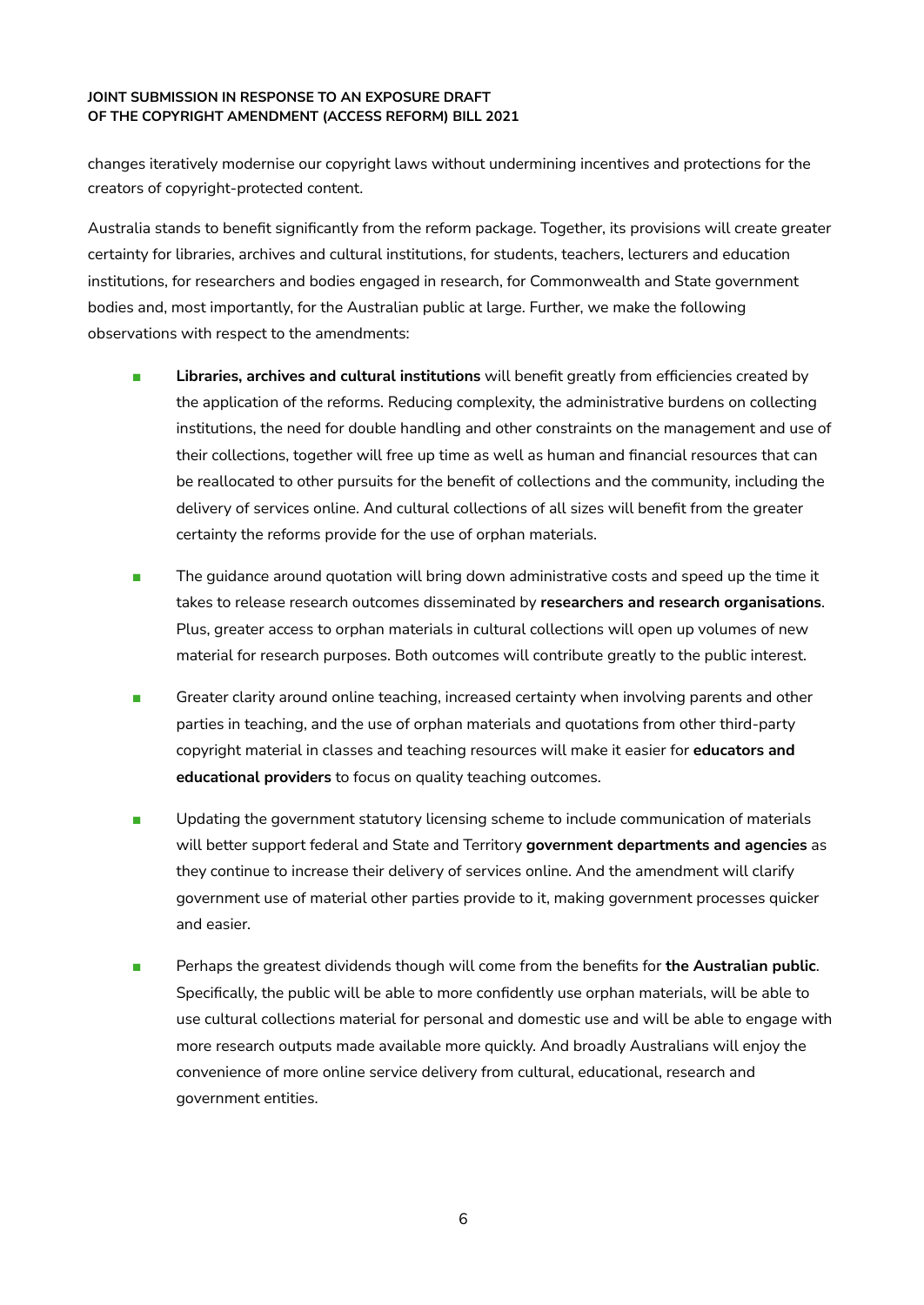Both the ADA and the ALACC have a long history contributing to copyright reform processes. We bring different perspectives to copyright debates, with a focus on the public interest in access to knowledge, culture and education. That experience informs our responses to this current consultation. In this submission we provide observations on the specific drafting in the exposure draft, address the questions raised by the Department for consideration in the discussion paper, and respond to other points outlined in the discussion paper.<sup>2</sup>

Finally, the ADA and the ALACC broadly supports the submissions made by:

- The Australian Library and Information Association (ALIA);
- The Creative Commons Australia Chapter (CC Australia);
- Open Access Australasia (OA Australasia);
- The National Library of Australia (NLA);
- National and State Libraries Australasia (NSLA); and
- Universities Australia (UA).

Should the Department require additional information, analysis or evidence, the ADA and the ALACC would welcome the opportunity to make further comments. Our principal contact with respect to this submission is our Copyright Officer, Elliott Bledsoe, who can be reached at [elliott@digital.org.au](mailto:elliott@digital.org.au) or on 02 6262 1118.

<sup>2</sup> Department of Infrastructure, Transport, Regional Development and Communications (2021) *Discussion paper—Exposure Draft Copyright Amendment (Access Reform) Bill 2021 & Review of Technological Protection Measures Exceptions*. Available at [https://www.infrastructure.gov.au/department/media/publications/discussion-paper-exposure-draft-copyright-amen](https://www.infrastructure.gov.au/department/media/publications/discussion-paper-exposure-draft-copyright-amendment-access-reform-bill-2021-review-technological) [dment-access-reform-bill-2021-review-technological.](https://www.infrastructure.gov.au/department/media/publications/discussion-paper-exposure-draft-copyright-amendment-access-reform-bill-2021-review-technological)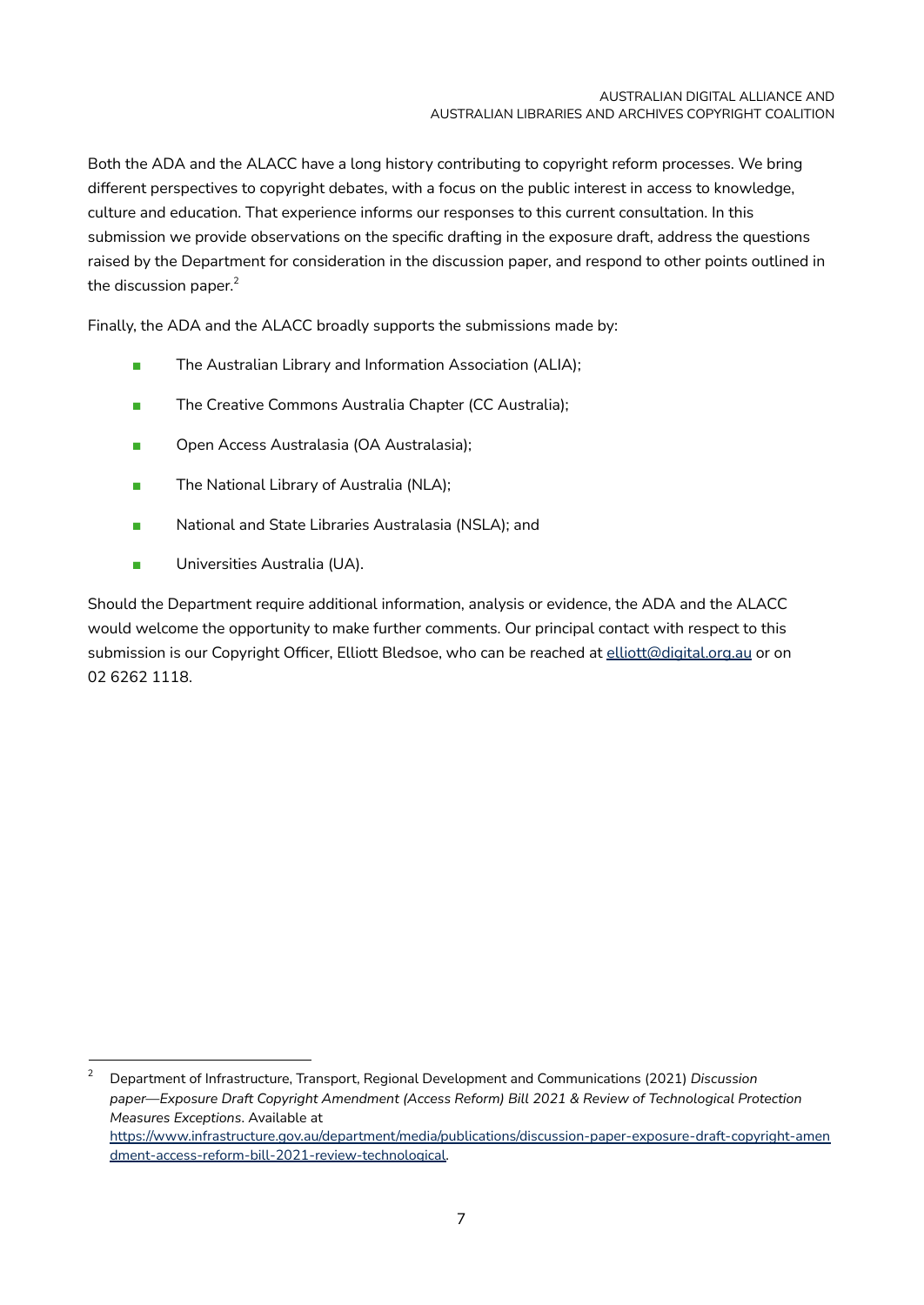## <span id="page-11-0"></span>**About the Australian Digital Alliance**

The Australian Digital Alliance (ADA) provides a voice for the public interest in access to knowledge, information and culture in copyright reform debates. We are a broad nonprofit coalition of public and private sector groups formed to provide an effective voice for a public interest perspective in copyright policy. The ADA was founded following a meeting of interested parties in Canberra in July 1998, with our first patron being retired Chief Justice Sir Anthony Mason AC KBE QC. More than 20 years later, the ADA continues to be a respected and active participant in the Australian copyright reform debates, regarded for our depth of copyright expertise and advocacy efforts on behalf of a diverse membership.

ADA [members](https://digital.org.au/about/members/) span various sectors, and include universities, schools, disability groups, libraries, archives, galleries, museums, research organisations, technology companies and individuals. The ADA unites those who seek copyright laws that both provide reasonable incentives for creators and support the wider public interest in the advancement of learning, innovation and culture.

Committed to copyright reform that enables fair access to content and encourages innovation and growth, the ADA provides policy advice to government and its members, supports research and publications on new copyright law and policy, monitors international trade and IP developments, and facilitates forums to discuss topical copyright issues and progressive reform.

More information about the ADA is available at [digital.org.au/about](https://digital.org.au/about).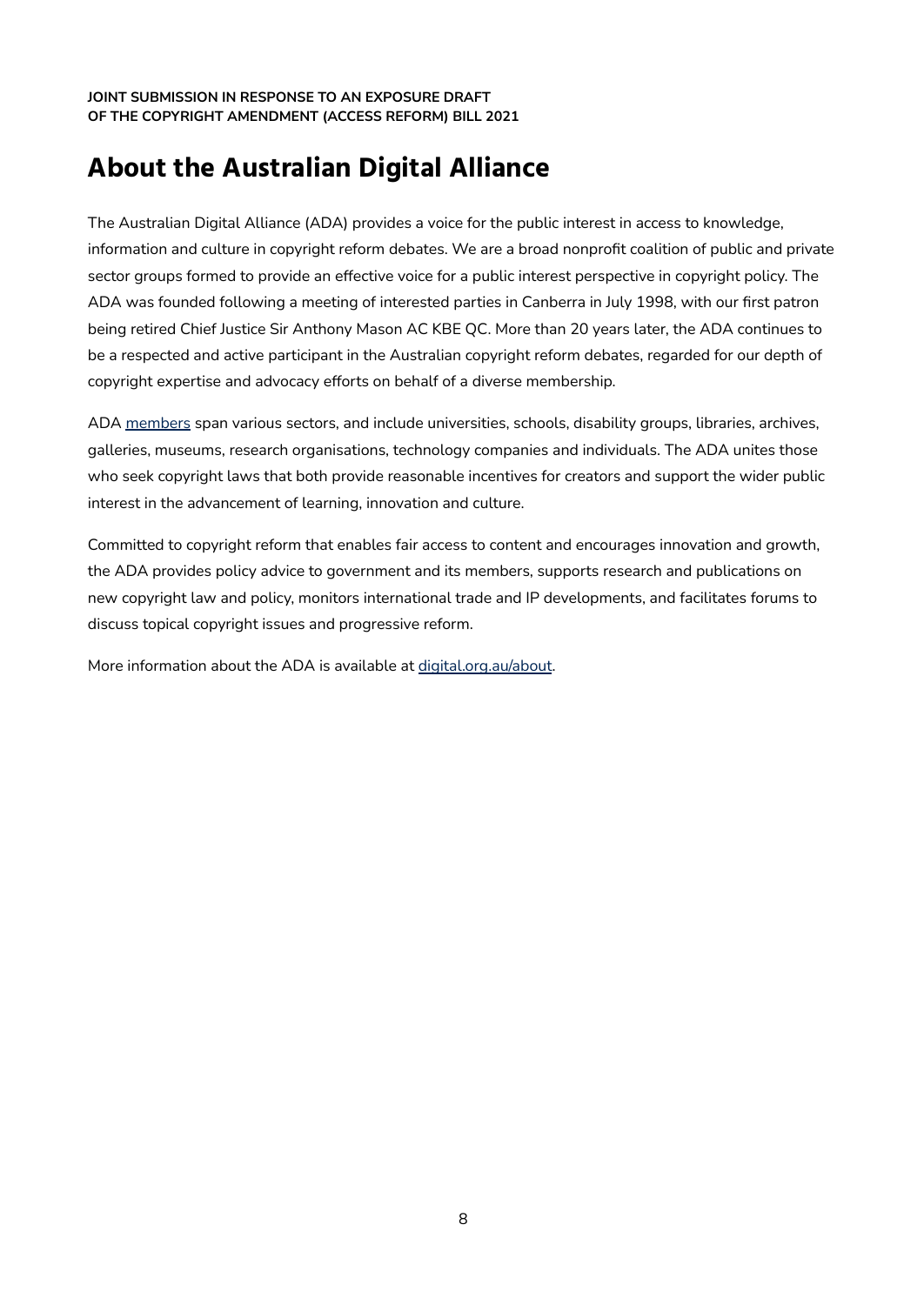## <span id="page-12-0"></span>**About the Australian Libraries and Archives Copyright Coalition**

The Australian Libraries and Archives Copyright Coalition (ALACC) (formerly the Australian Libraries Copyright Committee (ALCC)) is the main consultative body and policy forum for the discussion of copyright issues affecting Australian libraries and archives. The ALACC has nine organisational members, each of whom nominates a representative to provide advice and reflect the concerns of their members. The organisational members are:

- Australian Library and Information [Association](http://www.alia.org.au/) (ALIA)
- [Australian](https://www.archivists.org.au/) Society of Archivists (ASA)
- National and State Libraries [Australasia](http://www.nsla.org.au/) (NSLA)
- Council of [Australasian](https://www.caara.org.au/) Archives and Records Authorities (CAARA)
- Council of [Australian](http://www.caul.edu.au/) University Librarians (CAUL)
- National Archives of [Australia](http://www.naa.gov.au/) (NAA)
- Australian School Library [Association](http://www.asla.org.au/) (ASLA)
- NSW Public Library [Association](https://nswpla.org.au/) (NSWPLA)
- Australian [Government](https://www.alia.org.au/Web/Our-Members/Communities/Our-Communities/ALIA_Australian_Government_Library_and_Information_Network.aspx) Libraries Information Network (AGLIN)

The ALACC offers informed contributions to domestic and international copyright law and policy discussions and organises copyright education, including training and online information resources targeted at the library and archives sectors.

The ALACC and its members support a copyright framework that appropriately protects the interests of right holders while ensuring access to important cultural, educational and historic content for the public's benefit.

More information about the ALACC is available at [alacc.org.au/about.](https://alacc.org.au/about)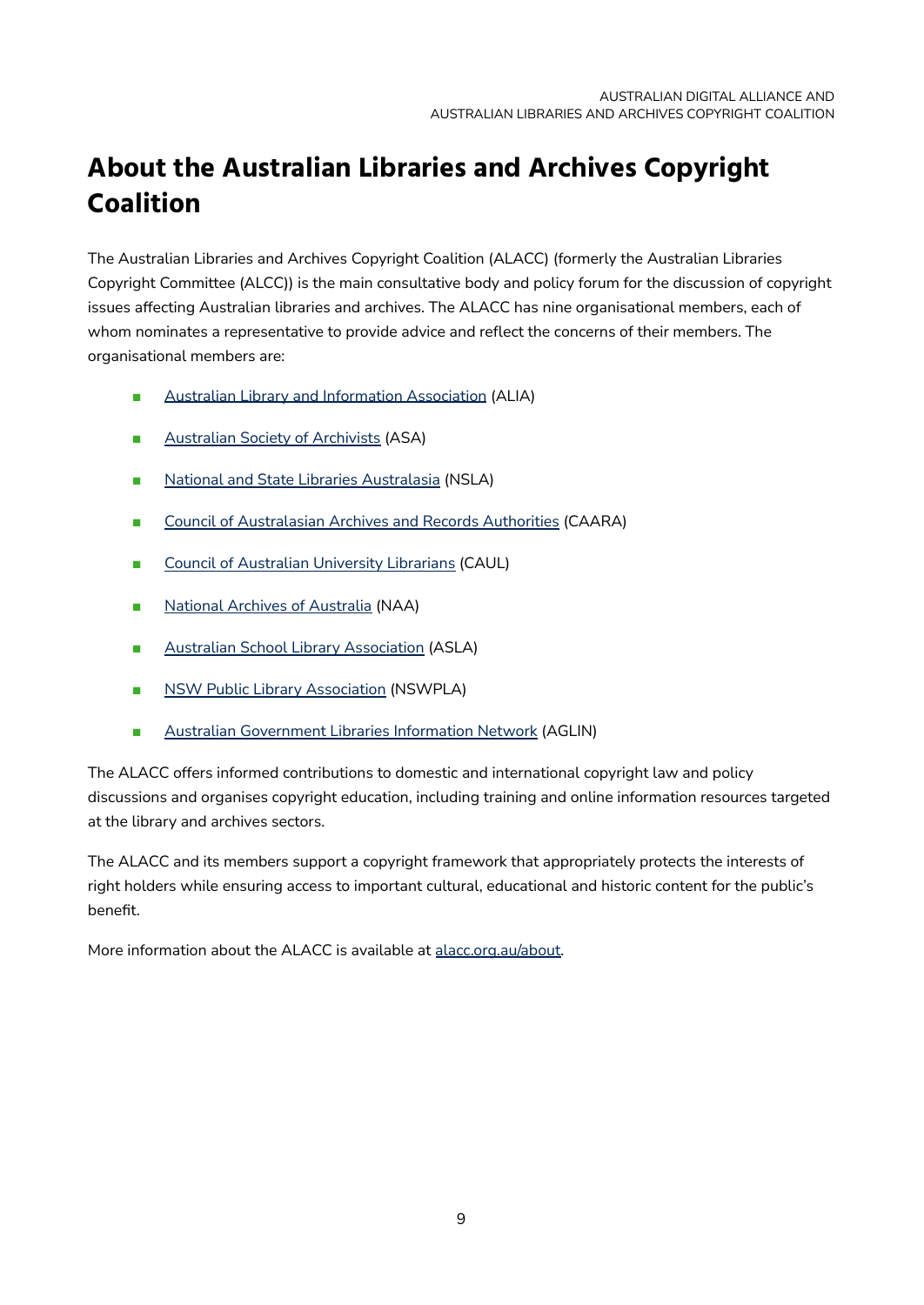# <span id="page-13-0"></span>**Limitation on remedies for use of orphan material (Schedule 1—Orphan works)**

The introduction of a copyright duration for unpublished materials that came into force in 2019 $^{\rm 3}$  was a significant positive step towards a robust response in the Australian copyright system to orphan material (i.e. copyright material whose owner is unknown or cannot be contacted). Abandoning the antiquated concept of perpetual copyright for unpublished works, and setting a fixed copyright term for content regardless of whether the material was published or not meant orphan materials now have a pathway to entering the public domain. Without undermining the importance of that change, the introduction of a scheme to limit remedies available to a copyright owner of (formerly) orphaned material when that material is used by another party will address many of the outstanding issues still holding back wider reuse of orphaned content. It has the potential to activate orphaned content through new productive and creative uses before copyright in the material has expired.

The barriers to using orphan materials have been a concern for the ADA and the ALACC for a number of years. By their nature, orphan materials are risky to use. <sup>4</sup> The low risk appetite of some libraries and archives means much orphaned material held in collections is not made available to the public. This is a particular problem for smaller organisations without dedicated copyright expertise. The potential for a copyright owner to come forward in the future and object to or claim compensation for the use of the material will often deter libraries or archives from using orphaned content themselves. It has also been cited as a reason for libraries or archives not making orphan materials accessible to other parties. We welcome the certainty the proposed provision will bring, and the flow on effects of that: the release of more collections material for viewing online, or for reuse in reasonable circumstances. Further, we note that a major benefit from the provision will be the reassurance it will give smaller cultural institutions in particular to confidently use orphan materials from their collection.

We also welcome the benefits the scheme will provide for researchers and other users. Of the orphan materials that are accessible, not being able to secure permission from the copyright owner causes many potential users to abandon plans to use the material or avoid using it in the first place.<sup>5</sup> For these potential users the threat of a copyright owner coming forward can discourage the use of orphan materials. It can be

<sup>3</sup> Introduced with the *Copyright Amendment (Disability Access and Other Measures) Act 2017*.

 $4$  You cannot secure a permission if you do not know who the copyright owner is or you cannot contact them. You may not be able to determine the copyright duration for the material either.

<sup>&</sup>lt;sup>5</sup> The topic of avoidance or abandonment of copyright material is discussed by Kylie Pappalardo and others in a research report looking at how creators reuse copyright materials in practice. The authors note that a consequence of complicated or lengthy licensing processes is that some creators try to replace the material with content that is easier to secure permission to use while others abandon the use of material or the entire project: Pappalardo, K et al. (2017) *Imagination foregone: A qualitative study of the reuse practices of Australian creators*, Queensland University of Technology: Brisbane, Queensland, pp 28 and 29. Available at <https://eprints.qut.edu.au/115940/>.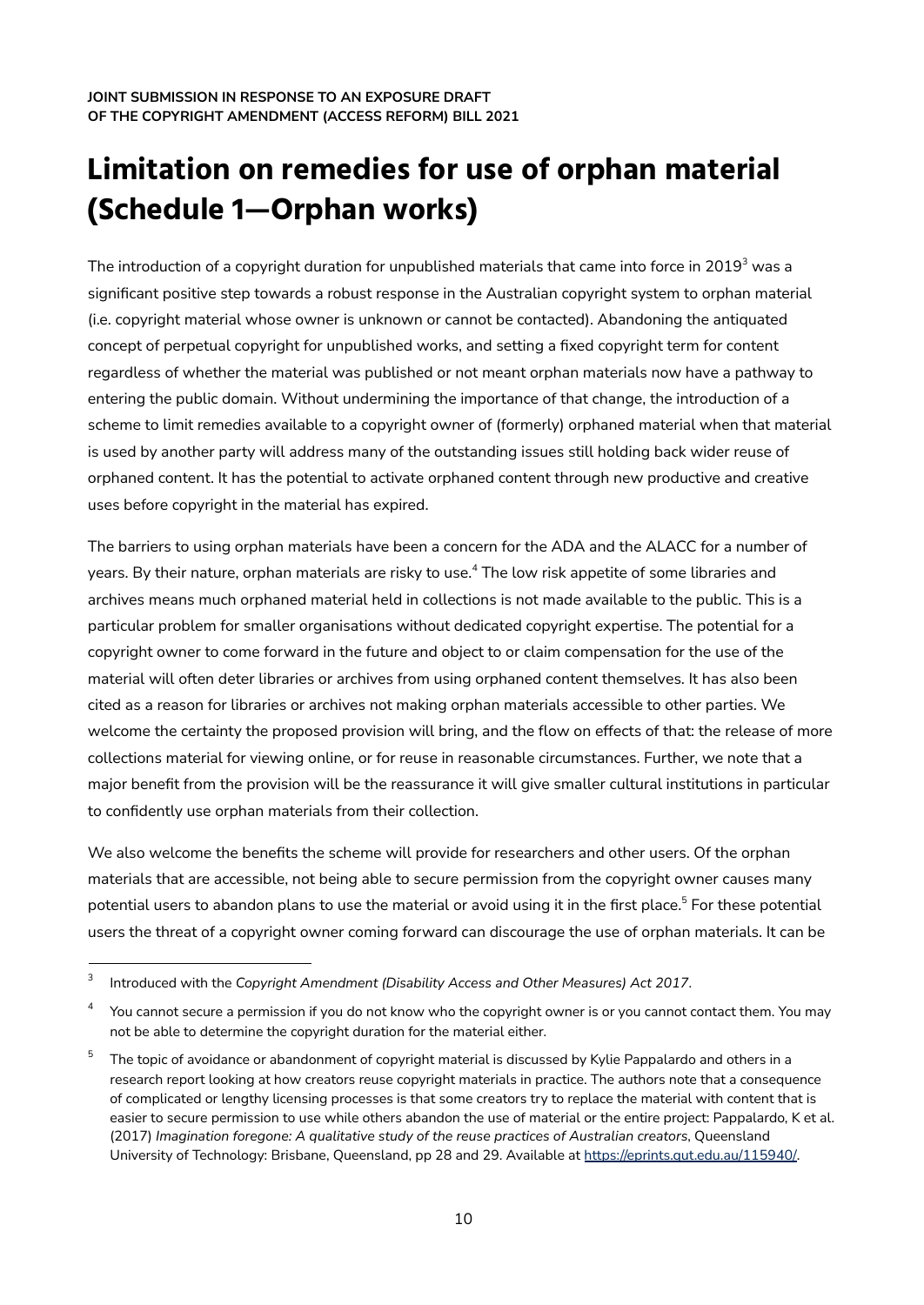hard to reconcile their investment in repurposing the material with the potential that a copyright owner emerges later seeking an unknown amount as payment for prior or ongoing use of the material, or who wants to stop the user making use of it at all.

Encouraging the use of orphan content can only be achieved by reducing or removing these barriers. Limiting the relief a copyright owner can seek against a user of orphan material is one way to do that. It is for this reason that the limitation on remedies for the use of orphan materials is supported as a solution.

While we support the benefits of the orphan materials scheme, we welcome the measures that have been included in the drafting – coupled with further guidance outlined in the discussion paper – to ensure safeguards for copyright owners are in place. Together, the provisions will open up orphan materials for uses in the public interest while ensuring an appropriate balance with copyright owners' interests. We will take up this matter further below.

There are many elements included in the drafting of Schedule 1—Orphan works in the exposure draft of the Bill. This section will provide comments on those elements, and the related points included in the discussion paper.

## <span id="page-14-0"></span>**Balancing the interests of users and copyright owners**

The need to protect both potential users of orphan materials and copyright owners of that material is embedded in the drafting of the provisions, starting with the requirement that users undertake a 'reasonably diligent search' to identify the copyright owner of the orphaned material. $^{\rm 6}$  This diligent search requirement and the inclusion of factors that may be considered to determine if that search was 'reasonably diligent' are likely to discourage any misuse of s 116AJA if enacted.

Including situations where the outcome of a 'reasonably diligent search' reveals the identity of the copyright owner, but they cannot be contacted brings 'abandoned materials' within the scope of the scheme. This is strongly supported. Further comments on 'abandoned materials' are made below, including examples of materials that may have been abandoned.

Requiring contextually relevant search effort depending on the purpose and character of the intended use of the copyright material is another important aspect of how balance is achieved. $^7$  We acknowledge that there are circumstances where it is reasonable to expect a more onerous search effort before using orphaned content. This topic will be taken up in more detail when discussing the fairness factors below.

The Bill, subpars 116AJA(1)(d)(i) and (ii).

Discussion paper, p 12.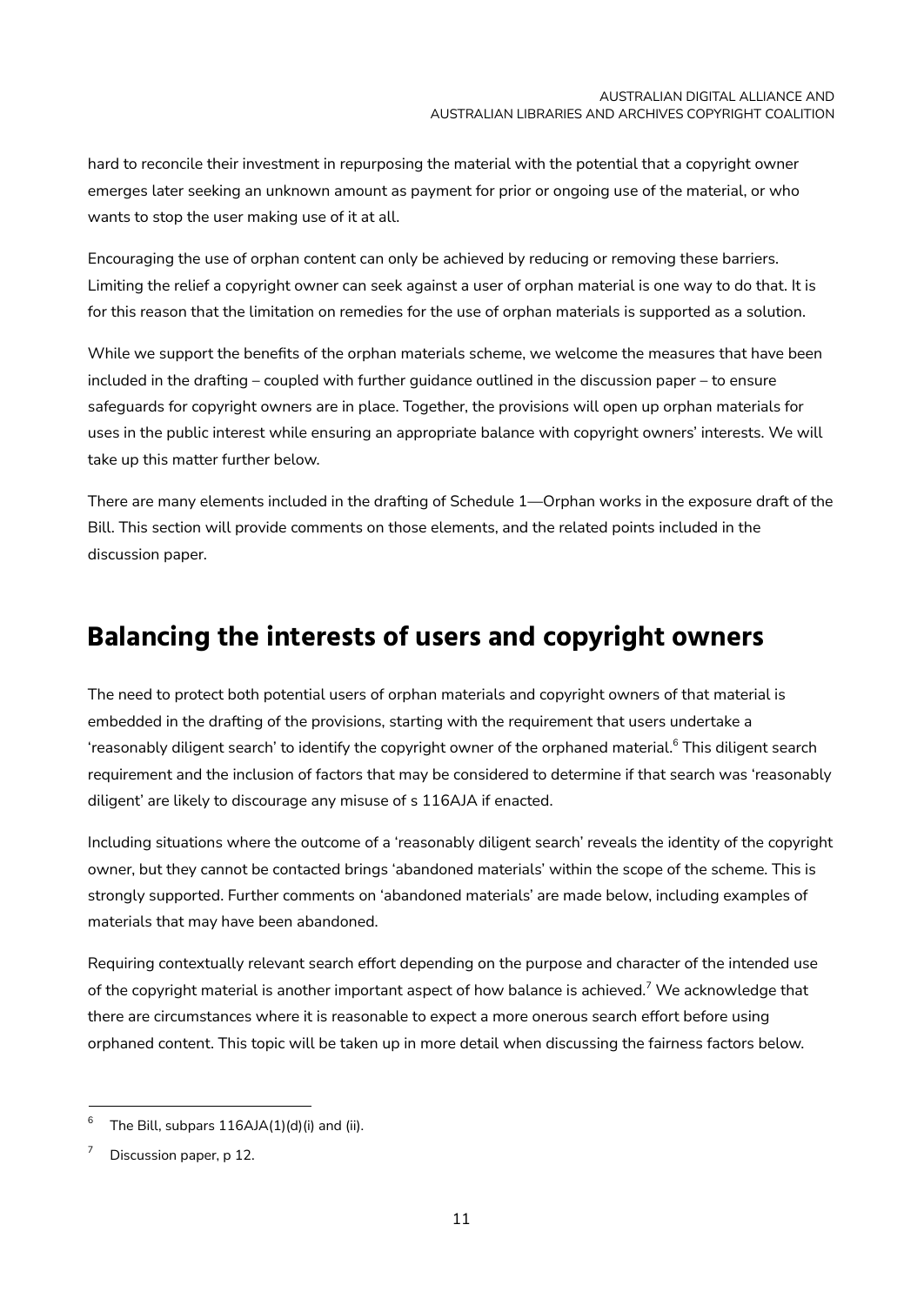It is appropriate that a user under the orphan materials scheme should be required to attribute the author of a work or maker of a film $^8$  should an author or maker be identifiable and to the extent it is reasonably practicable to do so. Likewise, where the user of the orphan material wishes to continue using the material after a copyright owner is identified, requiring the parties to negotiate terms for ongoing use of the former orphan work $^{\circ}$  also strikes the right balance. Where agreed terms cannot be reached, either party can apply to the Copyright Tribunal (the Tribunal) to fix reasonable terms for the ongoing use of the material.<sup>10</sup> Finally, regardless of how terms were set, not limiting remedies where agreed terms or terms fixed by the Tribunal are not complied with by the user $^{\rm 11}$  is appropriate.

### <span id="page-15-0"></span>**The scope of the orphan materials scheme**

The utility of the orphan materials scheme will be maximised by its wide application. Applying to any orphaned copyright material, any use of that material, and use by any user<sup>12</sup> is supported. Limiting the material, use or user would make the application of the scheme unnecessarily complex, which is counter to the stated intention of the Bill to simplify provisions of the Act. In particular, we support the point made by CC Australia in their submission that in an era where digital technologies and the internet are in wide and regular use there is less reason to differentiate between types of material, the mediums through which material is expressed and the mechanisms used to distribute material.

As noted above, including 'abandoned' materials within orphan materials is welcome as it will ensure the orphan materials scheme will apply broadly to material where the copyright owner cannot be identified and to situations where the copyright owner is known but cannot be contacted, does not respond to attempts to contact them or is unwilling or unable to make a decision. The breakout box below identifies a few examples of potentially 'abandoned materials' that we believe fall within the scope of the orphan material scheme.

The Bill, para 116AJA(1)(e).

<sup>&</sup>lt;sup>9</sup> The Bill, subpara  $116$ AJA $(1)(e)(i)$ .

 $10$  The Bill, subpara 116AJA(1)(e)(ii).

The Bill, para 116AJB(1)(f).

<sup>&</sup>lt;sup>12</sup> The Bill, paras  $116AJA(1)(a)$  and (b) and discussion paper, p 10.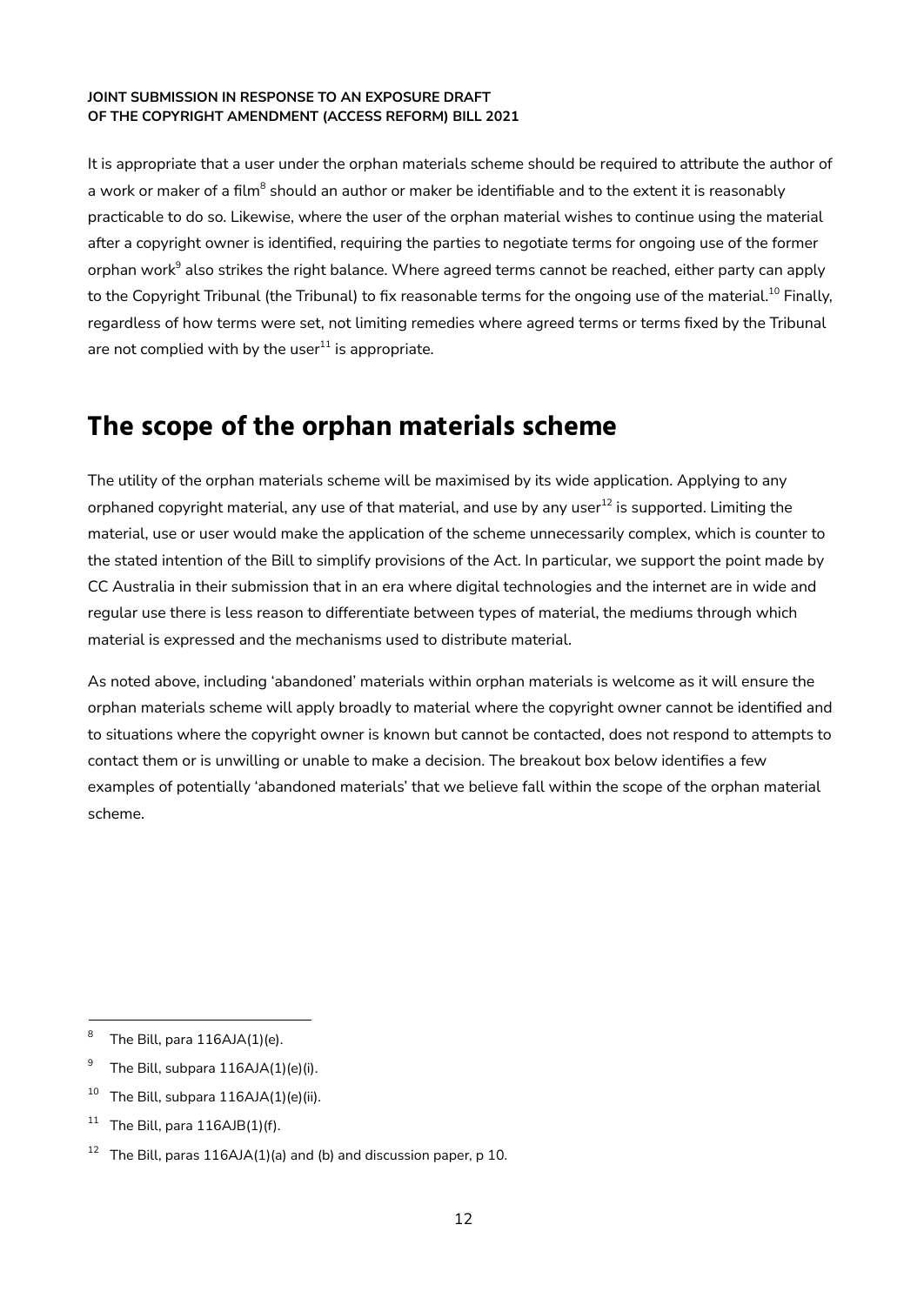### **BOX 1 – Examples of orphaned and 'abandoned' materials**

There are a number of different scenarios we would like to highlight that may result in copyright material being explicitly or effectively orphaned or 'abandoned'.

Some materials are orphaned almost immediately when they are created, simply because the creator was never recorded or identified. This commonly includes:

- Ephemera, such as minor publications, pamphlets, leaflets, handbills, invitations, cards, menus, junk mail, theatre programs and retail trade catalogues. $^{\rm 13}$
- Non-professional photographs and videos.

Other materials may once have had a known rightsholder, but over time they become lost or impossible to contact, such as:

- Letters, diaries and journals where the name is unreadable, too generic to identify a specific individual (e.g. the letter's author is 'J Smith'), or is a nickname or pseudonym.
- Published material produced by an entity which no longer exists, such as books, newspaper or journals where the publisher has gone out of business

Some materials may be orphaned by default, because the rights become too complex to determine who has the legal right to provide permission. This may include:

- Old magazine or newspaper materials produced by freelance journalists, writers, photographers, illustrators and other contributors, or where there are multiple potential rights holders.
- Old audio-visual material, where the rights holders may be layered or unidentified.
- Published material where the original publisher has been taken over by another entity and the title is difficult to trace.

Still other materials may have an identifiable or even contactable publisher, but they are unwilling or unable to respond to requests for permissions for some reason. This is common in relation to:

■ Grey literature such as reports, discussion papers, working papers, technical manuals, fact sheets, instructional information, data sets, infographics, conference papers and other information produced by universities, research centres, think tanks, companies, nonprofit organisations, professional, trade and industry bodies, Commonwealth and State or Territory government departments and agencies, local government authorities and other entities.

<sup>13</sup> These types of content are identified by the NLA as printed ephemera. See NLA (n.d.) 'Printed ephemera'. Available at <https://www.nla.gov.au/collections/what-we-collect/printed-ephemera>.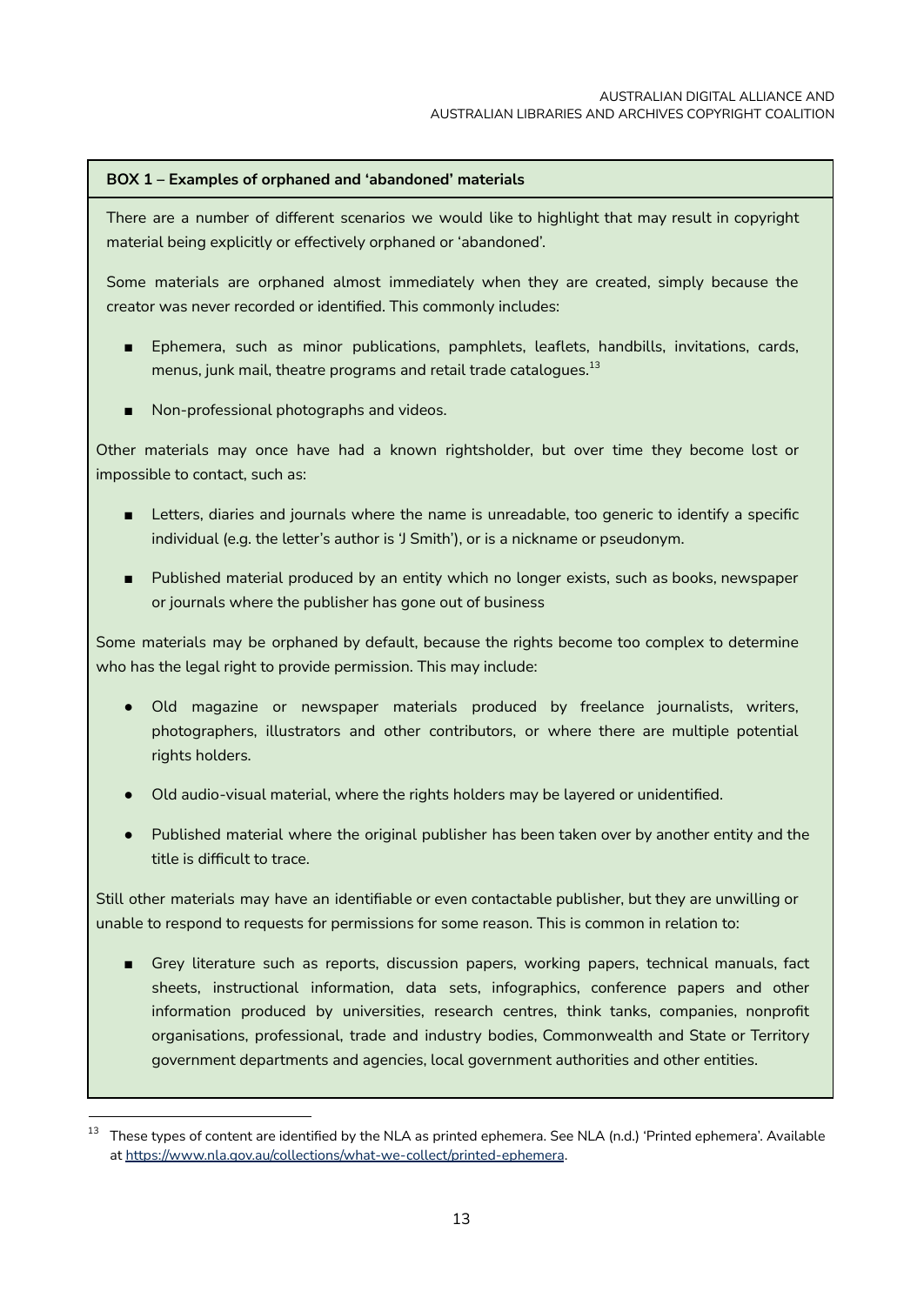- Commercially produced material that is no longer commercially viable, where the publisher may be disinclined to spend time and human resources effort determining the status or providing permission.
- Material produced by large multinational nonprofits such as the United Nations, which produce high volumes of material and may not have the resources to manage their ongoing rights.

It is supported that the scheme will apply to any use, including commercial uses of the material. This has the potential to stimulate economic value for orphaned content as new products and services using them emerge. In such situations we support the expectation that greater search effort may be required where commercial use of orphaned materials in new products or services is envisaged. We will provide more comments on this matter below.

It is the experience of libraries and archives that only very few copyright owners come forward after orphan collection items are released, and without these items being made public those copyright holders would never have been identified. If this is indicative of the future likelihood of a copyright owner being identified, any potential for commercial uses of orphan material to harm copyright owners' commercial markets is likely to be low.

Additionally, not placing any limitations on the types of uses that can be made under the scheme is supported, as is the fact that the scheme will apply to any user, including the public. Permitting use by any one, including for commercial purposes, will ensure the full potential value of these materials is achievable, both culturally and economically. Commercial uses such as authors integrating material into books, or filmmakers drawing inspiration from or using materials in fiction or documentary screen content. Australia's creators and cultural production are enriched by having access to orphan materials, and that enriches the lives of all Australians.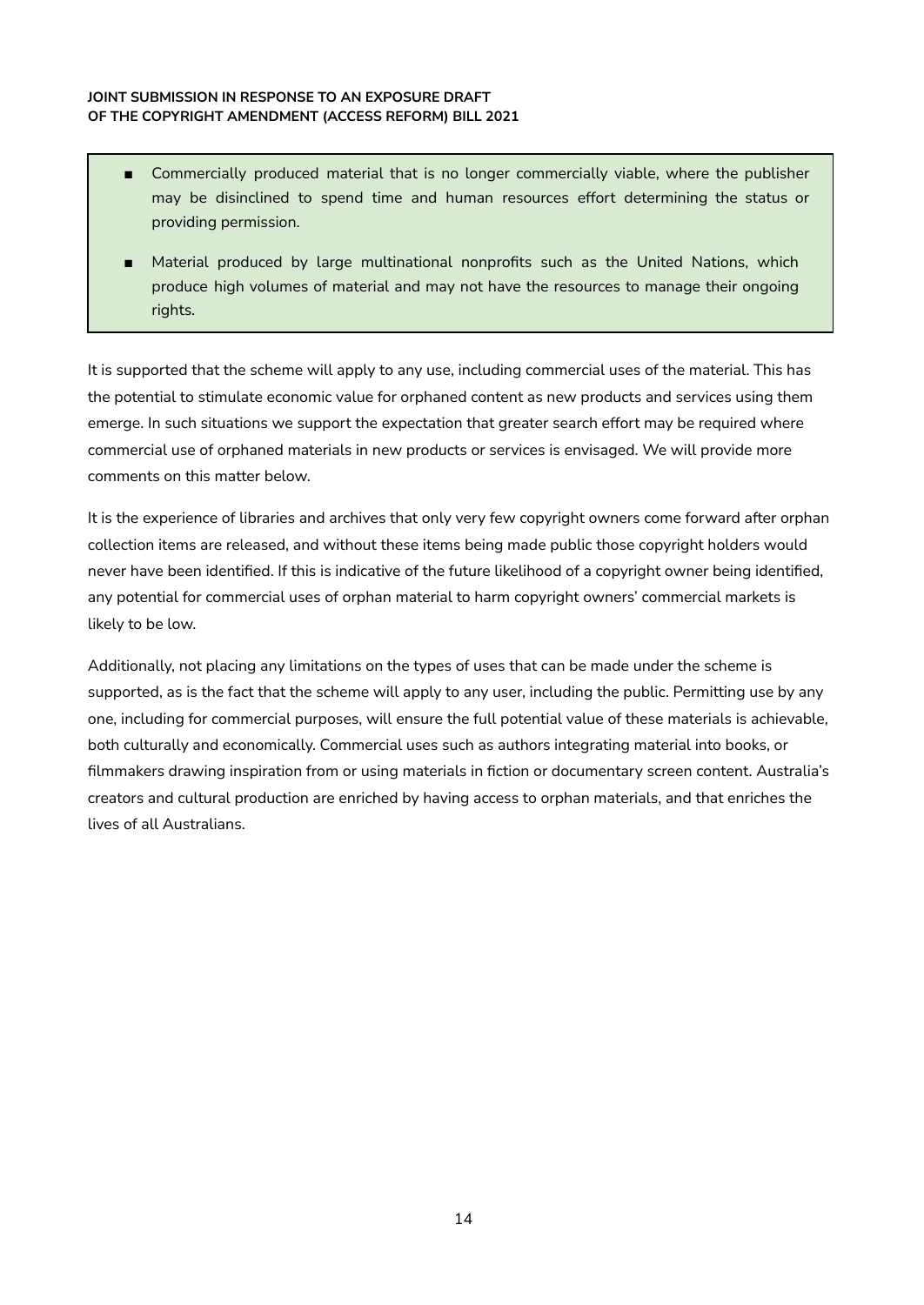## <span id="page-18-0"></span>**The 'reasonably diligent search' test**

The orphan material scheme includes an obligation to undertake a 'reasonably diligent search' on a person who '… does an act comprised in the copyright in copyright material'.<sup>14</sup> A number of factors<sup>15</sup> are included in the drafting in relation to such searches. We will respond to the factors later in this section.

Before we do so, we would like to make some observations with regard to the 'reasonably diligent search' test. In particular, the level of flexibility the factors afford in relation to undertaking a 'reasonably diligent search' is important. As such, the following measures are supported:

- The factors for consideration include a wide range of relevant matters. These should be interpreted widely so as to encourage an understanding of the context of the use, the user and the search.
- The factors listed in the drafting are considerations only, and are not prescribed requirements. We would not encourage a rigid prescription of the factors in the drafting of the legislation or through regulation.
- Not all factors have to be applied in all situations, allowing for factors relevant to the specific context of the use, the user and the search to be considered.
- $\blacksquare$  The factors are non-exhaustive,  $^{16}$  allowing for other matters relevant to the specific context of the use, the user and the search to be considered.
- While potential users of orphan material are obligated to conduct a search, the extent of the search required should not be unreasonable. $^{17}$
- A 'reasonably diligent search' must be conducted in a 'reasonable time', not a specified period of time. 18
- Including industry codes of practice as a factor will allow the scheme to remain in step with industry standards and best practice without the need for legislative reform to reflect industry practice.

Before moving on to look at the factors that may be considered in determining whether a 'reasonably diligent search' has occurred, the ADA and ALACC would like to point out to the Department that libraries

 $14$  The Bill, subcl 116AJA(2).

<sup>&</sup>lt;sup>15</sup> The Bill, subcl 116AJA(2).

 $16$  The Bill, subcl 116AJA(3).

<sup>&</sup>lt;sup>17</sup> Discussion paper, p 12.

 $18$  The Bill, para 116AJA(1)(c).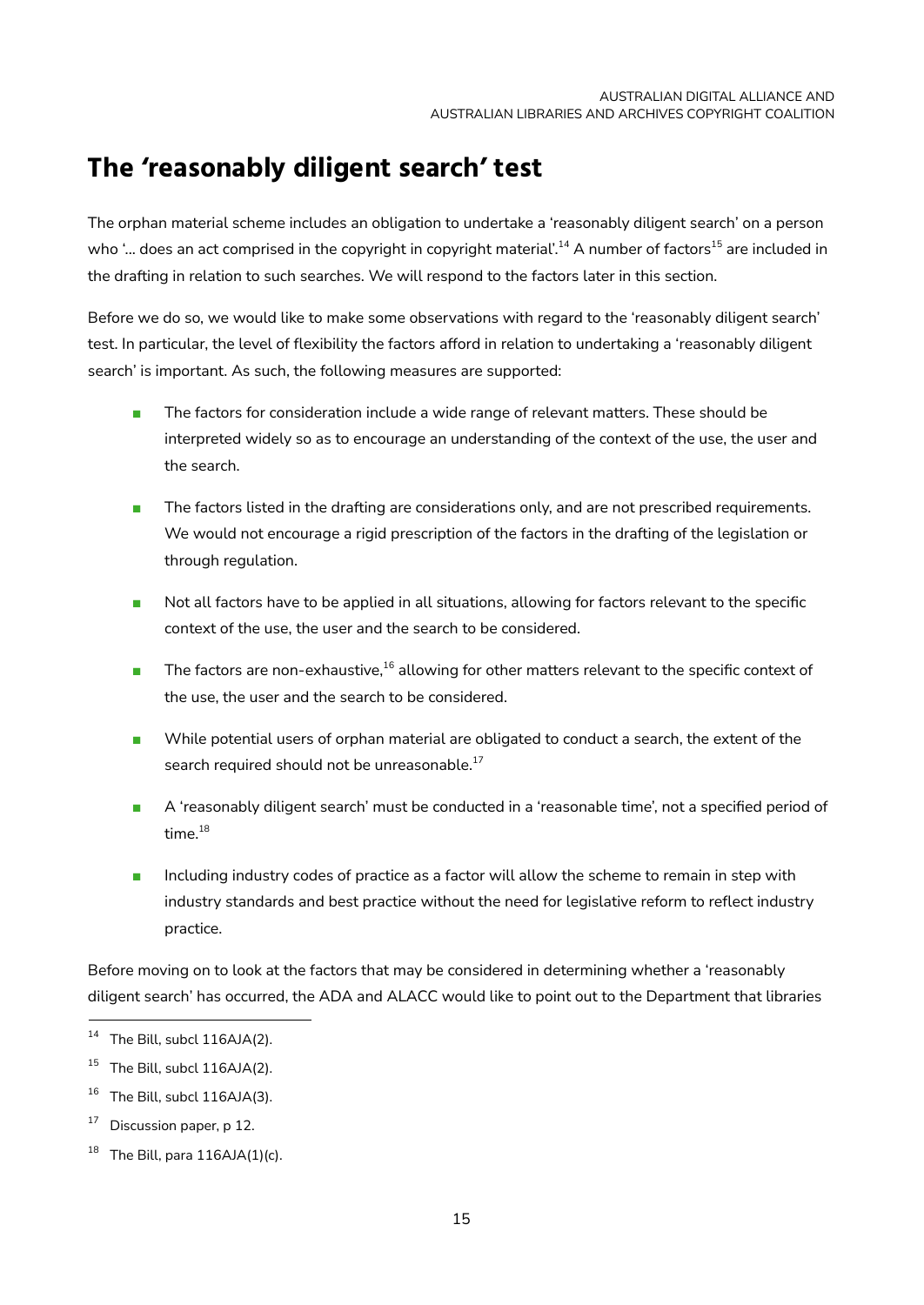and archives are good actors in their handling of orphaned materials. They have well established practices that ensure a search for a copyright owner is reasonable and considered. This will extend to using orphan materials under the scheme.

While we understand some stakeholders have questioned the certainty of the provisions we remind the Department that similar concerns were expressed around the introduction of s 200AB. In the 15 years since that provision has been in play we have seen sensible approaches to using it by libraries and archives. GLAM bodies have been conservative in the use of s 200AB, especially when it is used by smaller organisations.

### <span id="page-19-0"></span>**Factors to determine whether a 'reasonably diligent search' has occurred**

To guide the application of the new orphan material scheme the drafting of the provision includes a non-exhaustive set of factors that may be considered in determining whether a 'reasonably diligent search' was conducted. These are:

- The nature of the copyright material;
- $\blacksquare$  The purpose and character of the act comprised in the copyright;
- The manner in which the search was conducted;
- The person who conducted the search;
- The technologies, databases and registers that were available for searches; and
- Any relevant industry codes of practice.

By outlining such factors, potential users of the provision are alerted to the types of matters they should be mindful of when conducting searches for the identity of a copyright owner. We welcome the clarification of the factors outlined in Table 1 in the discussion paper, $^{\rm 19}$  and would like to see those factors specifically mentioned in the Explanatory Memorandum of the Bill (the Explanatory Memorandum). However, we wish to make a number of points in relation to each factor to determine whether a 'reasonably diligent search' has been undertaken.

<sup>&</sup>lt;sup>19</sup> Discussion paper, pp 12 and 13.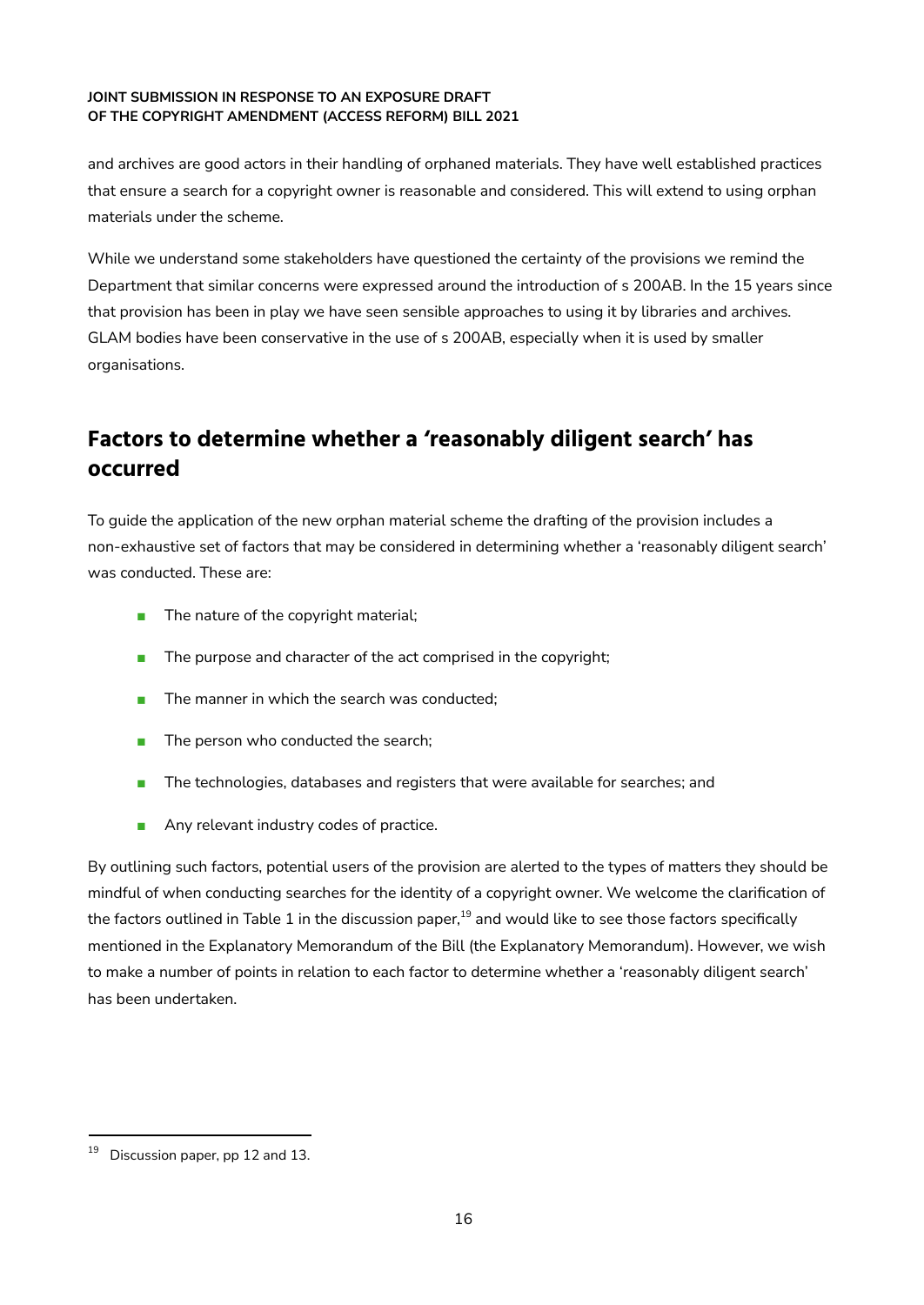### <span id="page-20-0"></span>**The nature of the copyright material**

We make the following points in relation the nature of the copyright material as one of the factors:

- Listing the age of the material and the type of the material as examples of what matters may be considered in relation to the nature of the copyright material is appropriate and consistent with other provisions in the Act.
- Including the amount of identifying information available is also appropriate. However, the mere existence of identifying information that is not readily discoverable through a 'reasonably diligent search' should not negatively limit the scope of the scheme. We suggest qualifying the amount of identifying information by limiting it to information that is 'reasonably available'.
- While we acknowledge that the ADA and the ALACC are not experts with respect to Indigenous Cultural and Intellectual Property (ICIP), we recommend that the examples of what may be considered in relation to the nature of the copyright material include ICIP and other cultural sensitivities. In particular, we note that the lived, continuous nature of First Peoples' connection to their traditional knowledge and traditional cultural expressions from which ICIP is drawn subsists regardless of the duration of copyright or the age of the material. As such, ICIP should be considered in relation to any material – contemporary, orphaned or in the public domain.
- Including the intentions of the creator when considering the type of material is supported. By specifically identifying in the discussion paper material being created for personal consumption or without an expectation of commercial return, $^{20}$  libraries, archives and cultural institutions will have greater confidence when using this kind of material. There are many situations in which material identified in Box 1 above would likely have been created for personal reasons or without an expectation of commercial return.

### <span id="page-20-1"></span>**The purpose and character of the use**

It is reasonable to expect proportional search effort based on the circumstances. For example, we agree that placing greater obligations on users intending to use orphaned items in more exploitative ways – such as uses for commercial purposes or where the user (other than a library or archives) intends to disseminate the material widely – strikes the right balance. Likewise, we support less onerous expectations for some uses, particularly uses in the public interest . To illustrate, the discussion paper flags urgent broadcasts where the safety or welfare of a person is at risk $^{21}$  as an example of a use in the public interest. Other public interest uses may include:

<sup>&</sup>lt;sup>20</sup> Discussion paper, p 12.

 $21$  Discussion paper, p 12.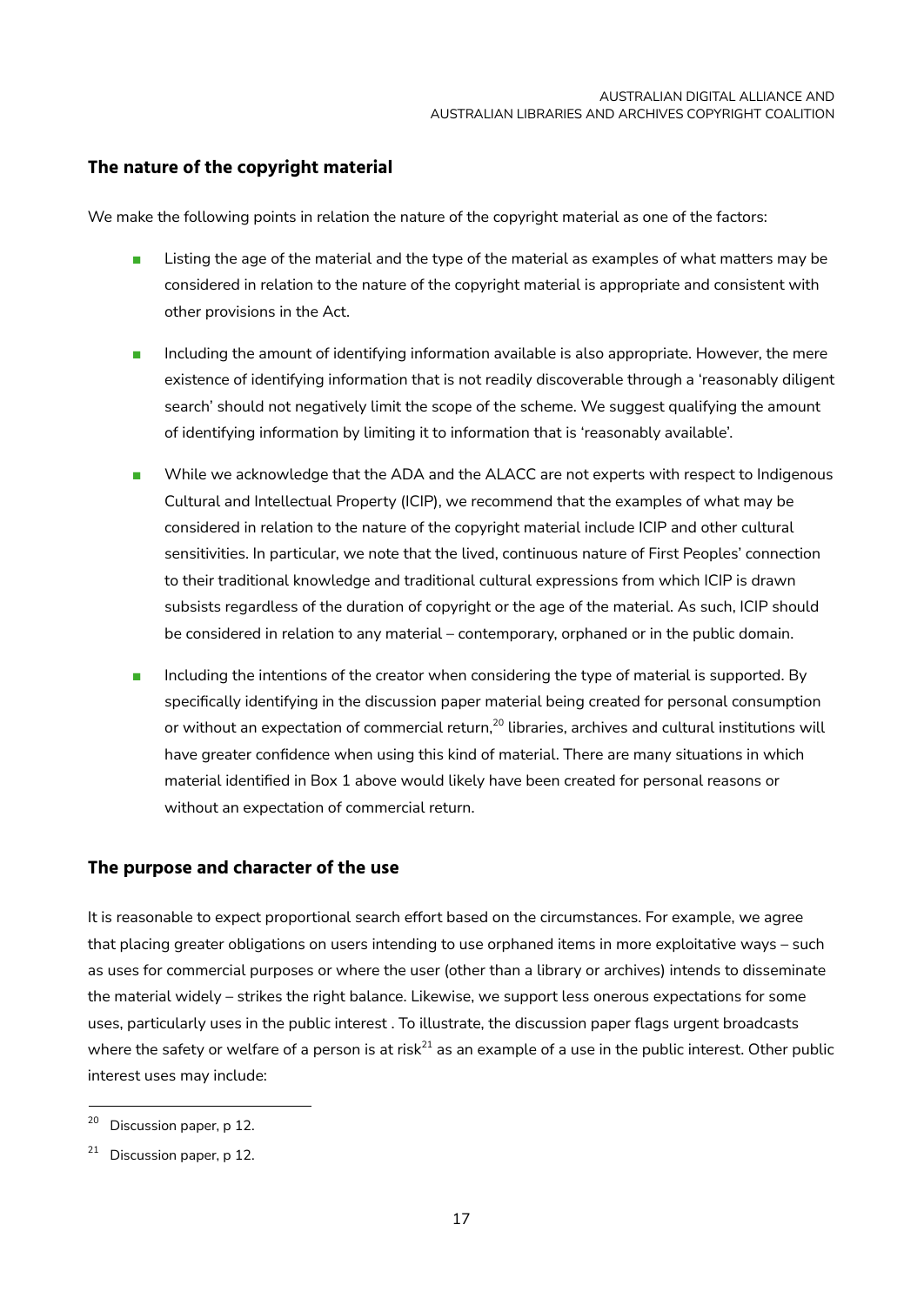- Wide dissemination of digitised collections material made available online by a library or archives;
- Educational instruction whether in-person or online relevant to the subject-matter, type of material or time period of the orphan work;
- Orphan materials related to matters of significant public interest such as commemorative addresses or obituaries;
- Orphan materials that can inform community resilience planning, such as historical material and data relevant to weather, land and water use, utilities, transport and cultural practices.
- Presentations including orphaned materials delivered by members of the public to historical or community groups; and
- Family histories that include relevant orphaned materials with small print runs and limited distribution.

### <span id="page-21-0"></span>**How the search was conducted**

The particulars of how a user conducted their search will be relevant to determining if it was a 'reasonably diligent search'. We agree generally with the examples listed in Table 1 in the discussion paper, $^\mathrm{22}$  but wish to make the following points in relation to those examples:

- While we agree that publishers, broadcasters and collecting societies may hold relevant information to help identify and contact a copyright owner, it should not be compulsory to consult these organisations. Anything that will introduce bureaucracy into the search process should be avoided (or at least minimised). This is crucial to avoid the unintended dampening effect on the use of orphan materials that has come to bear in other jurisdictions.
	- $\blacksquare$  Take the situation that has resulted since the 2012 EU Orphan Works Directive $^{23}$  came into force as an example, where there has been low numbers of orphan works declared and registered<sup>24</sup> in the <u>EUIPO Orphan Works Database</u>. Criticisms of the scheme range from the unjustifiable amount of time and resources that need to be dedicated to

Discussion paper, pp 12 and 13.

<sup>&</sup>lt;sup>23</sup> Directive 2012/28/EU of the European Parliament and of the Council of 25 October 2012 on certain permitted uses *of orphan works Text with EEA relevance*. Available at <https://eur-lex.europa.eu/legal-content/EN/TXT/?uri=celex%3A32012L0028>.

<sup>&</sup>lt;sup>24</sup> Matas, A (2020) Evaluating the Orphan Works Directive, Europeana Pro, Europeana: Den Haag. Available at [https://pro.europeana.eu/post/evaluating-the-orphan-works-directive.](https://pro.europeana.eu/post/evaluating-the-orphan-works-directive)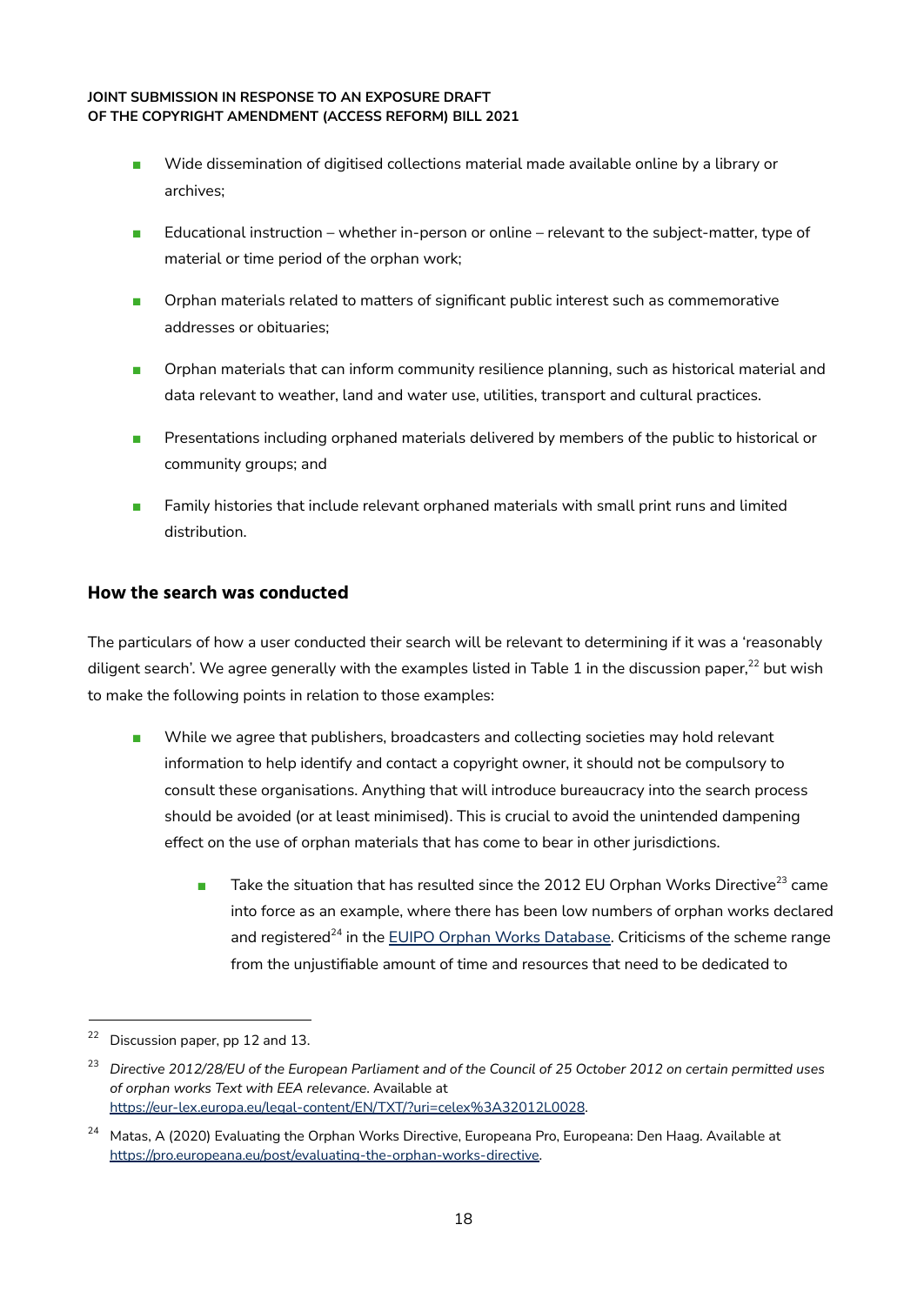conducting a 'diligent search' to obligations to consult sources that are 'often irrelevant and difficult to access'. 25

- Similarly, we caution against arguments that collecting societies are the bodies best positioned to carry out searches for orphaned materials. Orphan work statutory licensing schemes in the United Kingdom (UK) and Canada have both been criticised for their high costs to set up and maintain versus limited positive outcomes. $^{26}$ Consulting publishers, broadcasters and collecting societies would likely be more warranted where only a small number of copyright owners are likely to be involved.
- The discussion paper states that "[i]n some cases, it may be reasonable to narrow searches to a shorter investigation based on the outcome of a representative sample of the works, for example in the case of mass digitisation of collection items.' $^{27}$  While we support the notion, we caution that sampling should not be required in all circumstances involving mass digitisation of large volumes of material. Archival collections, for example, can include hundreds of thousands of individual items. Even a very small sample size for such collections would require laborious seeking copyright owners for thousands of copyright owners. This burden is further compounded if the sample must be representative.
- We agree that expecting a user to extend their search to another country where there is evidence that the copyright owner is outside Australia is reasonable.
- And we agree that, where a copyright owner is identified, not receiving a response from the copyright owner may not mean that the material is orphaned. However, we are pleased that the discussion paper identifies that if a response to multiple attempts to contact the copyright owner using different means (e.g. by post, email and telephone) has not been received within a reasonable time '... the user may reasonably expect that the copyright owner is not actively exercising their exclusive rights and the work is [abandoned and] orphaned'.<sup>28</sup> To ensure this does not become unintentionally burdensome it should be clarified that:

<sup>25</sup> See for example, Siso-Calvo, B et al. (2018) 'Is There a Solution to the Orphan Works Problem? Exploring the International Models', in Chowdhury, G, McLeod, J, Gillet, V and Willett, P (eds) *Transforming Digital Worlds. iConference 2018. Lecture Notes in Computer Science*, vol 10766, Springer, Cham. Also available at [https://eprints.ucm.es/id/eprint/48521/1/ORPHANWORKS\\_POSTPRINT\\_SISO\\_ARQUERO\\_MARCO\\_COBO.pdf](https://eprints.ucm.es/id/eprint/48521/1/ORPHANWORKS_POSTPRINT_SISO_ARQUERO_MARCO_COBO.pdf).

<sup>&</sup>lt;sup>26</sup> See for example, Intellectual Property Office (2015) Orphan works: Review of the first twelve months. Available at [https://assets.publishing.service.gov.uk/government/uploads/system/uploads/attachment\\_data/file/487209/orphan](https://assets.publishing.service.gov.uk/government/uploads/system/uploads/attachment_data/file/487209/orphan-works-annual-report.pdf)[works-annual-report.pdf.](https://assets.publishing.service.gov.uk/government/uploads/system/uploads/attachment_data/file/487209/orphan-works-annual-report.pdf) See also, Katz, A (2012) 'The Orphans, The Market, and the Copyright Dogma: A Modest Solution to a Grand Problem, Berkeley Technology Law Journal, vol 27, no 3. Available at SSRN: [http://ssrn.com/abstract=2118886.](http://ssrn.com/abstract=2118886)

Discussion paper, p 12.

<sup>&</sup>lt;sup>28</sup> Discussion paper, p 12.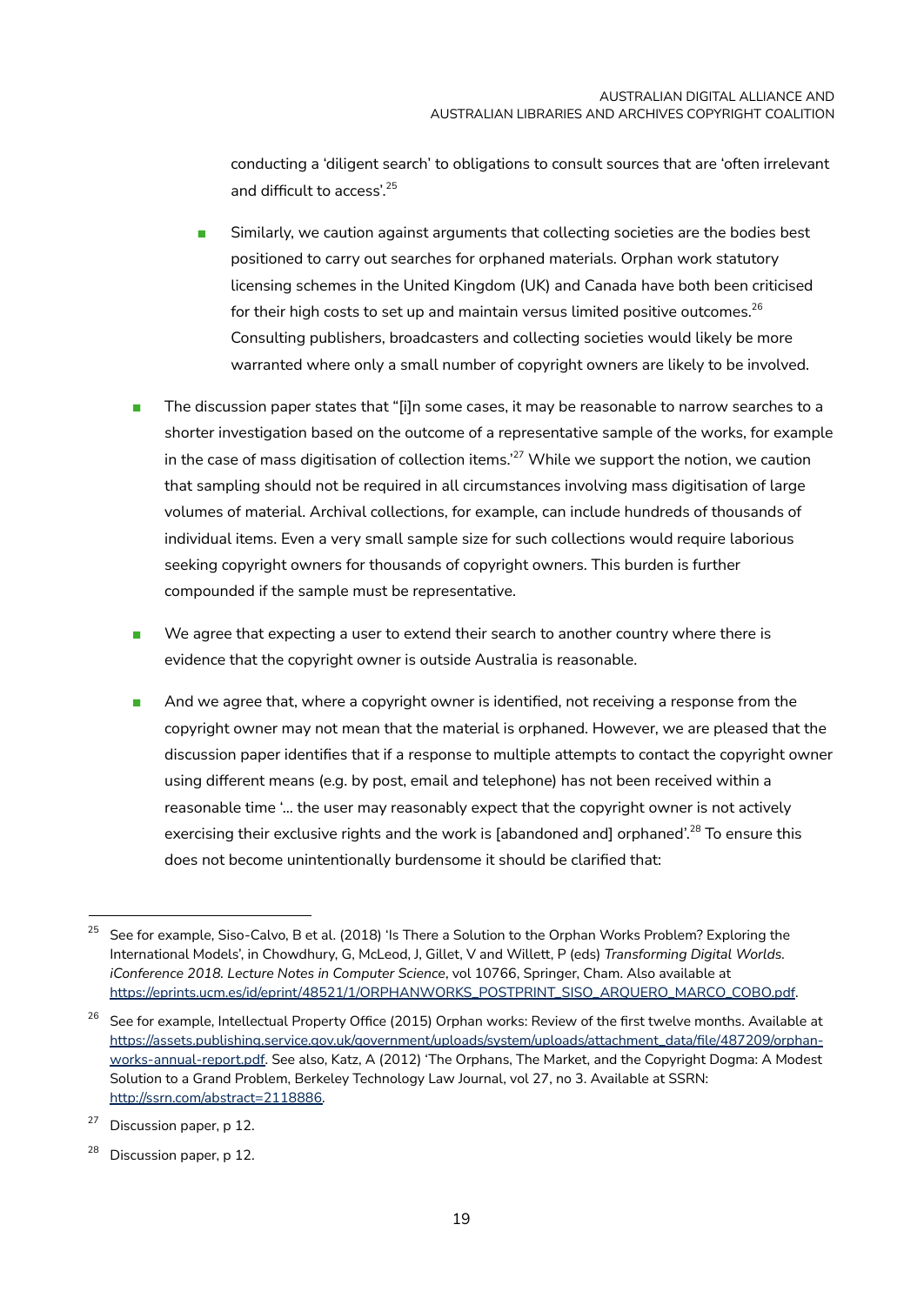- Requests through multiple channels is appropriate where multiple channels are reasonably identifiable. This should not be taken to imply that, where multiple means of contacting the copyright owner are available, that a request must be issued to every available channel.
- Multiple requests through a single channel may be appropriate where only a single means of contacting the copyright owner is reasonably identifiable.

### <span id="page-23-0"></span>**Who conducted the search**

The person who conducted the search is also relevant to determining if a 'reasonably diligent search' was undertaken. It is important that this be understood in the context of the situation. To illustrate, in practice staff of libraries, archives and cultural institutions are likely to be a large group of people undertaking such searches in relation to orphaned collections material held by their institutions. Prior experience, industry best practice and the types of information that are available to librarians, archivists and other information professionals is different to that of a member of the public who seeks to use orphan material. It would be unreasonable to place the same expectations on the public as is placed on information professionals working in cultural institutions.

The outcome of prior searches undertaken by another person should be able to reasonably be relied on by a user in appropriate circumstances. For example, the discussion paper states that '... [a] librarian may be able to rely upon a previous search by another librarian at the same or another library'.<sup>29</sup> The efficiencies this will bring are welcomed. This will reduce administrative costs for cultural institutions as repeat requests for the same material may not require another 'reasonably diligent search'(especially where the circumstances have not changed or a long period of time has not passed since a prior search was undertaken).

The discussion paper also identifies some secondary uses of material containing an orphan work where a future user of the underlying orphan material may reasonably be able to rely on that prior search.<sup>30</sup> These examples are supported, and should be included in the Explanatory Memorandum. Although, in doing so, it should be made clear that these are not the only scenarios where a potential future user may reasonably be able to rely on prior searches undertaken in relation to material containing an orphan work.

The discussion paper clearly anticipates that a member of the public may, in appropriate circumstances, rely on a library, archives or other cultural institution's prior search efforts. We welcome this outcome, but we recommend that the Explanatory Memorandum should make it clear that the mere existence of a prior search for a copyright owner doesn't necessarily overcome the need to conduct a separate 'reasonably diligent search'. For example, where a user intends to use the material for commercial purposes or where

<sup>&</sup>lt;sup>29</sup> Discussion paper, p 12.

<sup>&</sup>lt;sup>30</sup> Discussion paper, pp 12 and 13.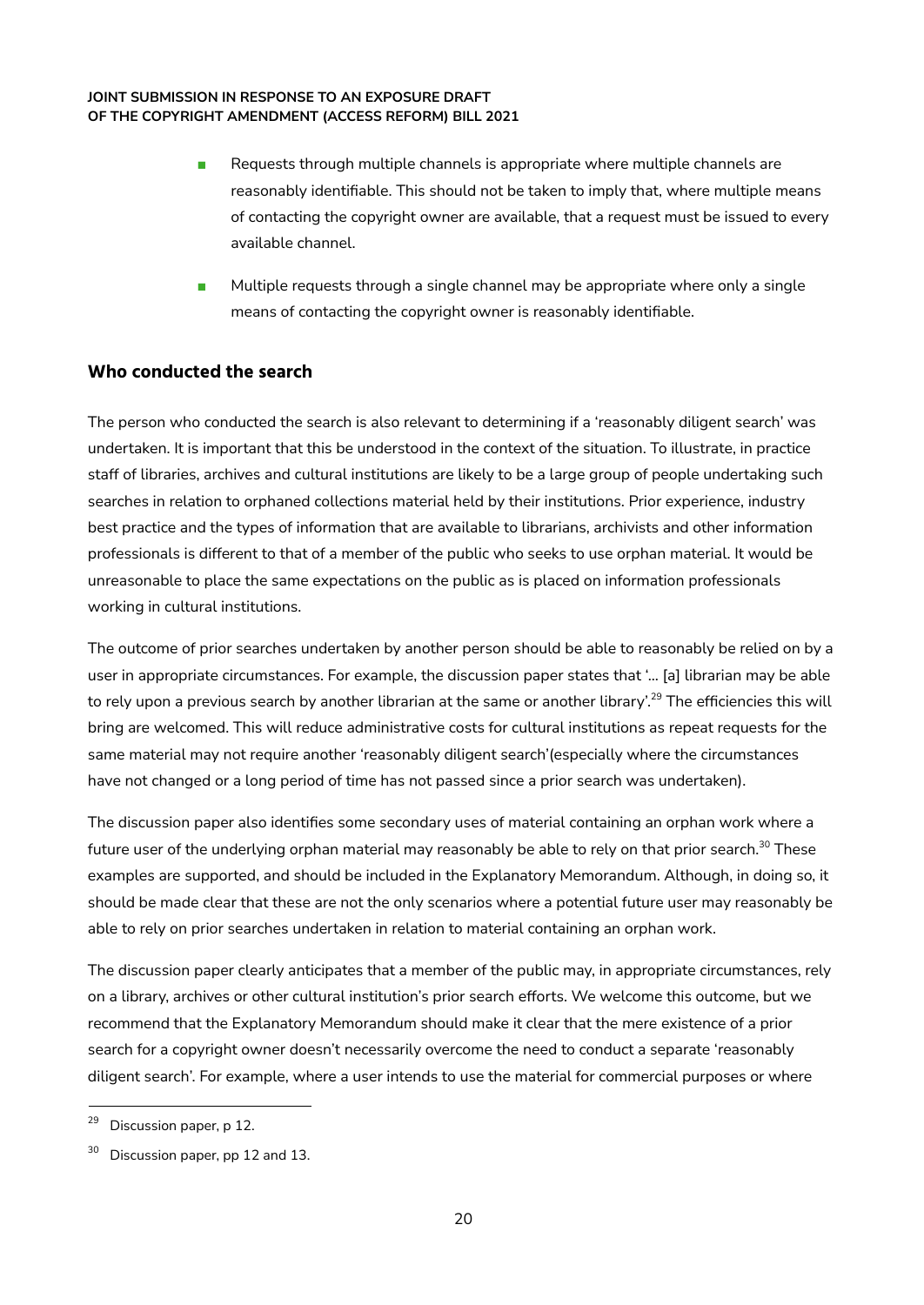they intend to disseminate the material widely, this may give rise to the need to undertake a 'reasonably diligent search' for themselves, even where the host institution or another party has conducted a search prior.

That said, libraries and archives have a wealth of experience using orphan materials. We do not want to see libraries and archives burdened with the requirement to support searches by other users of orphaned works. But libraries and archives are open to work collaboratively to share their industry codes and to contribute to co-designed educational activities that will support other users who may make use of orphan materials, and encourage them to adopt best practices in doing so.

### <span id="page-24-0"></span>**The search technologies, databases and registers available at the time**

We welcome the acknowledgment that what constitutes a 'reasonably diligent search' will change over time. While we agree, we caution against being overly prescriptive as to the current or future sources of information and search technologies, databases and registers that could be consulted when conducting searches. Publishers, broadcasters and collecting societies may be sources of relevant information to help identify and locate a copyright owner, as may be any public registers established by collecting societies or industry associations, but making it compulsory to consult these sources and tools is discouraged. Anything that adds bureaucracy into the search process should be avoided outright (or minimised to the extent possible). Let the EUIPO Orphan Works Database or the UK and Canadian orphan works statutory licensing schemes be a cautionary tale.<sup>31</sup>

We recommend including other potential sources of information to the Explanatory Memorandum, such as provenance information held by libraries, archives and cultural institutions. The scope of this factor should also be flexible enough to incorporate new information sources and search technologies such as information stored in smart ledgers, backended by Blockchain technology.

<sup>31</sup> For more information on issues arising from international approaches to orphan works see, for example:

<sup>■</sup> ADA (2020) *Australian Productivity Commission Intellectual Property Arrangements Inquiry Final Report: Response by the Australian Digital Alliance*, p 7. Available at <https://digital.org.au/resources/productivity-commission-ip-arrangements-inquiry-final-report-submission/>.

<sup>■</sup> ALACC (2018) *Copyright Modernisation Review: Submission from the Australian Libraries Copyright Committee*, p 19. Available at <https://alacc.org.au/copyright-modernisation-consultation-submission/>.

<sup>■</sup> ADA (2015) *Submission* to the Productivity Commission *Inquiry* into Australia's Intellectual Property *Arrangements*, pp 13 and 14. Available at [https://digital.org.au/resources/submission-to-the-productivity-commissions-inquiry-into-australias-intellec](https://digital.org.au/resources/submission-to-the-productivity-commissions-inquiry-into-australias-intellectual-property-arrangements/) [tual-property-arrangements/.](https://digital.org.au/resources/submission-to-the-productivity-commissions-inquiry-into-australias-intellectual-property-arrangements/)

<sup>■</sup> ADA and ALACC (2013) *Copyright and the Digital Economy: Submission by the Australian Digital Alliance and Australian Libraries Copyright Committee in response to the Australian Law Reform Commission's Discussion Paper*, p 35. Available at [https://digital.org.au/resources/submission-in-response-to-the-alrc-discussion-paper-copyright-and-the-di](https://digital.org.au/resources/submission-in-response-to-the-alrc-discussion-paper-copyright-and-the-digital-economy-inquiry/) [gital-economy-inquiry/.](https://digital.org.au/resources/submission-in-response-to-the-alrc-discussion-paper-copyright-and-the-digital-economy-inquiry/)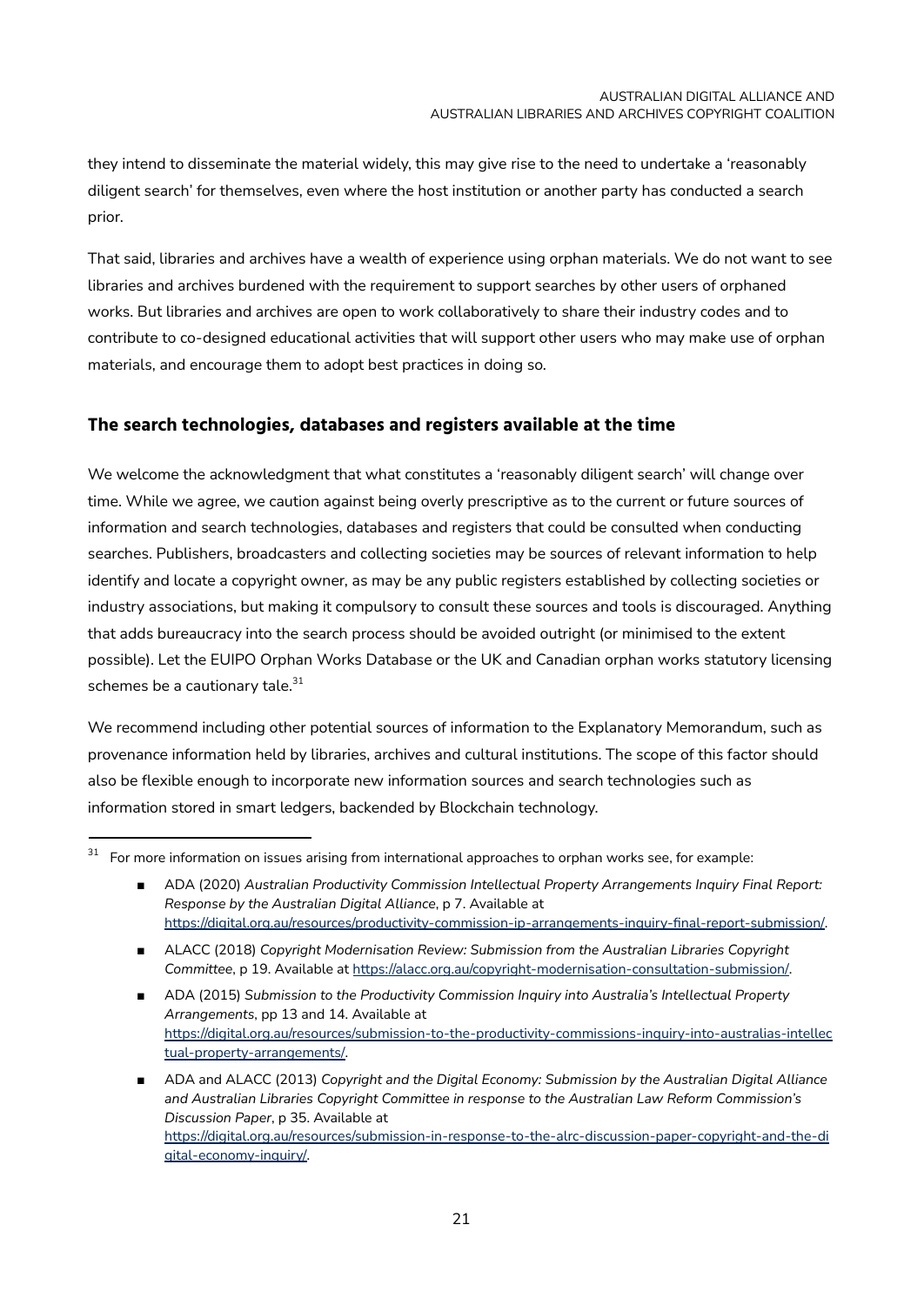### <span id="page-25-0"></span>**Relevant industry codes of practice**

Including industry codes of practice as a factor to consider when determining if a 'reasonably diligent search' took place is supported. This will allow the provision to remain agile and adapt to changes in the management of orphan material in cultural collections over time. It is positive that this takes in a range of '... written guidelines, protocols or other industry guidance material on conducting diligent searches'. <sup>32</sup> We anticipate that existing codes such as the position statement put out by National and State Libraries Australasia (NSLA) on conducting a reasonably diligent search for orphan works<sup>33</sup> and the corresponding guidelines<sup>34</sup> will be within the scope of the provision at commencement. Although, we note that those mechanisms may need to be updated to ensure they accommodate the amendments.

### <span id="page-25-1"></span>**Where a copyright owner is later identified**

It is crucial that the orphan material scheme makes it clear that no compensation or other relief can be sought for past uses if a copyright owner of the material is identified at a later time. Without this assurance, significant risk would remain for users of orphaned content. We welcome both provisions that make up the scheme, and the way in which they interact with each other. Together, the full potential of the scheme is more likely to be realised.

The inclusion of an option for the parties in the matter to negotiate terms for ongoing use of the material $^{\rm 35}$ is supported, as is allowing either party to apply to the Tribunal to fix reasonable terms for the ongoing use of the copyright material where the parties are unable to agree on terms. $^{\rm 36}$  Notwithstanding this arrangement, it is worthwhile noting that negotiations of copyright licences can be marred by inequalities of bargaining power, lengthy negotiations, complex terms and requests for high licence fees. Each of these can act as a barrier to securing permissions through negotiation.<sup>37</sup> A discussion of the creative and financial costs of seeking permissions and licensing is taken up by Kylie Pappalardo and others in the report *Imagination foregone: A qualitative study of the reuse practices of Australian creators* (which was produced for the ADA). The report identifies a number of hurdles creators face when trying to secure permission to use copyright material, including:

<sup>&</sup>lt;sup>32</sup> Discussion paper, p 13.

<sup>33</sup> NSLA (2019) *Position statement: Reasonably diligent search for orphan works*. Available at [https://www.nsla.org.au/sites/default/files/documents/nsla.copyright-search-orphan-works-feb19\\_0.pdf](https://www.nsla.org.au/sites/default/files/documents/nsla.copyright-search-orphan-works-feb19_0.pdf).

<sup>34</sup> NSLA (2019) *Procedural guidelines for reasonably diligent search for orphan works*. Available at [https://www.nsla.org.au/sites/default/files/documents/nsla.copyright-orphan-works-guidelines-jun19.pdf.](https://www.nsla.org.au/sites/default/files/documents/nsla.copyright-orphan-works-guidelines-jun19.pdf)

 $35$  The Bill, subpara 116AJA(1)(e)(i).

The Bill, subpara 116AJA(1)(e)(ii).

 $37$  Pappalardo, K et al. (2017), pp 20 and 21.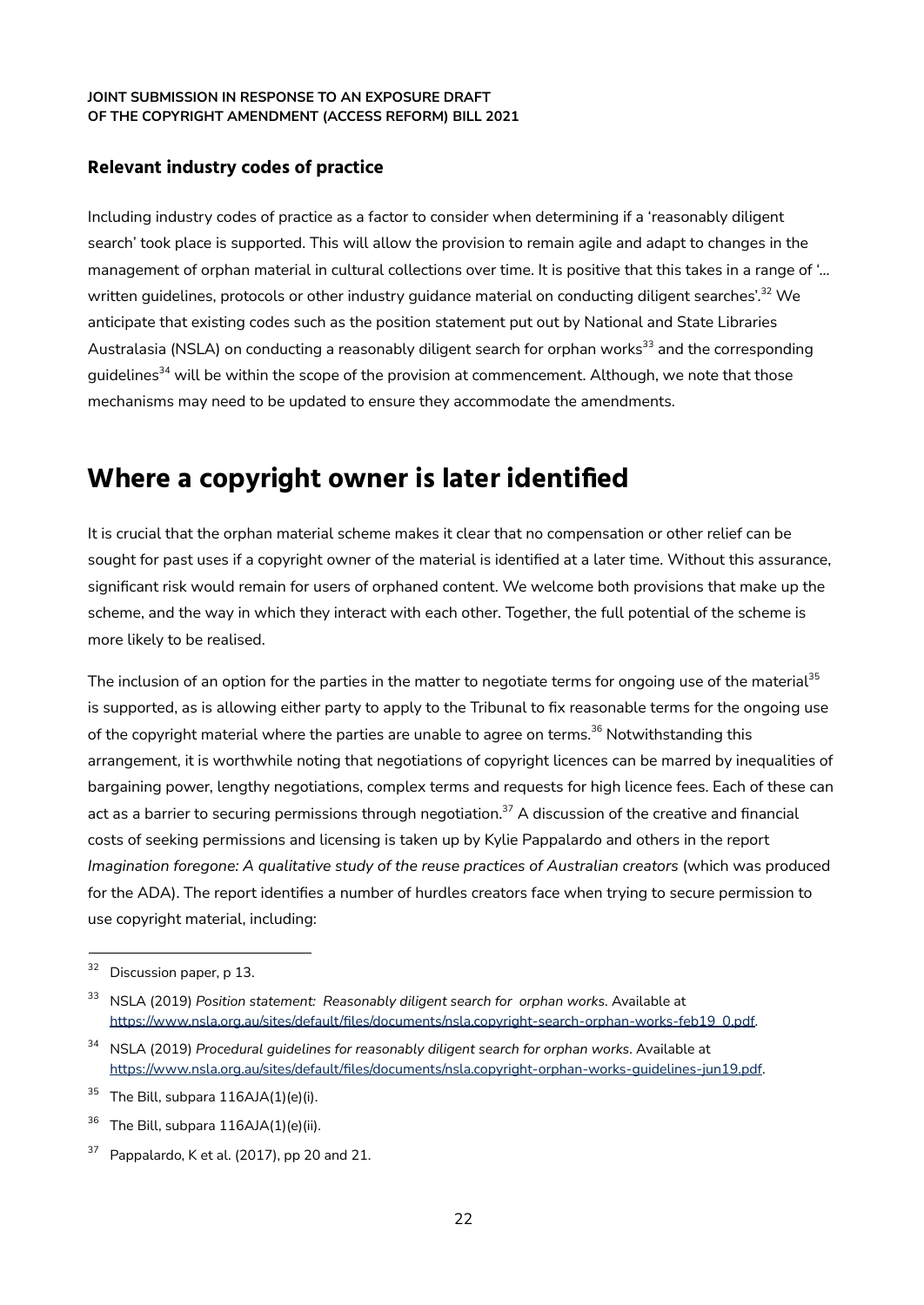- Significant investment of time and human resources in identifying and then negotiating a permission;
- The potential for high fees or costs to be charged in relation to a permission;
- The potential for the scope of a permission that is granted to be very limited;
- The complexity of the process for making requests for permission to some publishers;
- That the process for requesting permissions differs from one copyright owner to another; and
- That regardless of good faith negotiations, the ultimate result may be that the copyright owner opts not to grant a permission to use the material.

We draw the Department's attention to the fact that the ability for either party to apply to the Tribunal may not always be enough to counteract the impact of these issues.

In addition, it would be prudent for the Explanatory Memorandum to provide guidance on what it means for the application of the provision when a copyright owner is identified and contacted,is not concerned by the continued use of the formerly orphaned material, but is unwilling to engage in negotiations related to that continued use. We recommend that implied licences be enough to satisfy the negotiation of terms for the purposes of the new orphan materials scheme.

Finally, in relation to situations where a copyright owner is later identified, we support not limiting remedies where agreed terms or terms fixed by the Tribunal are not complied with.<sup>38</sup> This is consistent with copyright licensing practice and with the principles of contract law, namely the performance of contractual rights and obligations and the remedies available to aggrieved parties in contractual disputes.

## <span id="page-26-0"></span>**Using orphan material in practice**

There are a number of potential positive outcomes that will result from the introduction of a scheme to allow greater use of orphan materials. Box 2 below lists outcomes likely to come within the scope of the provision. Every effort should be made to ensure that the drafting of the provision, and the Explanatory Memorandum facilitates these kinds of outcomes.

The Bill, para  $116AJA(1)$ (f).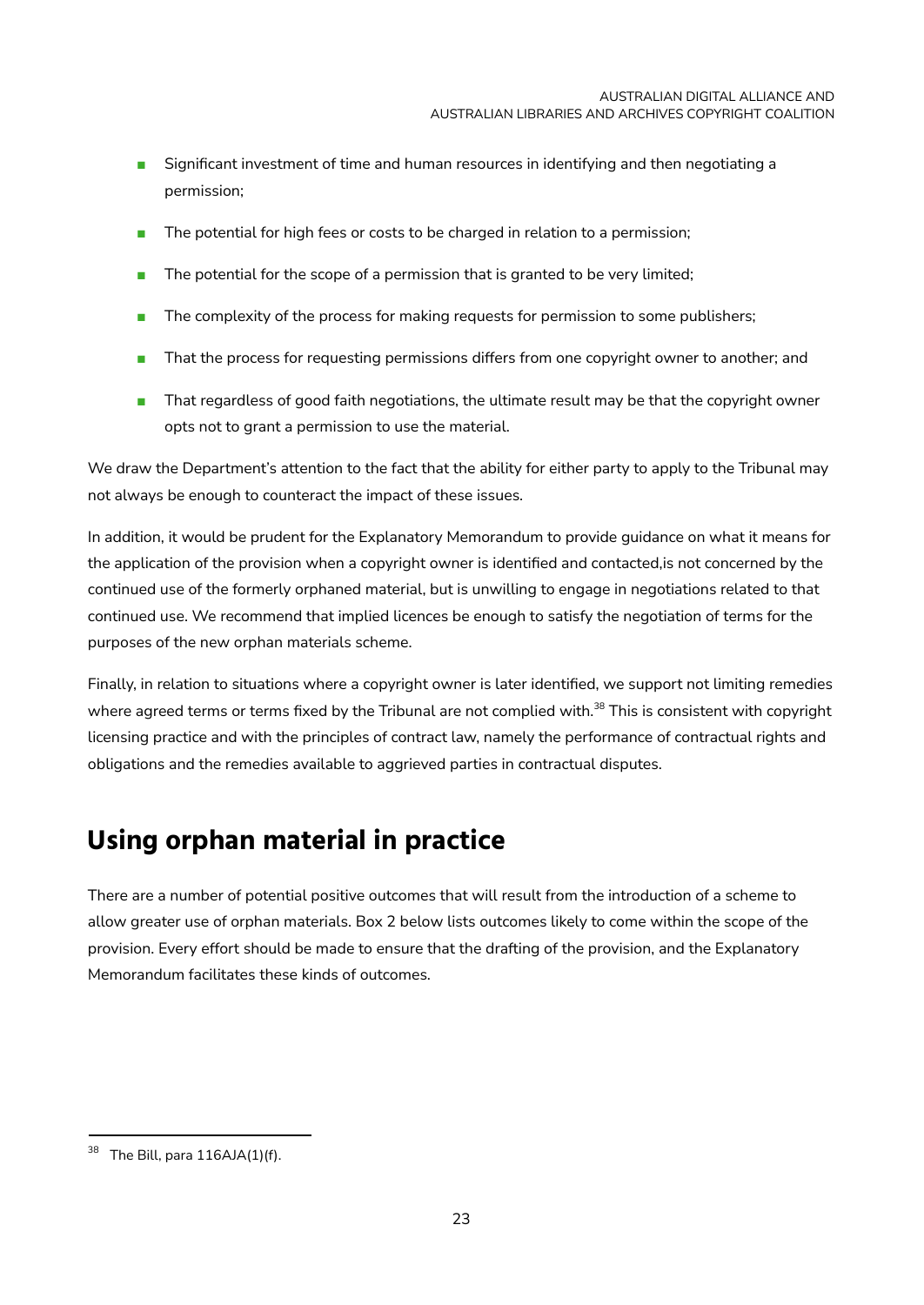#### **BOX 2 – Activities that will benefit from the orphan materials scheme**

A sample of activities that will benefit from the scheme include:

- **Mass digitisation** In practice the limitation on remedies for the use of orphan materials will work in tandem with s 200AB. Libraries and archives will be able to rely on either provision, or both, when undertaking digitisation projects. The interplay between both provisions will simplify decision making for libraries, archives and cultural collections by further reducing risk and the administrative burden experienced by these institutions when undertaking mass digitisation. This is further enhanced by the ability for cultural institutions to rely on the outcome of prior searches, removing the need to conduct a new search (in appropriate circumstances).
- **Historic research** Historians, including professional historians as well as people working on family and community history projects, need more flexibility when using orphaned materials in their research. Particularly of note is the flexibility afforded by the scheme to allow greater use of orphaned materials in research outputs such as reports and publications. This will give Australians access to broad and diverse interpretations that explore, share and preserve Australia's history.
- Artistic outcomes Artists draw inspiration for a range of sources. The unique properties of specific material that has been orphaned may be vital to the creative, curatorial or other aims of a user. The provision will make orphaned material available to creators in addition to public domain material or material licensed for reuse under a Creative Commons (CC) licence.
- **Documentary filmmakers and screen producers** The nature of documentaries necessarily requires use of third-party content to tell the stories the documentarian wants to tell. The intended market for a documentary is also usually highly public, such as performance at festivals, public broadcast or online distribution, increasing the complexity of obtaining permissions or using material under other exceptions. The provision will reduce the complexities for documentarians seeking to use orphan materials.
- **Educational outcome** Students, teachers and lecturers will be better able to incorporate orphan materials into their coursework, lessons and conference presentations.
- **Text and data mining (TDM)** The scheme will open up orphan materials for text and data mining (TDM), and use in machine learning (ML) and artificial intelligence (AI) applications. Currently input data for ingesting into a ML process legally should be limited to content in the public domain or CC-licensed material.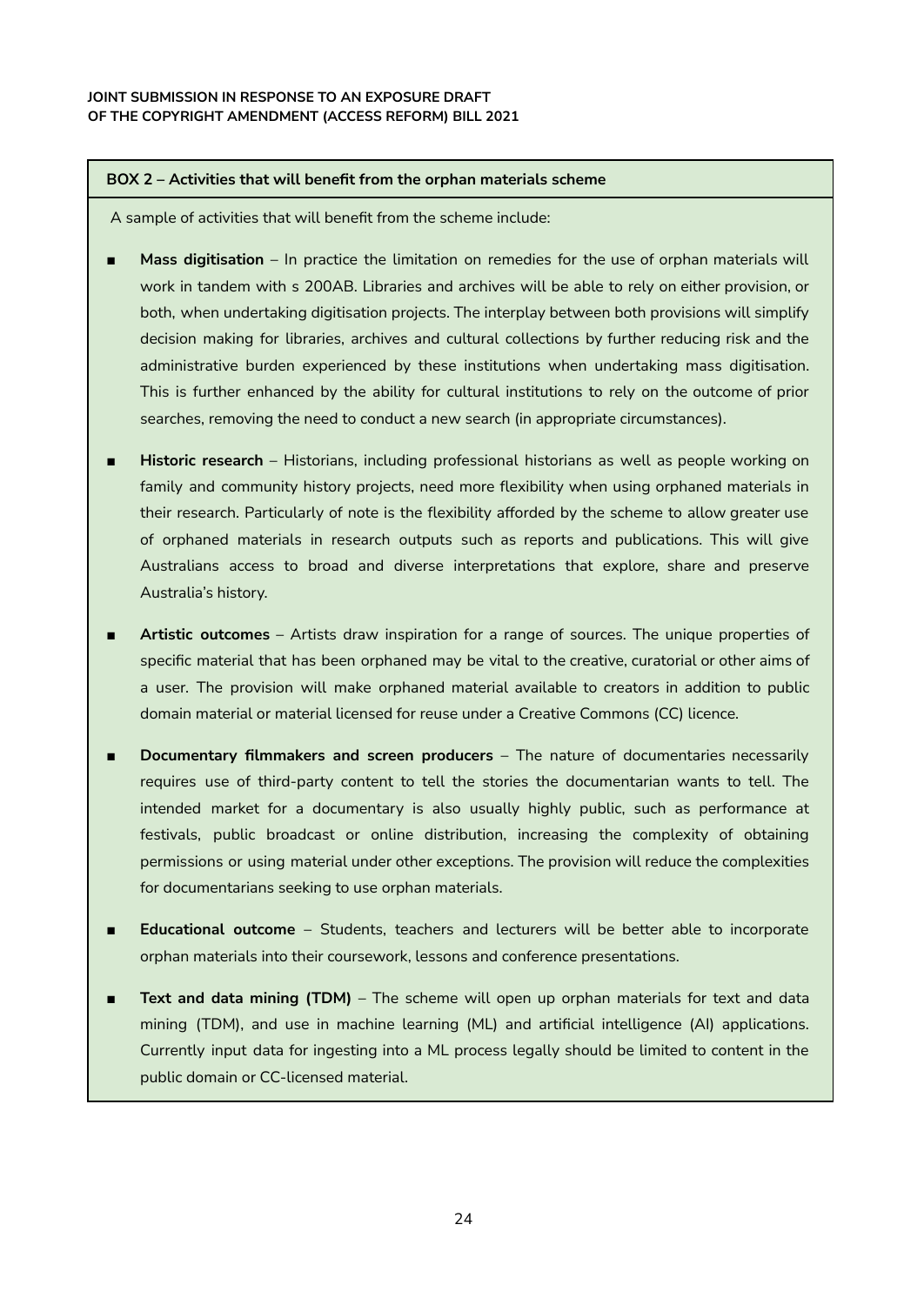Additionally, the provision will create more certainty around the use of orphan materials. This may result in greater acceptance of the use of orphan materials in a number of situations, such as when someone is:

- Entering into a commercial arrangement with publishers and distributors in respect of a manuscript or screen production that incorporates orphaned content;
- Entering into a writing or film festival that requires entries to have a licence to use all material included in the entry;
- Securing insurance over a project that incorporates orphan materials:
- Contributing content to a website which prohibits users from uploading content that infringes on another party's copyright in its terms of use; <sup>39</sup> and
- Applying to a government or non-government funding program that requires recipients of funding to secure appropriate permissions for any third-party copyright material incorporated into a funded activity.

## <span id="page-28-0"></span>**Requiring attribution when using orphan material**

We are pleased to see that the application of the right of attribution of authorship $^{\rm 40}$  has been considered in relation to the proposed limitation on remedies for use of orphan materials. Requiring a user to attribute authorship of a literary, dramatic, musical or artistic work or film is reasonable where the author or maker is identifiable.

We also support that attribution is required regardless of the outcome of a 'reasonably diligent search'. Many situations arise where the name of the author may be known despite not being able to identify the copyright owner or being unsuccessful in an attempt to elicit a response from them in relation to a request to reuse the copyright material. This includes situations where the name of the author or maker associated with the material is generic (such as 'J Smith') or pseudonymous, where the author is known but the current copyright owner is not identifiable, and where the copyright owner is identified but the material has been abandoned (see above).

Further, we note that experience suggests that attribution of material where orphan works are made available online can be an effective way of revealing copyright owners. In some cases this can be more effective than a 'reasonably diligent search'.

<sup>&</sup>lt;sup>39</sup> The Terms of Service for the Facebook platform, for example, states that users must not do or share anything '[t]hat infringes or violates someone else's rights, including their intellectual property rights'. See Meta. (2022). 'Terms of Service'. Available at <https://facebook.com/terms>.

<sup>40</sup> The Act, s 189.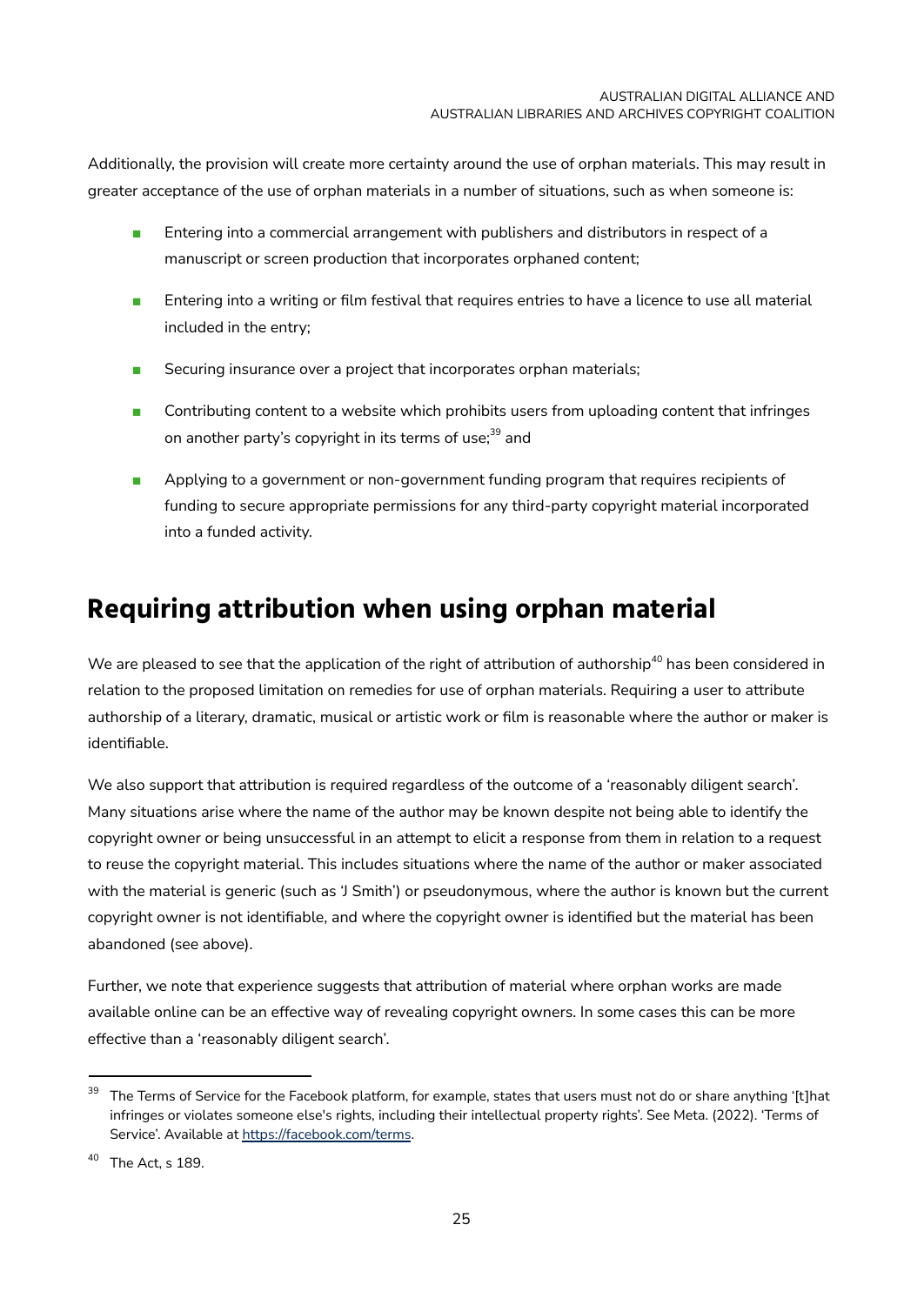## <span id="page-29-0"></span>**Orphan materials and the statutory licences**

We support the exclusion of orphan materials from the scope of the education, free-to-air retransmission, subscription TV retransmission and government statutory licences. We refer the Department to the submission by UA for more on this topic.

## <span id="page-29-1"></span>**Applications to the Copyright Tribunal – Response to Question 1.1**

Generally, the types of matters to be included in applications under other provisions of the Act outlined in the Regulations are relevant to applications under the new s 116AJB. Specifically, we are of the opinion that the following matters should be deemed to be part of the circumstances or events giving rise to the application and should be included in an application:

- Identifying the copyright material the application relates to;
- Stating whether the applicant is the owner or the user of the formerly orphaned material (and identifying the copyright owner or user of the material depending which party is applying);
- A description of the circumstances giving rise to the application, including particulars of the negotiation; and
- Requesting the Tribunal fix reasonable terms for the arrangement.

Given the purpose and application of the orphan materials scheme, we join UA in recommending that a non-exhaustive set of matters the Tribunal must have regard to when making an order to fix reasonable terms is introduced either in the drafting or the Regulations. The following should be considered for inclusion those matters:

- The nature of the the use and/or proposed use of the former orphan material, including whether it was created for personal consumption or without expectation of commercial return;
- The purpose and character of the use and/or proposed use, including whether the use is commercial or intended for wide distribution;
- A description of the search process that was undertaken, including who undertook the search;
- A description of how and when the copyright owner was identified; and
- Whether another exception in the Act applies in relation to the use and/or proposed use.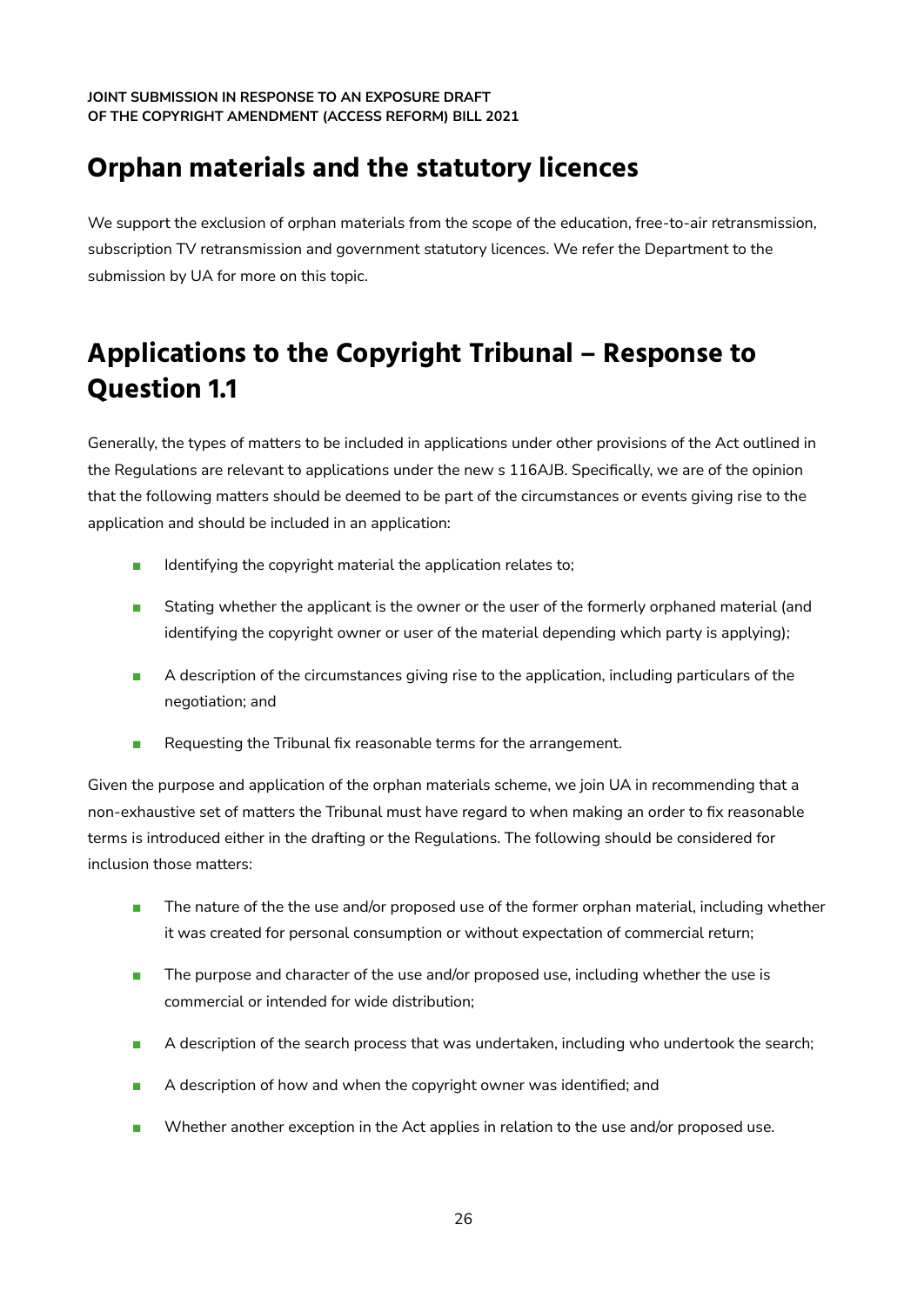# <span id="page-30-0"></span>**Quoting copyright material (Schedule 2—Fair dealing for quotation)**

The introduction of a new exception for fair dealings for the purpose of quotation is welcomed by the ADA and ALACC. We agree that, '... quotation generally has no impact on the market for the original copyright material, but its absence can degrade the value of academic work or research.'<sup>41</sup> It is common for academic publications, conference papers, theses and other research outputs to include numerous instances of quoted third-party material. The time and effort required to secure permission to include those quotes in the final outcome can be extremely onerous. $^\mathrm{42}$ 

If enacted, the provision will afford many benefits to the organisations that can rely on it, and it will respond to our ongoing concerns that clearing quotations in research outputs creates significant burdens on researchers and research organisations, as well as other institutions. Notwithstanding the extent to which other fair dealing exceptions permit quotation in appropriate circumstances, creating a stand-alone fair dealing exception will provide greater confidence when quoting copyright material. The provision will also reduce administration requirements, unnecessary redaction or adaptation to remove third-party content and the time it takes to release outputs that include quoted third-party material. All of these outcomes will also increase the public value of content released by libraries and archives, education providers, researchers, research organisations and governments.

The drafting of Schedule 2—Fair dealing for quotation in the exposure draft of the Bill includes a number of matters. This section will provide comments on those matters, and the related points included in the discussion paper.

## <span id="page-30-1"></span>**The scope of the fair dealing for quotation exception**

The new fair dealing for quotation will permit quotation of any copyright material for the purpose of, but not limited to, explanation, illustration, authority and homage by certain types of organisations and certain types of individuals, where that quotation is for a noncommercial purpose or is of immaterial commercial value. <sup>43</sup> The limitations imposed on the application of the provision are unjustified, and will seriously limit the usefulness of the provision. We know that the drafting seeks to align with the wording in Article 10 of the Berne Convention for the Protection of Literary and Artistic Works (Berne Convention), however by including the limitations discussed below, what is proposed is much narrower than what is required under

<sup>&</sup>lt;sup>41</sup> Discussion paper, p 14.

See Pappalardo, K et al. (2017), p 21.

<sup>&</sup>lt;sup>43</sup> The Bill, cl 113FA.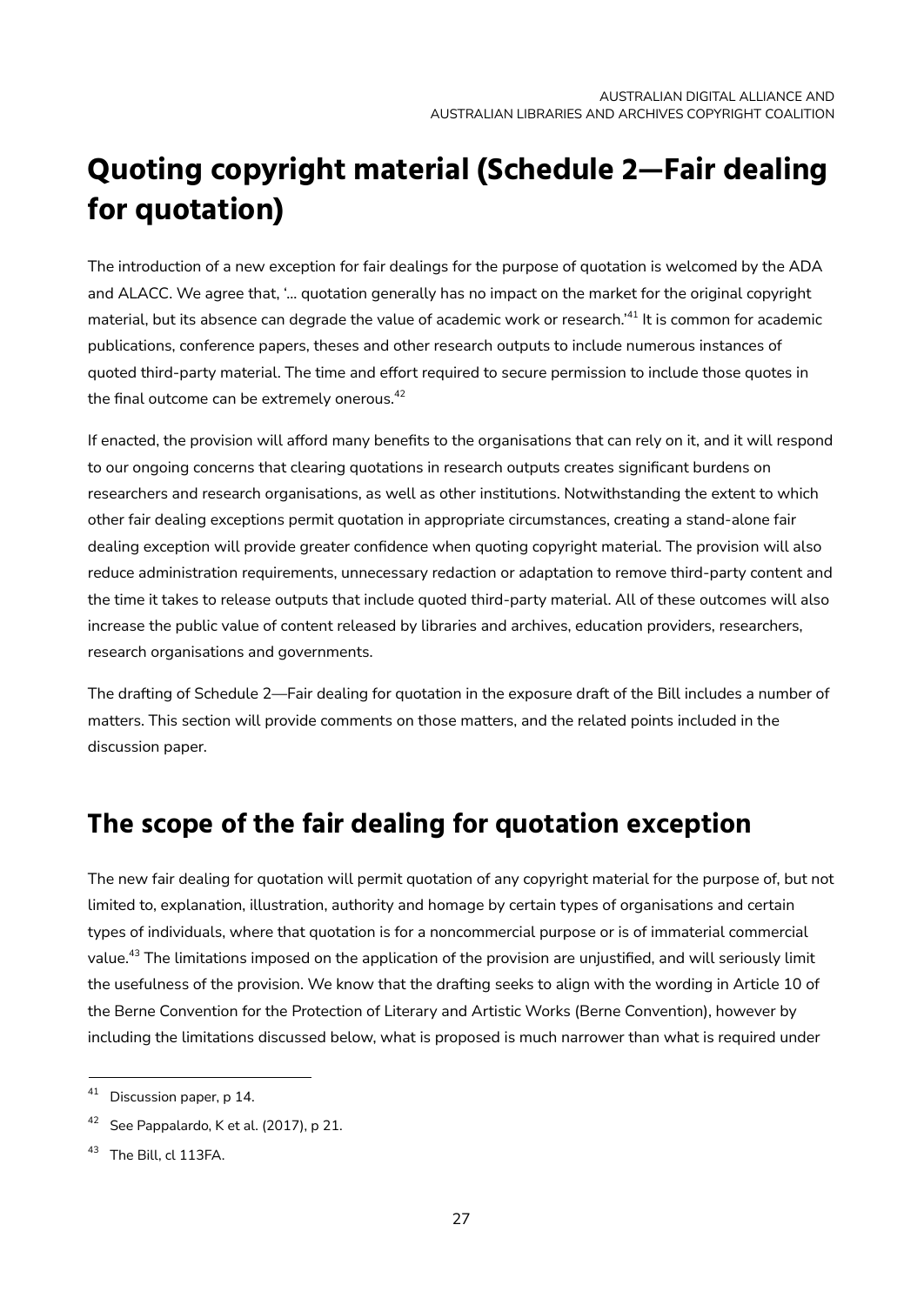the Convention. We will address these limitations further below. Before we do so, we would like to make a few general points about the scope of the provision.

Applying the provision equally to works and subject-matter other than works is welcome. This will reduce complexity in the application of the provision. Likewise, the adoption of technology neutral language in the drafting is supported. In this case, it will mean that the new fair dealing for quotation exception will permit the use of quotes in physical or digital formats. It will also give the provision much-needed flexibility.

Importantly, the provision will extend to publishing the material or otherwise making the material public. This is supported, namely because of the wide public benefit that will derive from the ability to include quotes in published material or material that has been made public. The discussion paper goes further and identifies a number of examples of how the provision may be used. <sup>44</sup> The application of the provision would be greatly enhanced by the inclusion of these examples in the Explanatory Memorandum.

### <span id="page-31-0"></span>**Quotation only by identified users**

The first limitation to the scope of the fair dealing for quotation exception we wish to respond to is the limit on who can rely on the provision. We welcome that the benefits of the provision will extend to libraries and archives and authorised officers of libraries and archives, as well as to educational institutions and the Commonwealth government and State or Territory governments, and persons authorised by an educational institution or a government to act on their behalf. We are also pleased that the provision extends to people or organisations where the quotation is for a research purpose.

We are glad that the discussion paper sets out a broad scope of who is considered a researcher and research organisation. Rightly this includes students, teachers and academics but also covers a range of other individuals and organisations such as '... organisations that are engaged in scientific, medical or industrial research such as hospitals, medical research institutes and [the] CSIRO'. <sup>45</sup> To avoid any doubt in the application of the provision these details should be included in the Explanatory Memorandum.

Beyond institutional researchers and research organisations, we are very supportive that the provision is designed to extend to other people engaging in research such as documentary producers and family historians. We would welcome an explicit inclusion of community historians alongside family historians to bolster the use of source materials available to support histories for and by the diversity of Australian communities. To ensure the benefit of this broad scope is realised, these types of users should be specifically mentioned in the Explanatory Memorandum as well.

Discussion paper, pp 16 and 17.

 $45$  Discussion paper, p 14.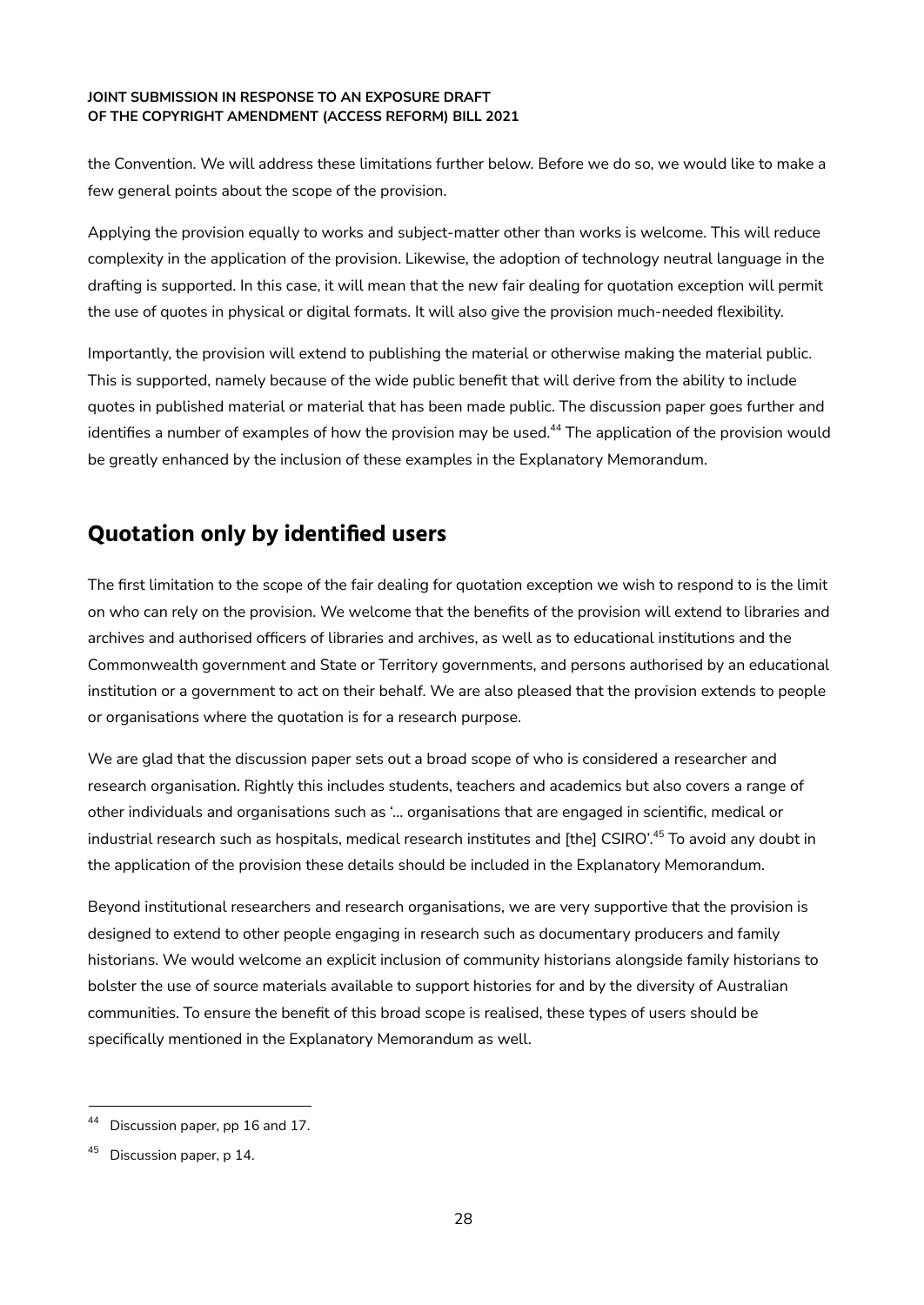There is no doubt that the individuals and entities the fair dealing for quotation exception will apply to will gain significant value from the new provision. However, it is concerning that the provision is only available to a subset of users. This will leave a wide range of quotation activities outside of the scope of the new provision, most notably quotation by members of the public. It has been acknowledged in the discussion paper that quoting copyright material typically has no impact on the market for the original copyright material. <sup>46</sup> Given this acknowledgement and that uses within the scope of the provision are limited to noncommercial purposes or commercial purposes where the '... quotation is immaterial to the value of the product or service', the rationale applied to justify not making the provision available to all users is unclear. Broadening the scope to include any user would bring copyright law closer to the normative expectations the public has with regards to quotation of material, freedom of speech and public discourse in a democracy.

### <span id="page-32-0"></span>**Quotation only of material that has been 'made public' – Response to Question 2.1**

In addition to limiting the users who can rely on the provision, it is concerning to see that the provision will also be limited to copyright material that has lawfully been 'made public'. <sup>47</sup> This will needlessly introduce complexity to the scheme. Excluding unpublished material from the scope of the fair dealing for quotation exception is not supported.

As NSLA notes in their submission, there is a huge volume of collections items held by libraries, archives and cultural institutions that are unpublished. They make up the majority of materials in many institutions's collections. And they are the majority of digitised material made available online by cultural institutions. There is as much, if not more, interest in unpublished materials in cultural collections from users. The public benefit from this material comes not just from access to the original material, but from the interpretation of the material by researchers, which is more robust when researchers can include quotes in their research outputs. As NSLA says in their submission, leaving the provision as drafted will exclude some of Australia's unique heritage material from the fair dealing for quotation exception.

Limiting the provision to material that was 'made public' by the copyright owner or with their permission will reduce its utility, introduce uncertainty and make it difficult for most users to apply. There are many situations where it will be impossible to determine whether material has been lawfully 'made public'. Material made available online by cultural institutions is frequently legally uploaded without rightsholder permission under s 200AB, in circumstances where the owner is difficult to identify or contact, or where the material is of a small quantity and incidental to a larger collection. Furthermore, the same uncertainty as to

Discussion paper, p 14.

 $47$  The Bill, subcl 113FA(1)(c). s 29A of the Act provides a non-exhaustive list of situations when copyright material is 'made public'.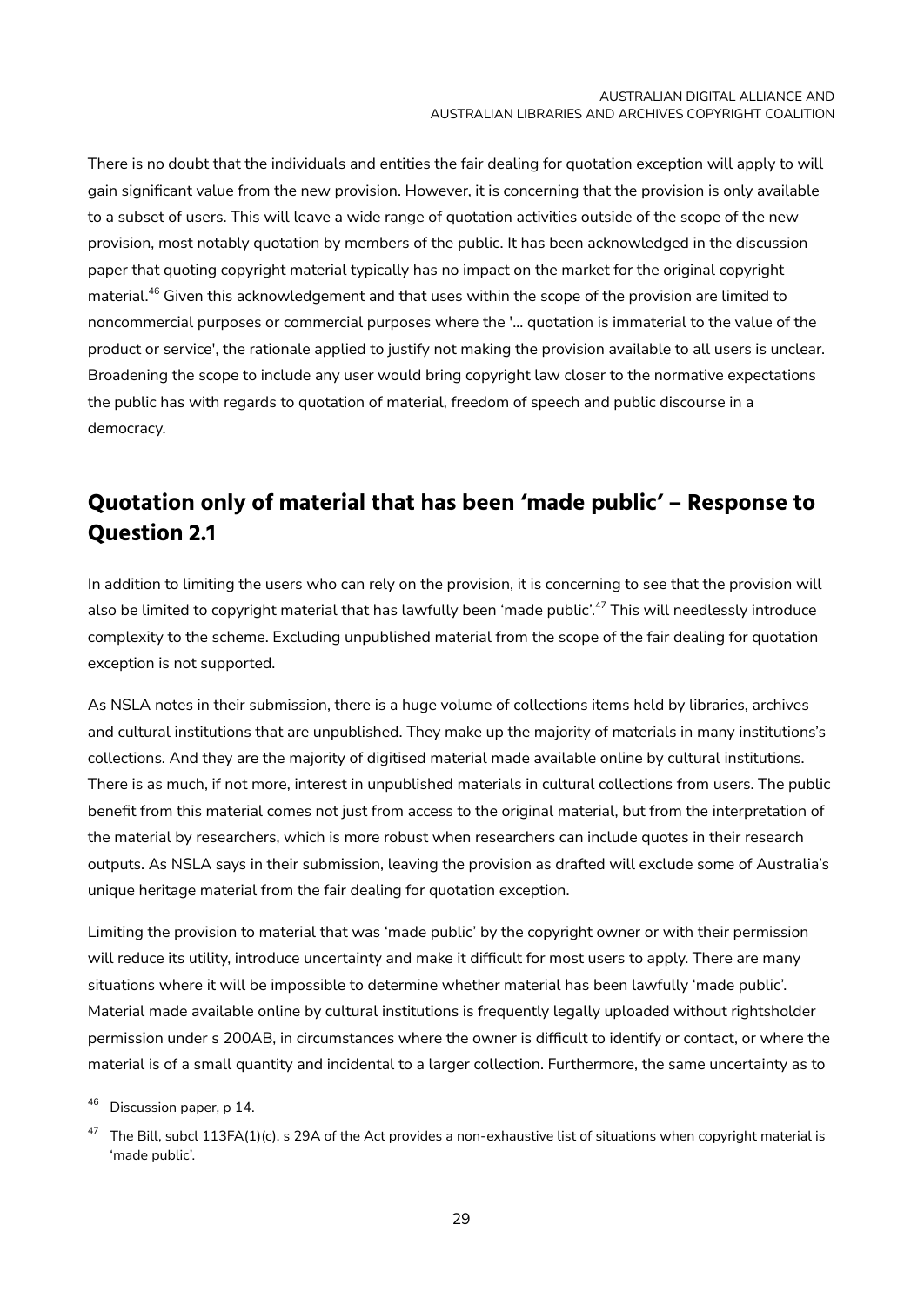the provenance of quote materials exists outside the library sector. Many materials are published by third parties in books or articles, for example, under exceptions such as fair dealing for criticism and review, or on a risk management basis where the copyright owner is difficult to identify or contact.

This will put a significant administrative burden on users of the provision, as well as libraries, archives and cultural institutions who will be required to track and answer questions about uses of their collection materials, and potentially even publishers and authors quoting materials in past publications. Researchers and institutions themselves would be left in a position where, because it is unclear that permission was obtained, they will be unable to use the exception and will need to obtain permission themselves. Such scenarios would undermine the stated aim of this provision to reduce the disproportionate administrative burden, cost and uncertainty in getting clearances for quotes.

Additionally, excluding unpublished works will seriously undermine the value and practical application of the provision. It will also put the new fair dealing at odds with the other fair dealing provisions which do not distinguish between the use of unpublished material and material that has been 'made public'. Further, it will seemingly go against the stated aim of recent copyright reforms, including the copyright duration amendments and the amendments to the libraries and archives provisions enacted in the *Copyright Amendment (Disability Access and Other Measures) Act 2017*. According to the Explanatory Memorandum and Minister's second reading speech for that Act, these amendments sought to 'harmonise' the treatment of unpublished material and material that had been 'made public' under the Act so as to give "institutions greater opportunities to deal with unpublished materials… [and] improve access to important Australian historical and cultural materials."<sup>48</sup> In fact, since these amendments, to our knowledge only one exception in the Act treats published and unpublished material differently, 'Inclusion of works in collections for use by places of education' (s 44). A strong justification should be required to reverse this important step to increase access to historic materials, and we see no argument to support such a restriction in relation to non-commercial quotation. Indeed, quotation is the minimum exception that the public expects to be allowed under copyright law, and by definition does not compete with the market for whole works. Like NSLA, we do not support re-introducing this distinction for this provision.

Extending the provision to also cover unpublished material would greatly increase its utility. We believe that current mechanisms in the provision will ensure an appropriate balance with copyright owners' interests. The provision is already limited to a subset of users, to noncommercial and commercial uses of immaterial value and by the inclusion of fairness factors. As the discussion paper itself notes, '... it is likely that the fairness factors would exclude commercially valuable or confidential material from being quoted' $^{49}$ 

<sup>48</sup> Commonwealth, *Parliamentary Debates*, House of Representatives, Wednesday, 22 March 2017, (Paul Fletcher, Minister for Urban Infrastructure). Available at [https://parlinfo.aph.gov.au/parlInfo/search/display/display.w3p;query=Id%3A%22chamber%2Fhansardr%2F7c24ae0](https://parlinfo.aph.gov.au/parlInfo/search/display/display.w3p;query=Id%3A%22chamber%2Fhansardr%2F7c24ae06-5284-45f0-9c0c-3e66799c0523%2F0045%22) [6-5284-45f0-9c0c-3e66799c0523%2F0045%22.](https://parlinfo.aph.gov.au/parlInfo/search/display/display.w3p;query=Id%3A%22chamber%2Fhansardr%2F7c24ae06-5284-45f0-9c0c-3e66799c0523%2F0045%22)

<sup>49</sup> Discussion paper, p 18.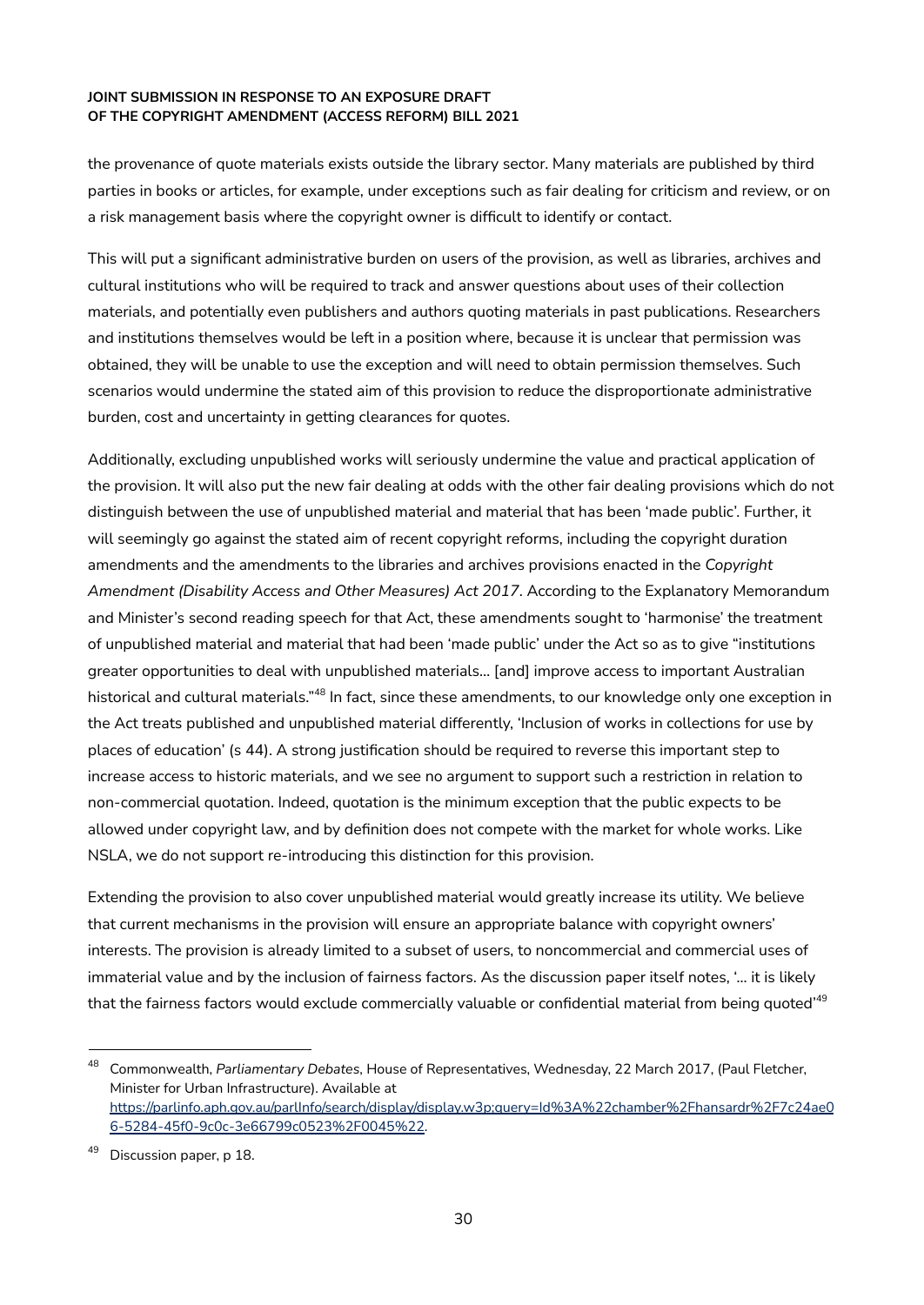in many circumstances. This begs the question, what reasonable justification is there for excluding unpublished material?

## <span id="page-34-0"></span>**Quotation only for noncommercial purposes or commercial uses of immaterial value**

The new fair dealing for quotation exception will be limited even further because it is designed to only apply to quotation for noncommercial purposes, or in situations where the quotation is for a commercial purpose in relation to a product or service, but the quotation is immaterial to the value of that product or service. The discussion paper attempts to provide further guidance on what is meant by commercial uses of immaterial value by including the following as examples of where quotation may be permissible despite the product or service having some commercial value: 50

- Citing text or images in scholarly works published commercially;
- Excerpts of background music or images captured in a documentary that is broadcast by a commercial broadcaster; and
- Images and diagrams used in a presentation at a conference where people in attendance paid a fee to attend.

In the interests of avoiding doubt in relation to the application of the provision, the list of scenarios where the provision may extend to quotation in a product that has some commercial value should be included in the Explanation Memorandum of the Bill. But this should not be treated as an exhaustive list.

As the discussion paper notes,<sup>51</sup> limiting the purposes available under the provision will add complexity to its application. The main justification for this limitation seems to be to explicitly exclude profit-driven activities or services. The discussion paper offers the following as examples of what is considered to be outside the scope of the provision: 52

- Providing snippets in search results to attract advertising income; and
- Making t-shirts that display recognisable quotes from movies or TV shows.

Arguably these kinds of uses likely wouldn't be deemed fair even if the scope of the provision were wider.

<sup>&</sup>lt;sup>50</sup> Discussion paper, p 17.

 $51$  Discussion paper, p 17.

<sup>&</sup>lt;sup>52</sup> Discussion paper, pp 15 and 18.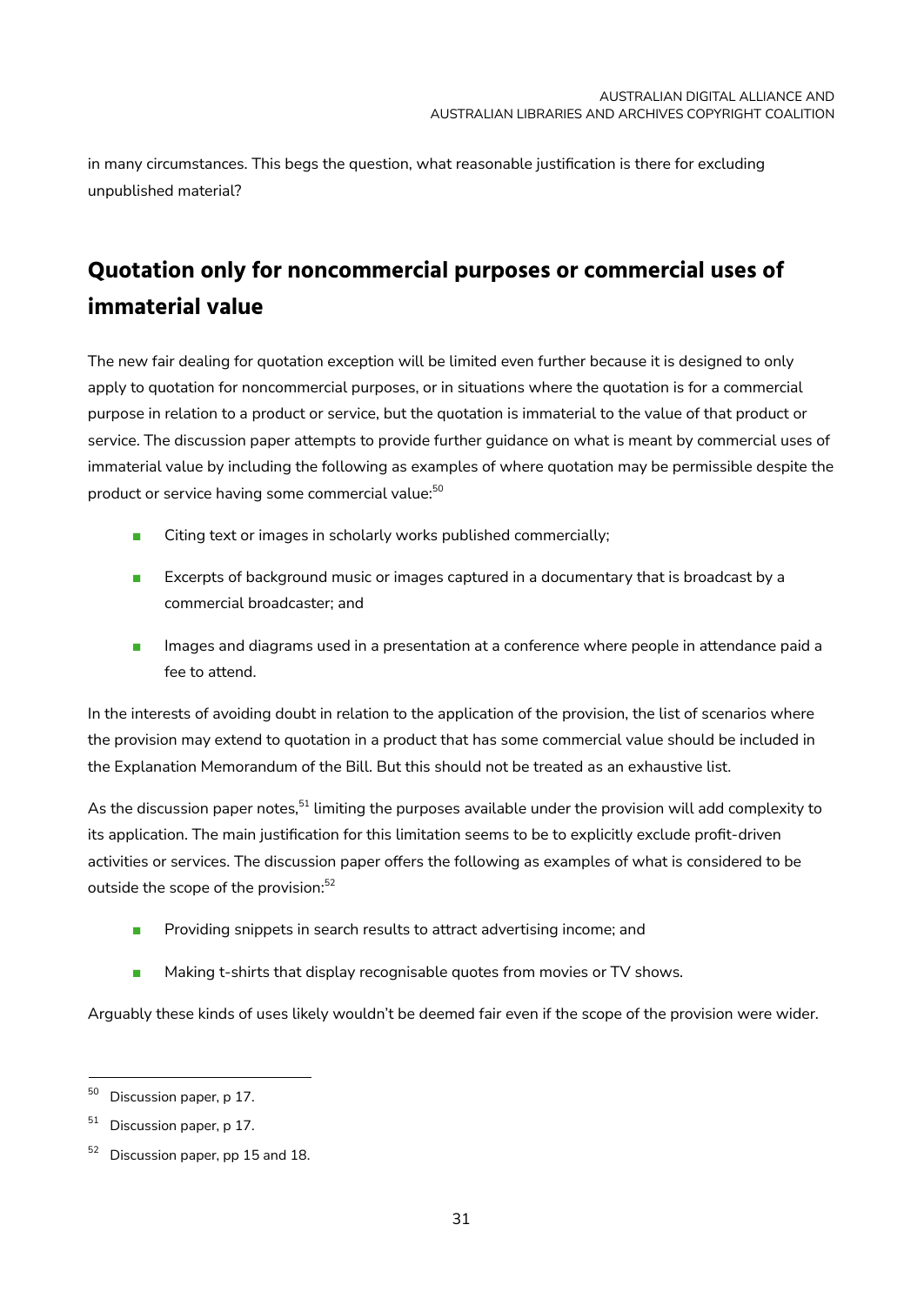The discussion paper also lists retweeting or quoting small amounts of copyright material on social media as outside the scope of the provision.<sup>53</sup> This is an example of the kinds of uses where a common practice occurs and that practice has not been challenged by rights holders.

## <span id="page-35-0"></span>**Factors determining if the use is fair**

The drafting of the provision includes a set of fairness factors to be considered in determining whether a dealing with copyright material constitutes a fair dealing with that material. <sup>54</sup> We believe the proposed fairness factors are reasonable and appropriate for the fair dealing for quotation. The fairness factors proposed are consistent with fair dealings for the purpose of access by persons with a disability<sup>55</sup> and largely consistent with the factors for fair dealings for the purposes of research or study. $^{56}$ 

Further, we welcome the clarification given in the discussion paper. <sup>57</sup> We recommend that guidance be included in the Explanatory Memorandum. That said, we will make some comments on the factors now.

### <span id="page-35-1"></span>**The purpose and character of the dealing**

It is appropriate that commercial uses should weigh against dealings being deemed fair.<sup>58</sup> Although, given the limitation of the provision to noncommercial purposes or commercial uses of immaterial value, the scope for commercial uses is already limited. To illustrate, the discussion paper provides the example of deriving promotional benefits for a commercial enterprise by making research material publicly accessible as a situation where this factor may weigh against fair dealing. It is difficult to fathom how such a situation would not be considered a use of a quotation for a commercial purpose that is material to the value of the related product or service.

<sup>53</sup> Discussion paper, p 15.

<sup>&</sup>lt;sup>54</sup> The Bill, subcl 113FA(2).

 $55$  The Act, s 113F.

 $56$  The Act, ss 40 and 103C.

 $57$  Discussion paper, pp 18 and 19.

<sup>&</sup>lt;sup>58</sup> Discussion paper, p 18.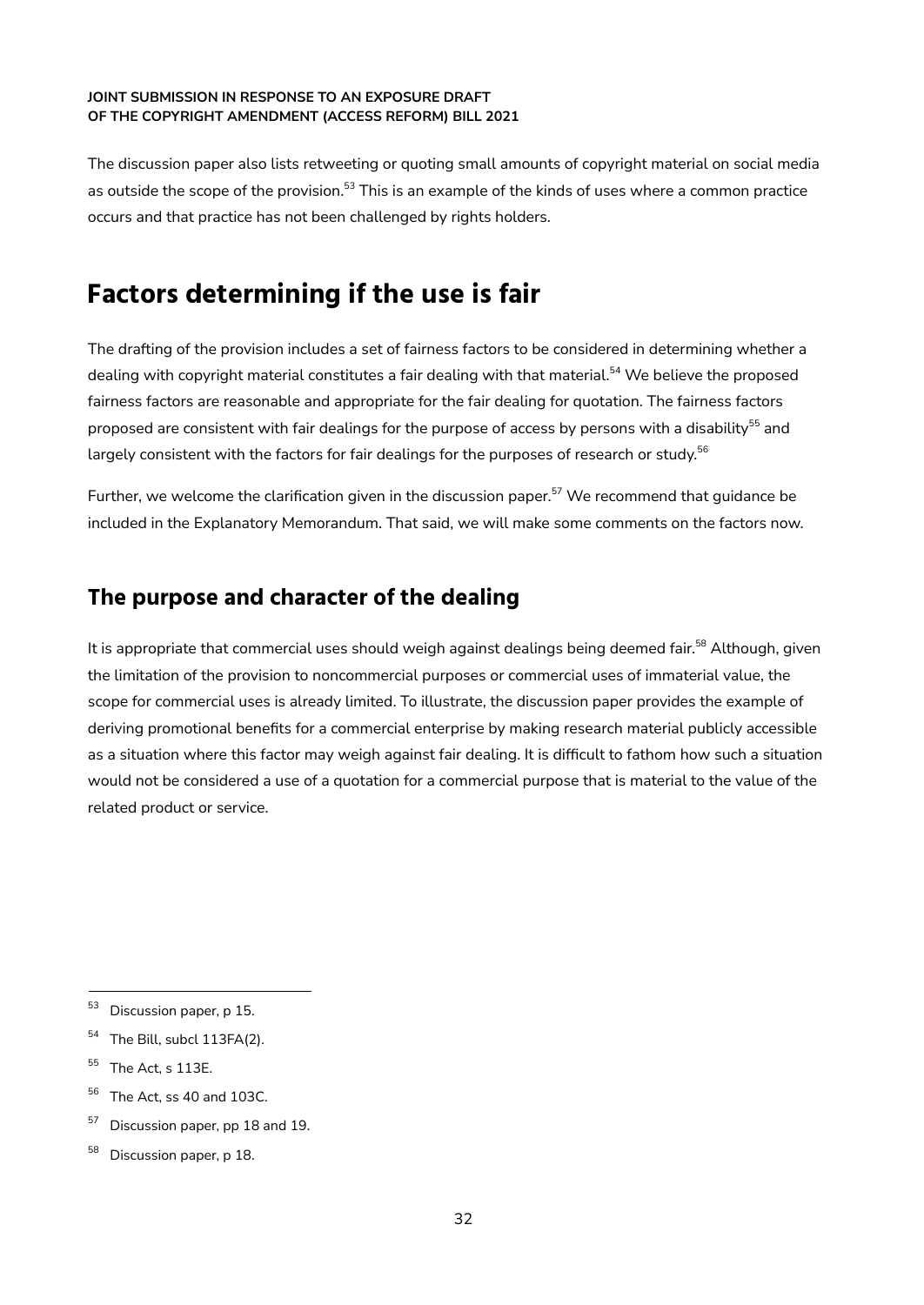### <span id="page-36-0"></span>**The nature of the copyright material**

The discussion paper provides a discussion of potentially relevant matters in relation to the nature of the copyright material.<sup>59</sup> While we agree in principle with many of these points, we make the following comments in response to these matters:

- **The age, currency or type of material** The age of the material, the currency of the material and the type of the material are provided as examples of what may be considered in relation to the nature of copyright material. This is appropriate and consistent with the application of other provisions in the Act. 60
- **Commercially available material** While it is generally appropriate that quoting from material that is commercially available is less likely to be considered fair, it is important to make it clear that the mere fact that the material to be quoted is available commercially should not exclude a user from being able to quote from the material. By extension, it is reasonable that it is more likely to be deemed fair to quote from material that is no longer commercially available (i.e. 'out of print').
- **EXP** Creative or unique material There are many scenarios where a user may want to quote factual content or quote creative or unique content. It is unclear why the discussion paper presumes that using creative or unique copyright material would be less likely to be considered fair than uses of factual content. By their very nature creative or unique content may be more desirable or appropriate to quote from in some circumstances.
- **Culturally sensitive material** It is important that cultural sensitivities are observed when using content. This is especially the case when material is or incorporates Indigenous Intellectual and Cultural Property (ICIP). It is appropriate that use of material that also requires cultural permissions or cultural sensitivity is less likely to be fair than use of other material.
- **Material with limited distribution** The discussion paper discusses the fairness factors in relation to material that is not widely distributed or is made available on a confidential basis together. We feel that the two situations need to be considered separately. We encourage the Explanatory Memorandum in the Bill to add further guidance on the notion that quoting from material that has had limited distribution is less likely to be deemed fair than quoting from widely distributed material. Specifically, we would like to draw the Department's attention to the fact that many items held by libraries and archives were intended for limited distribution when they were created. Correspondence sent to a Minister or a member of Parliament that is now

<sup>&</sup>lt;sup>59</sup> Discussion paper, p 18.

 $60$  For example, ss 40, 103C and 113E of the Act.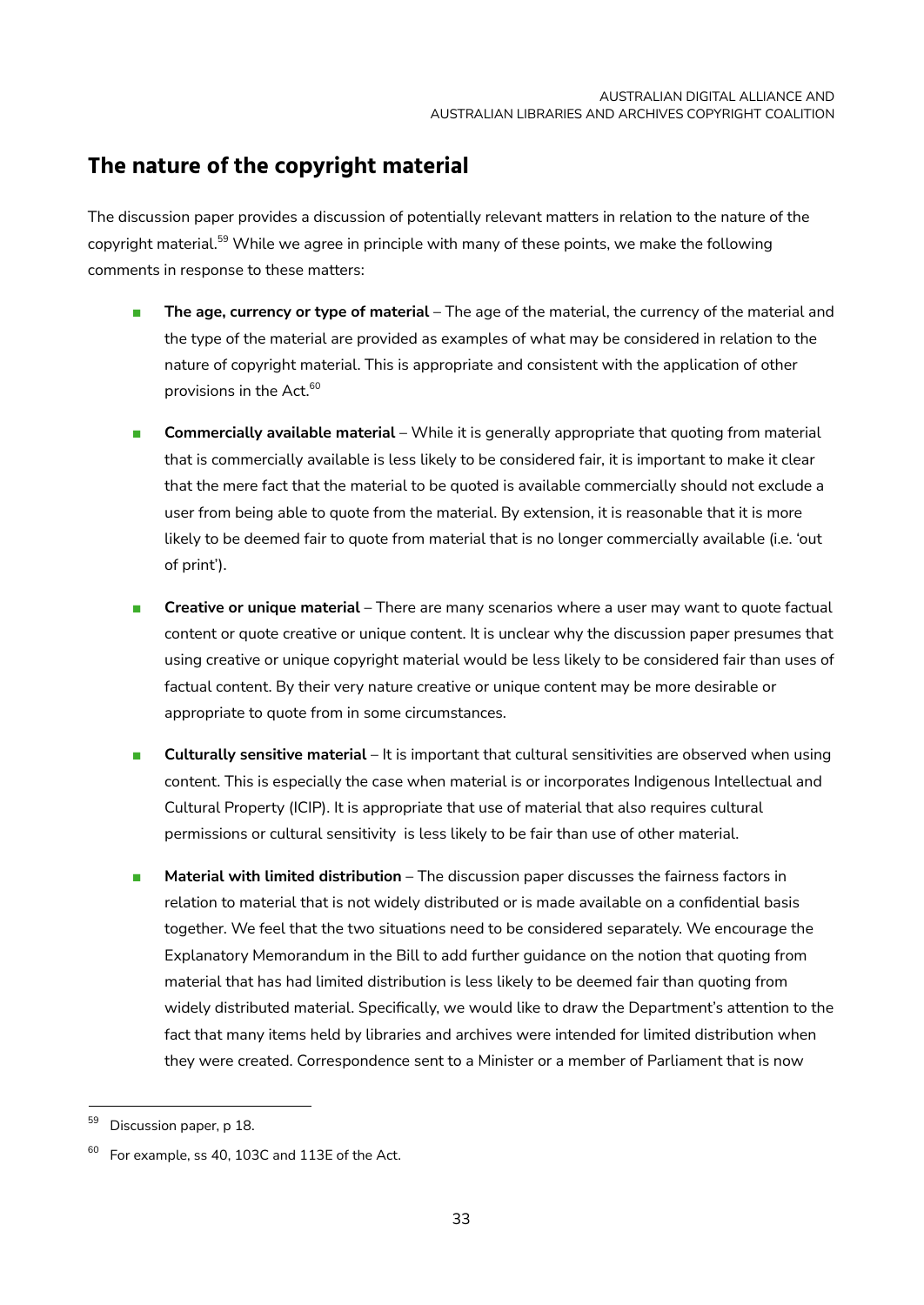held in an archives, for example, may have been intended to be distributed to the Minister or MP and their staff. And photographs taken to document a government program were likely only intended to be distributed to government officials to evidence a program outcome. Historically some material may have been considered too 'specialist' or 'technical' for wide dissemination but may be of broad interest to an increasingly well educated Australian public.

- **Confidential material** The notion that quotes drawn from material made available on a confidential basis is less likely to be considered fair than material that is not confidential is reasonable. However, in relation to confidential material, we note that it may be difficult in some situations for a user of this new provision to be able to know that the material they intend to quote was confidential commercial or business information or a trade secret. Also, in relation to confidential material, we welcome the Explanatory Memorandum being clear that the context of the material is important. Some material may have been confidential when it was created but the need for confidentiality has passed, such as tender applications to a government tender or matters that were secretive but have since become public knowledge.
- **Highly quoted material** It is unclear to us why the extent to which copyright material has been quoted in the past should impact how fair it is to use the material. There are as many reasons why users may want to quote extensively quoted content and less quoted content. For example, material that has been quoted extensively may be suitable in relation to current affairs or emerging trends, whereas more obscure material may be relevant for niche topics.

### <span id="page-37-0"></span>**The effect on the market for the material**

It is appropriate that the effect of a quotation on the current or potential market for the original copyright material is a consideration in determining if a quotation is fair. In considering this matter though, we suggest that the Explanatory Memorandum make the point that for this matter to weigh against fair dealing, there needs to be evidence that the quotation will impact or has impacted the current or potential market for the original copyright material. The mere fact that a quotation may impact the market for copyright material should not undermine the provision.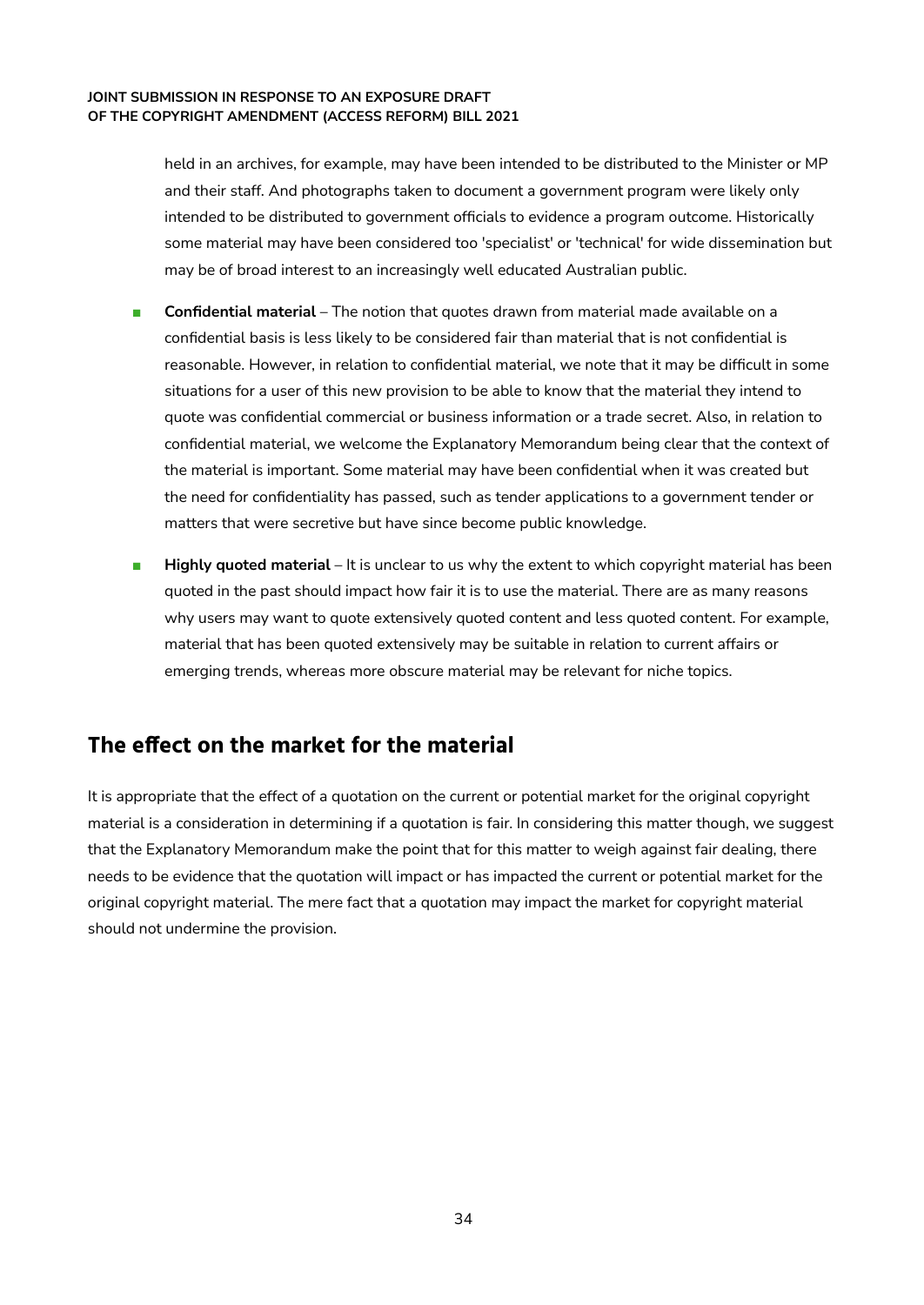### <span id="page-38-0"></span>**The amount and substantiality of the part dealt with**

It is reasonable that the greater the amount of the material that is quoted the less likely the use will be considered fair. This is consistent with the application of this matter for fair dealings for the purposes of research or study.<sup>61</sup> As the discussion paper states, this will depend on the type of material and the context of the quotation.<sup>62</sup> The Explanatory Memorandum needs to ensure this is clear.

## <span id="page-38-1"></span>**Requiring attribution when quoting material**

As with the limitation of remedies for use of orphan materials, we are glad to see that the application of the right of attribution of authorship<sup>63</sup> has also been considered in relation to the proposed fair dealing for quotation provision. Requiring a user to attribute authorship of a literary, dramatic, musical or artistic work or film is reasonable where the author or maker is identifiable.

We also note that the proposed provision will extend beyond the requirements of the right of attribution of authorship in so far as it also requires the title or name of the material to be identified with the quotation,<sup>64</sup> where it is reasonably practicable to do so. Requiring a user to identify the title or name of the material, in conjunction with attributing the author, is reasonable. This also aligns with common practice when quoting material and normative expectations the public has with regards to quotation of material. And it supports and facilitates readers ability to locate the source of the quoted material, which in turn may encourage further use and understanding of the quoted content.

A final comment we will make on attribution is to reinforce the points made by the Creative Commons Australia Chapter about the requirement to attribute under the CC licences and those that arise under the moral right of attribution and the new requirement to identify the title or name of the work if the Bill is passed. CC licences and the Act will place users under substantially the same obligations. Harmonising these different requirements to attribute material is supported.

 $61$  The Act, ss 40 and 103C.

<sup>62</sup> Discussion paper, p 19.

The Bill, subcl 113FA(1)(d).

 $64$  The Bill, subcl 113FA(1)(e).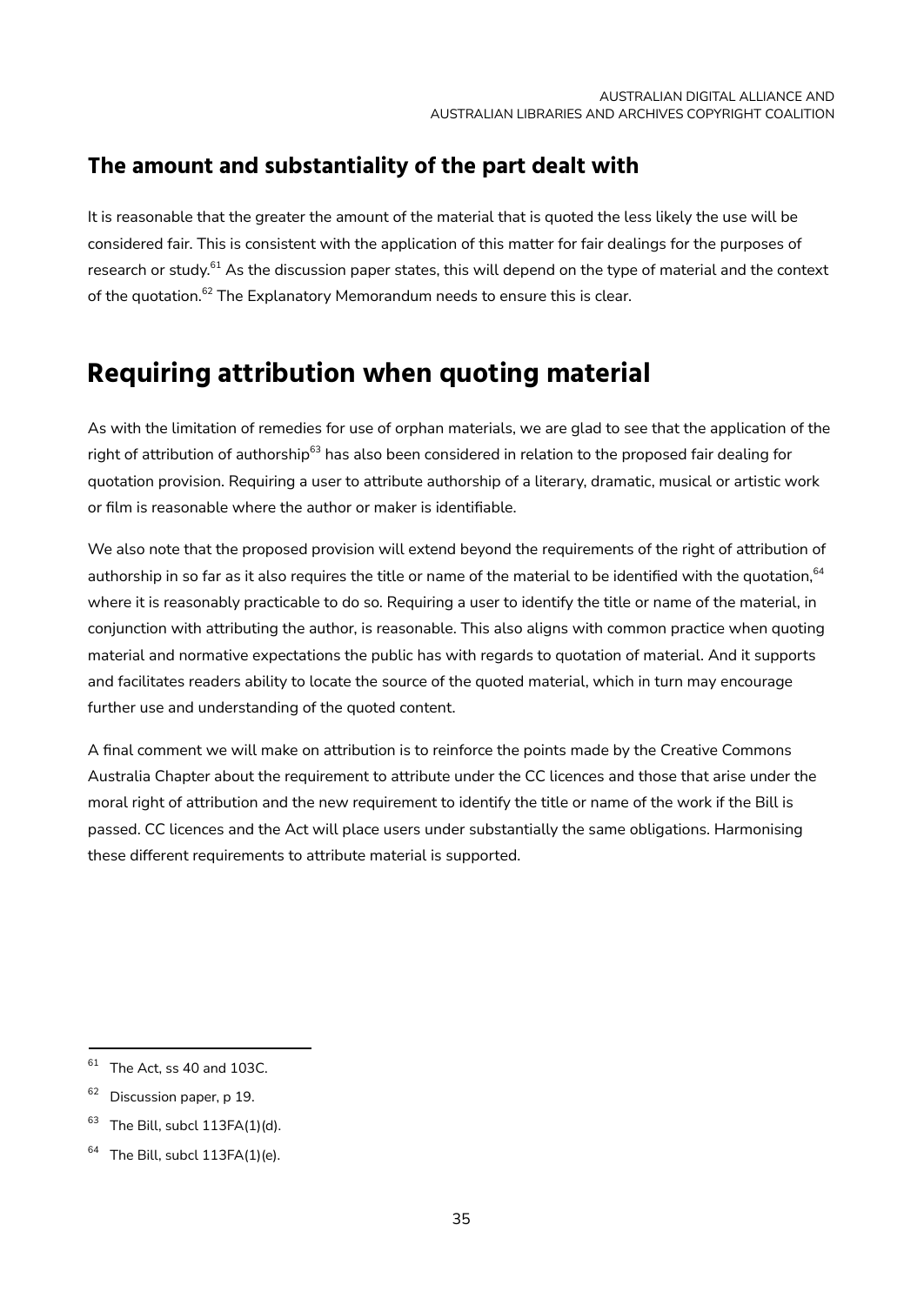## <span id="page-39-0"></span>**Quotation and other fair dealing exceptions**

A final point we wish to make is that, in some circumstances, the quotation of copyright material may be within the scope of other fair dealing exceptions, namely fair dealing for the purpose of criticism or review, parody or satire or the reporting of news. The potential for quotation under these provisions should not be limited by the introduction of the fair dealing for quotation.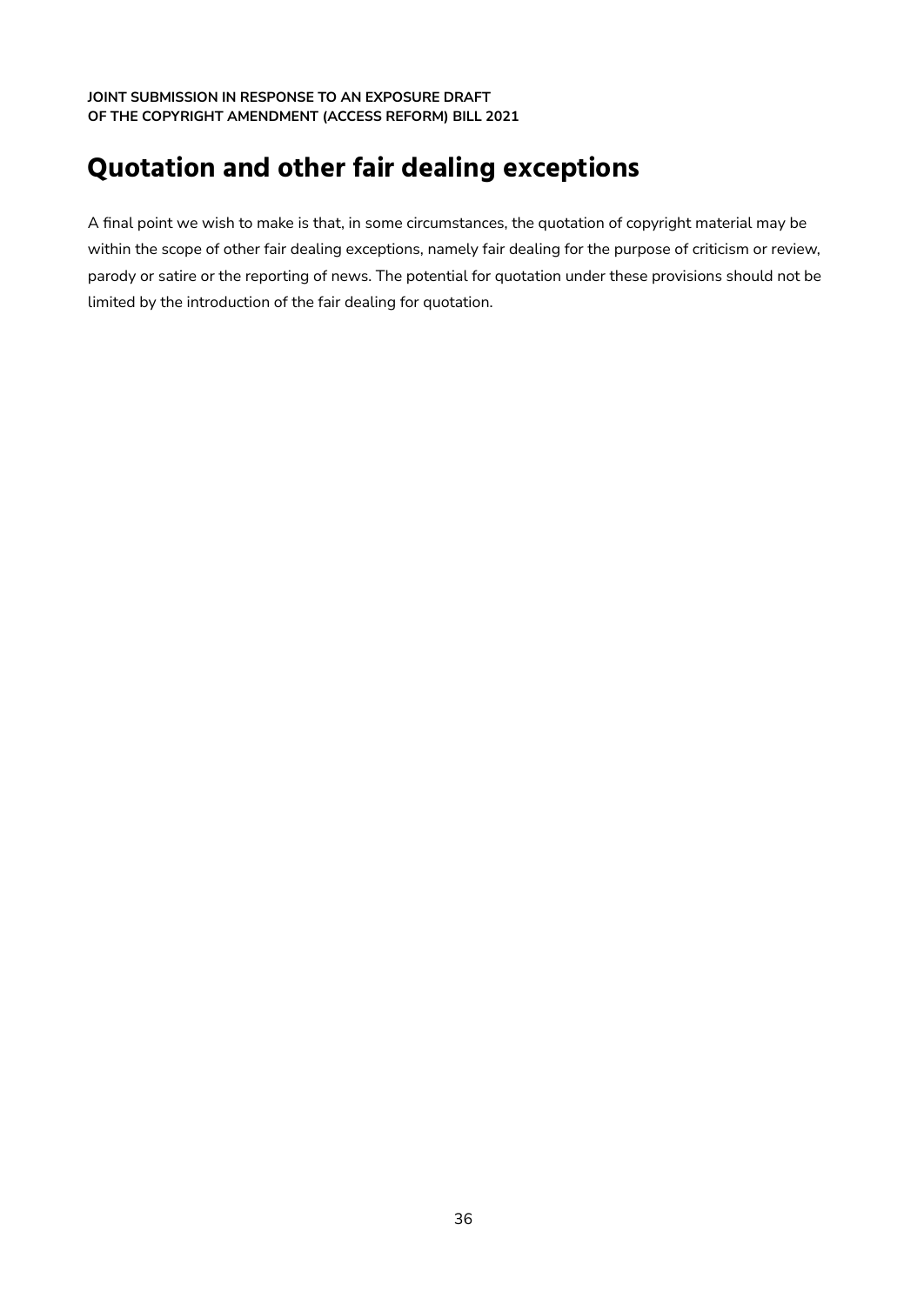# <span id="page-40-0"></span>**Expanding the library and archives exceptions (Schedule 3—Libraries and archives etc.)**

The proposed amendments to the exceptions for libraries and archives are welcome. The changes are an appropriate continuation of the modernisation of the library and archives exceptions brought in with the commencement of the *Copyright Amendment (Disability Access and Other Measures) Act 2017*. They will respond to long-standing concerns we have expressed about the impact of an outdated copyright system on the ability for libraries, archives and cultural institutions to do their work. And they will further reduce the administrative burden on institutions, while increasing equitable access, allowing greater use of new technologies to deliver services and ensuring libraries are well placed to quickly respond to disruptions such as the ongoing COVID-19 pandemic.

We support moving all the library and archives exceptions to Subdivision A (Public libraries, parliamentary libraries and archives) in Division 3 (Libraries and archives) of Part IVA of the Act (Uses that do not infringe copyright). Placing them together in the Act will make identifying the relevant provisions in the Act easier. This would be particularly useful for smaller and regional organisations with fewer resources and no staff with specialist skills in interpreting legislation.

There are a number of proposed changes that will come in if Schedule 3—Libraries and archives etc of the Bill is enacted. We have addressed these individually in this section. The application of other parts of the library and archives exceptions that will not change significantly have been dealt with together.

## <span id="page-40-1"></span>**Library and archives exceptions not significantly changing**

The drafting of many of the proposed library and archives exceptions provisions is substantially the same as the former provision that they will replace. As such, we have no specific comments on:

- The interpretation provision.<sup>65</sup>
- The provisions related to infringing copies of material made on machines installed at libraries and archives. 66
- $\blacksquare$  The provisions related to copying by Parliamentary libraries for members of Parliament.  $^{67}$

<sup>&</sup>lt;sup>65</sup> The Bill, cl 113G and the Act, s 48.

The Bill, cl 113KA and the Act, ss 39A and 104B.

 $67$  The Bill, cl 113KB and the Act, ss 48A and 104A.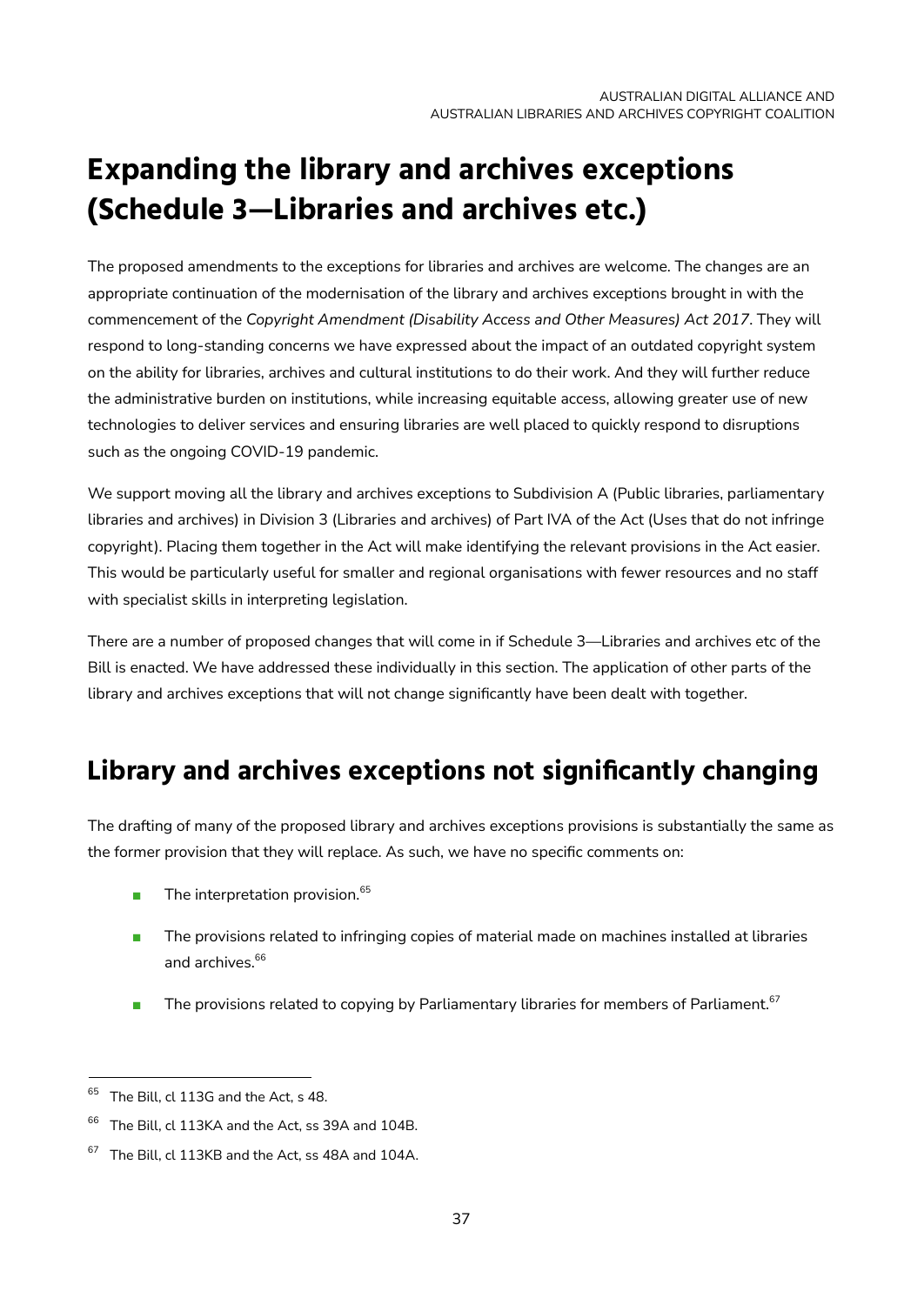- $\blacksquare$  The provision related to publishing of unpublished works held by a library or archives.  $^{68}$
- The provision related to reproducing and communicating works in care of the National Archives of Australia. 69
- The provision related to how the other provisions apply to illustrations accompanying a literary, dramatic or musical work, an article or a thesis. $^{\rm 70}$

Further, in relation to this final point, we believe that the drafting of the new provision will adequately cover all of the matters set out in current s 53. As such, we have not specifically addressed Question 3.2 asked in the discussion paper.

## <span id="page-41-0"></span>**Document delivery and interlibrary loans**

The ADA and ALACC support the proposed widening of the scope of the 'supply to a person' provision $^{\prime 1}$ (commonly referred to as 'document delivery') and the 'supply to another library or archives' provision<sup>72</sup> (commonly referred to as 'interlibrary loan') to include any copyright material held in a library or archives collection or another library or archives collection. Libraries, archives and cultural institutions have been supplying material to satisfy document delivery and interlibrary loan requests for a long time. Some audio-visual material has been supplied in effectively the same way under s 200AB. We welcome the simplification that including all copyright material in the provisions will bring to document delivery and interlibrary loans.

We also welcome the expansion of the document delivery provision to include supply for a person's 'private and domestic use' in the new s 113KD. By extension, interlibrary loan requests can provide copies of material to satisfy a document delivery request for a person's 'private and domestic use'. <sup>73</sup> We provide further comments on 'private and domestic' uses below.

- <sup>69</sup> The Bill, cl 113KL and the Act, s 51AA.
- <sup>70</sup> The Bill, cl 113KK and the Act, s 53.
- $71$  The Bill, cl 113KD and the Act, s 49.
- The Bill, cl 113KE and the Act, s 50.
- $73$  The Bill, para 113KE(1)(c).

<sup>&</sup>lt;sup>68</sup> The Bill, cl 113KJ and the Act, s 52.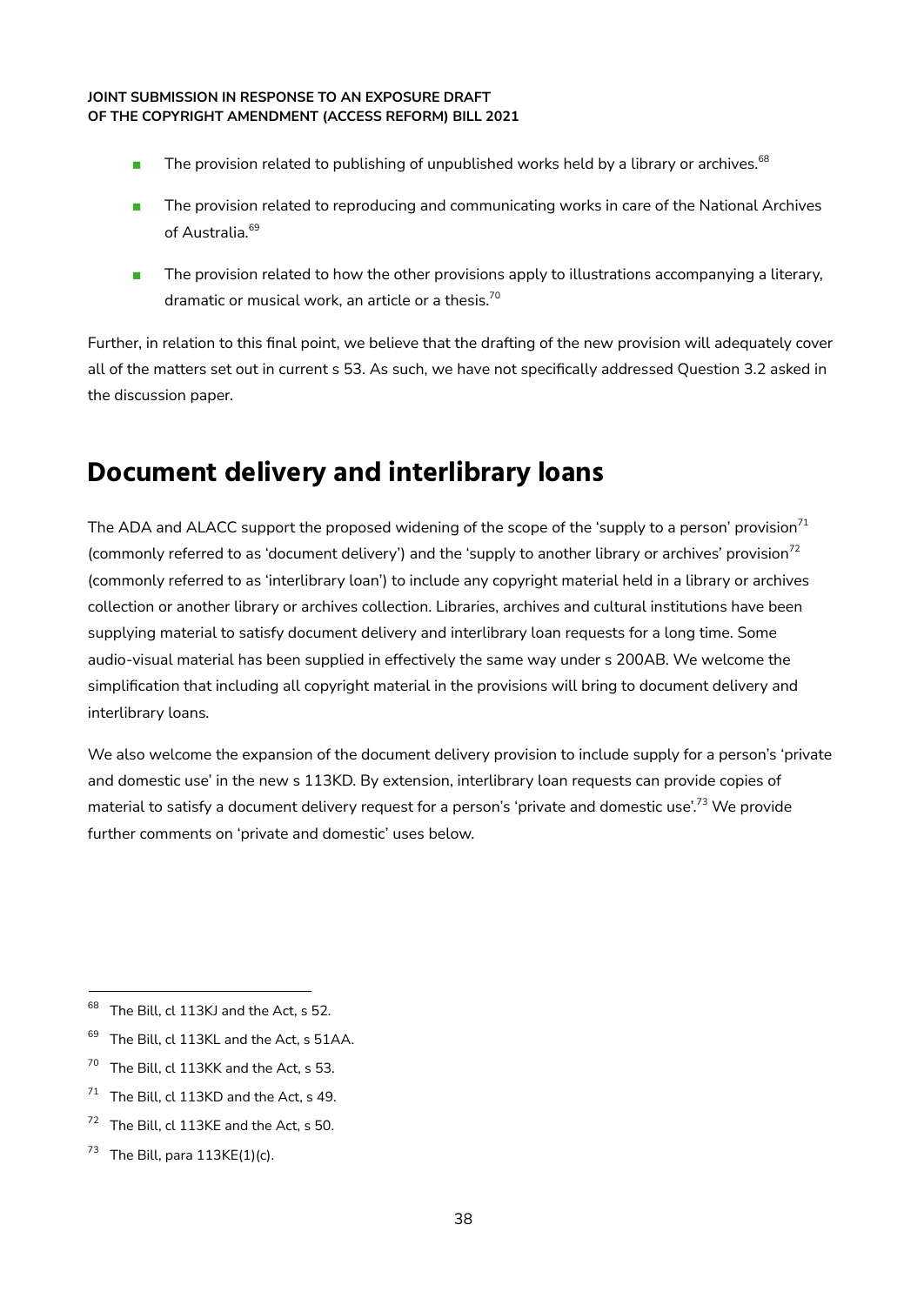### <span id="page-42-0"></span>**Requirements for making a request for supply**

It is appropriate to continue to require users requesting supply under the 'document delivery' provision to make a signed request in writing stating that the user requires the material for the purposes of research or study or for their private and domestic use, and that they will not use the copy for any other purpose. It is also appropriate to continue to require a library or archives to not supply a copy if they know a statement in a request is untrue.

We welcome that the new provision will continue to allow requests to be made orally in appropriate circumstances. Further guidance in the Explanatory Memorandum on the types of situations where an oral request may be appropriate would be welcomed, and will help the application of the provision. It remains appropriate that, in such situations, the request is recorded by the library or archive. We also support allowing another person to make a request on behalf of a user and the clarification that a request can be signed electronically (using an electronic signature). Together, these will bring the provision in line with generally accepted business norms and update the system from the paper-based processes originally designed.

We support the point made in the discussion paper that libraries and archives will continue to have a discretion to refuse supply of a copy if they are not satisfied that it is reasonable to supply the copy.<sup>74</sup> This could include situations such as where the material is culturally sensitive. We would like to see this stated in the Explanatory Memorandum.

Finally, the comments we have made here about the requirements for a supply request also apply to the new provisions for the use of unpublished copyright material $^{75}$  and the use of unpublished theses or similar literary works. $^{76}$  Both of these provisions include the same requirements when a user is requesting copyright material under them.

### <span id="page-42-1"></span>**Retention copies**

Relatedly, we are pleased to see a new provision will be introduced in relation to the retention of copies made by a library or archives in response to a 'document delivery' or 'interlibrary loan' supply request.<sup>77</sup> We agree that removing the requirement to destroy electronic copies of material made in response to a 'document delivery' or 'interlibrary loan' supply request as soon as practicable after communication, and allowing libraries and archives to retain supply copies and use them to respond to future requests, will

<sup>74</sup> Discussion paper, p 25.

<sup>75</sup> The Bill, cl 113KG.

The Bill, cl 113KH.

<sup>77</sup> The Bill, cl 113KF.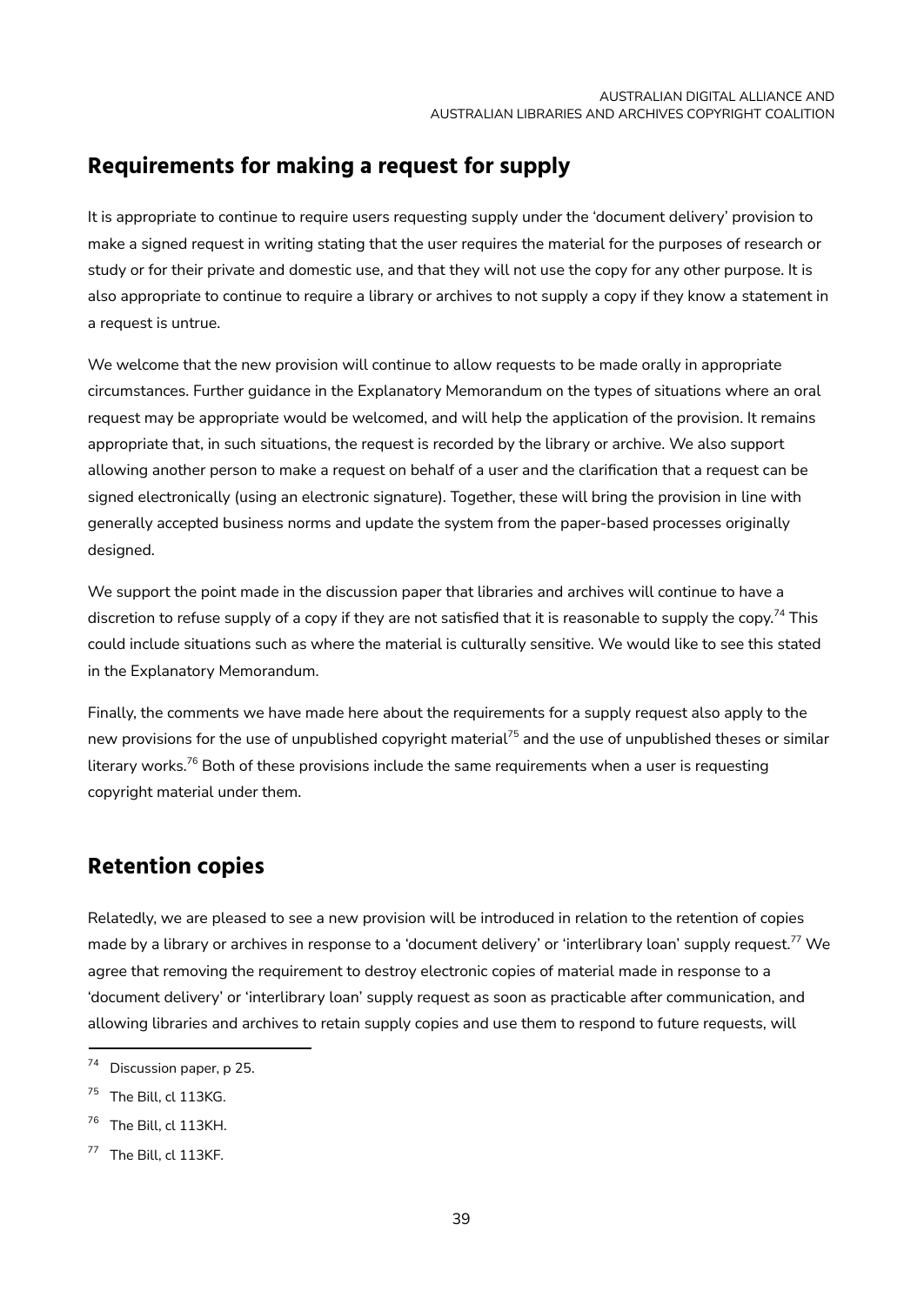create significant labour and financial efficiencies. In particular, our members have noted that there is potential for significant cost savings to be achieved through retaining supply copies as digitisation is a highly manual process requiring skilled labour and time to undertake. It will also help protect fragile collection materials as they will only need to be digitised once.

We welcome the clarification in the note in new s 113KF that a retention copy may also be used for other library or archives uses such as preservation, $^{78}$  research carried out at the institution or another institution $^{79}$ and making material available online.<sup>80</sup> We recommend the note also include administration of the collection.<sup>81</sup> If administration of the collection is also included this would mean retention copies may also be used for administrative purposes such as business continuity or disaster recovery, which are standard management practices. A final point worth bringing to the Department's attention is that enabling a broader set of uses for retention copies may also enable a library or archives to consider disposing of duplicate physical copies of materials which would allow the collecting institution to free up limited collection storage facilities.

## <span id="page-43-0"></span>**Using unpublished copyright material and theses**

We welcome combining the current provisions relating to reproducing and communicating unpublished works in collection and to copying and communicating unpublished sound recordings and cinematograph films in collections<sup>82</sup> into the new single new provision.<sup>83</sup> The provision will allow an authorised officer of a library or archives to make or communicate a copy of material of a certain age or older for the purposes of research or study, for the purposes of a person's 'private and domestic use' or with a view to publication. In relation to that new section, we support extending its application to allow use of any copyright material. By extension, we welcome the introduction of the new s 113KH which applies in a substantially similar way to unpublished theses and similar literary works.

As noted above, the points raised in relation to the requirements for a supply request are also relevant to requests made under these two new provisions.<sup>84</sup> The request requirements for each are the same as those for a user requesting copies of copyright material under the supply provisions.

- 80 Exposure draft, cl 113KC.
- $81$  The Act, s 113K.
- $82$  The Act, ss 51(1) and 110A.
- 83 The Bill, cl 113KG.
- 84 The Bill, cls 113KG and 113KH.

 $78$  The Act, ss 113H and 113M.

 $79$  The Act, s 113J.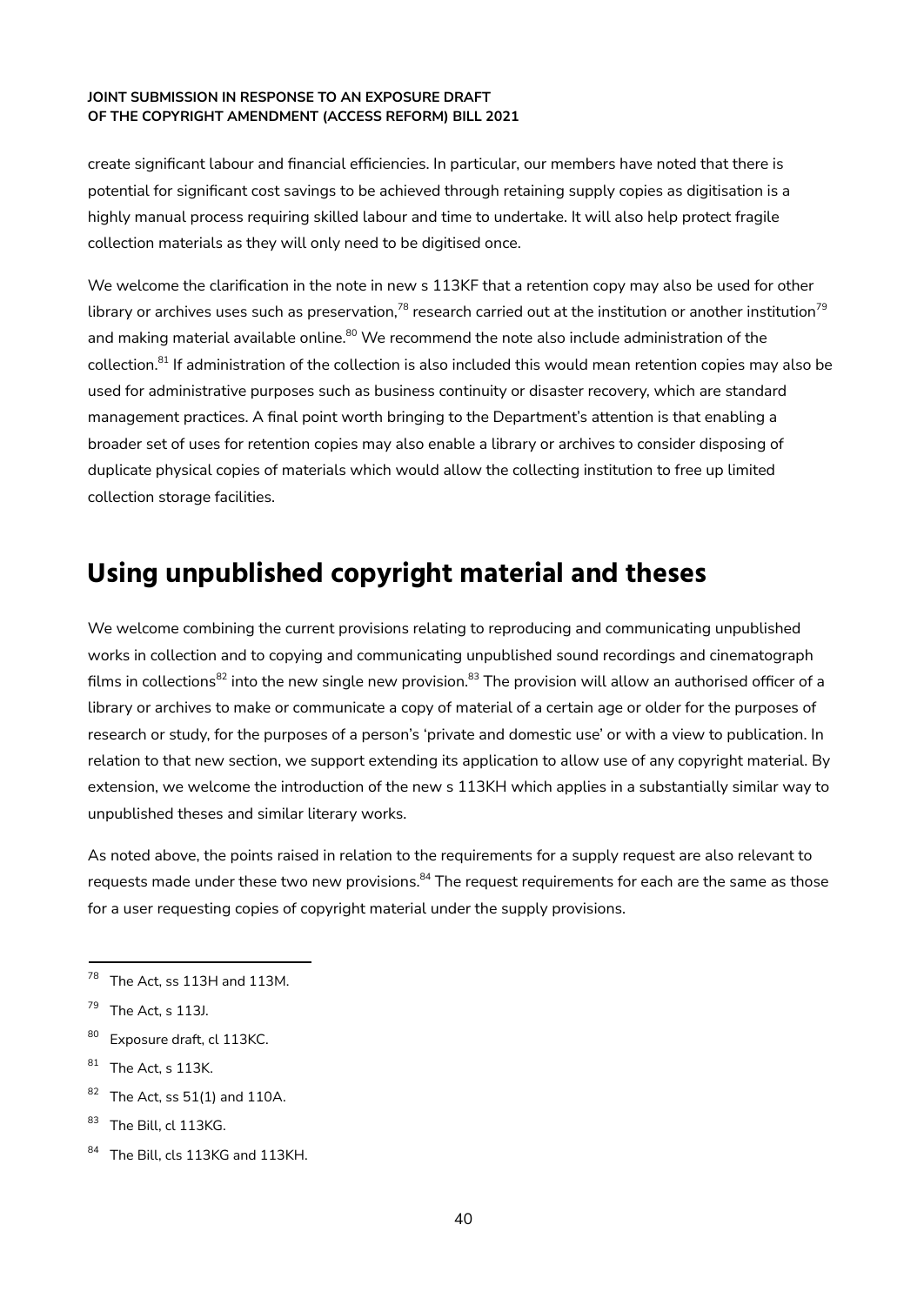## <span id="page-44-0"></span>**Making material available online**

Expanding the provision related to libraries and archives making material in their collections available online is strongly supported. The need for reform in this area is urgent as digitisation is more important than ever for cultural institutions. It opens up collections beyond the privileged researchers who have the time, money and ability to travel to a capital city or a major centre to access materials onsite. We are excited that the provision will allow cultural institutions to provide the same kind of access online as is available onsite at their premises. Although we note that the deployment of the provision will likely be slow as libraries and archives ensure their already robust systems for protecting copyright materials are in place. It will also take time for institutions to reallocate or find new resources to do so.

Any claim that the actions of libraries and archives will undermine commercial business models for services such as online streaming video and ebooks is unfounded. Australian libraries and archives have no desire to provide services that compete with audio-visual streaming services. Many decades of evidence proves that the sector will always apply the exceptions available to it in a cautious manner that emphasises the importance of maintaining support for creators.

Further, we note that some publishers have argued that decisions not to make certain material available in electronic format is a business decision that may be undercut when libraries or archives make that material available online. It may be the case that there are legitimate business reasons for publishers to withhold electronic copies of material from the market, but we are concerned that business decisions may prevent public access to the material, particularly where that denial of access further disadvantages rural and remote users and users with disability. Library copies of material will always only be available on a limited basis, and so will not impact on the market or commercial decisions by publishers.

### <span id="page-44-1"></span>**Reasonable steps to ensure copyright is not infringed – Response to Question 3.1**

We welcome including reasonable steps in the new provision for making material held in the collection of a library or archives available online.<sup>85</sup> The notion that a library or archives must take reasonable steps to ensure that a person who accesses copyright material it makes available to them does not infringe copyright is well-established throughout the Act and is well-understood by the industry. We support the kinds of steps outlined in the discussion paper<sup>86</sup> but caution that the application of the steps must be flexible to ensure the steps are appropriate in the circumstances, that factors such as the size and available resources of an institution are factored in, and that the steps can adapt over time as industry practice and

<sup>85</sup> The Bill, cl 113KC.

<sup>86</sup> Discussion paper, p 23.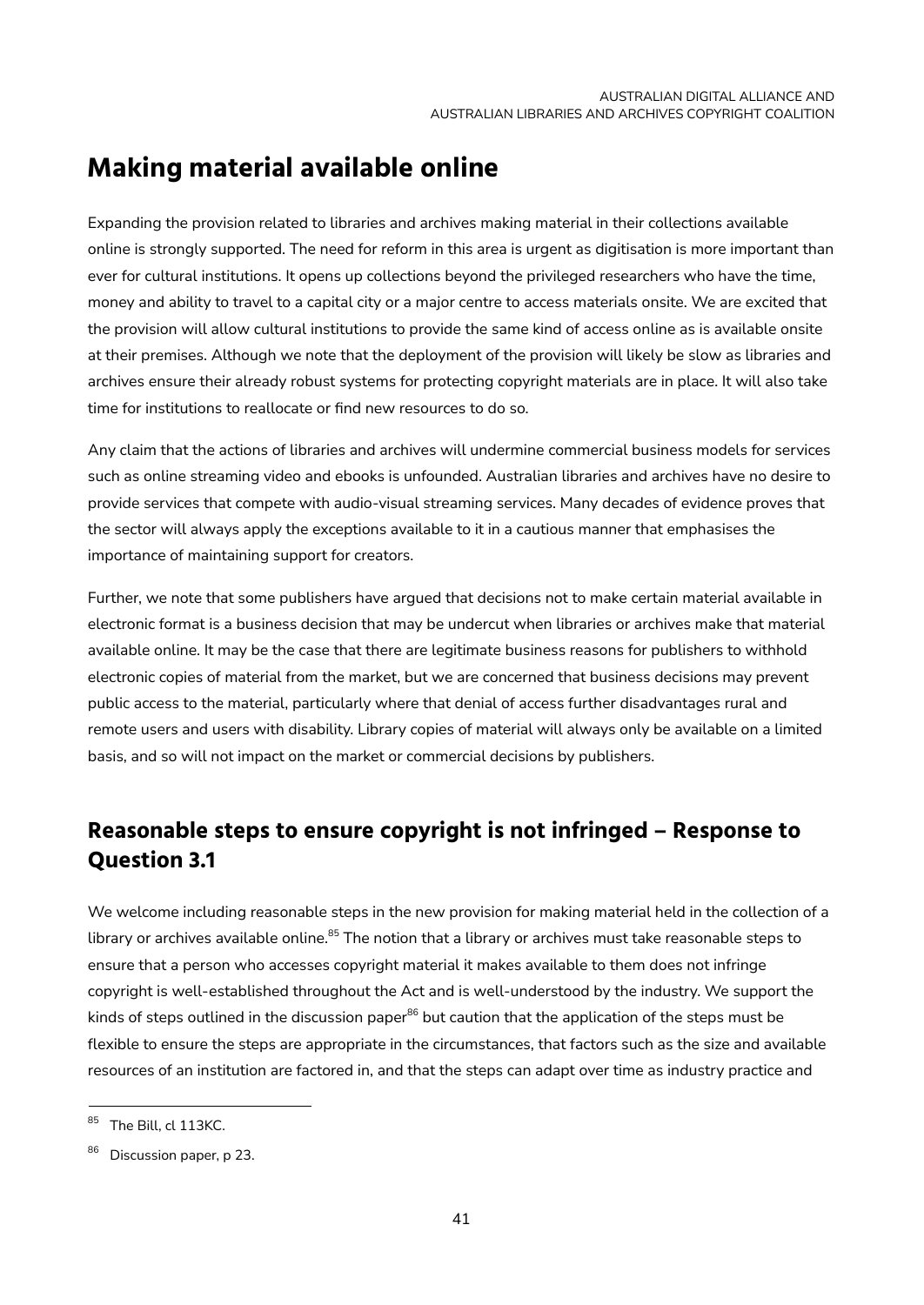technologies change. The flexibility of the provision would be lost if the steps were specified in detail in the drafting of the legislation or through regulation. Such a move is not encouraged or supported.

## <span id="page-45-0"></span>**'Private and domestic' uses**

Introducing the use of copyright material for the purposes of a person's 'private and domestic use' into the Act is supported. Making or communicating a copy of copyright content for the purposes of a person's 'private and domestic use' will be included in the scope of the new provisions for supplying copies of copyright material to people,<sup>87</sup> for the use of unpublished copyright material<sup>88</sup> and for the use of unpublished theses or similar literary works.<sup>89</sup> It will also indirectly be within the scope of the provision for supply of copies to other libraries or archives<sup>90</sup> given that provision allows a library or archives to supply material to another library or archives for the purpose of supplying the copy under s 113KD. Extending these provisions to include 'private and domestic' uses of copyright material will greatly increase the utility of each provision. This broader scope will also bring copyright law closer to the normative expectations the public has with regards to using material for personal uses.

We welcome the clarification of 'private and domestic use' in the discussion paper.<sup>91</sup> In particular, we are pleased to see the notions that a 'private or domestic use' can occur 'on or off domestic premises' and the copy can be used by the recipient and the members of their family or household included. These are both supported. We agree that, for the purposes of 'private and domestic use', it is appropriate to limit commercial uses and broad dissemination of the material (such as on social media). We would like to see these points of clarification specifically mentioned in the Explanatory Memorandum.

## <span id="page-45-1"></span>**Application of the 'commercial availability test'**

In the Act many provisions require an investigation by a specified person to determine if material 'cannot be obtained within a reasonable time at an ordinary commercial price', or a consideration of the possibility of obtaining copyright material 'within a reasonable time at an ordinary commercial price'<sup>92</sup> (commonly

- 89 The Bill, cl 113KH.
- <sup>90</sup> The Bill, cl 113KE.
- $91$  Discussion paper, p 24.

<sup>&</sup>lt;sup>87</sup> The Bill, cl 113KD.

<sup>88</sup> The Bill, cl 113KG.

<sup>92</sup> The Act, ss 40 and 103C, 47E, 49, 50, 113F.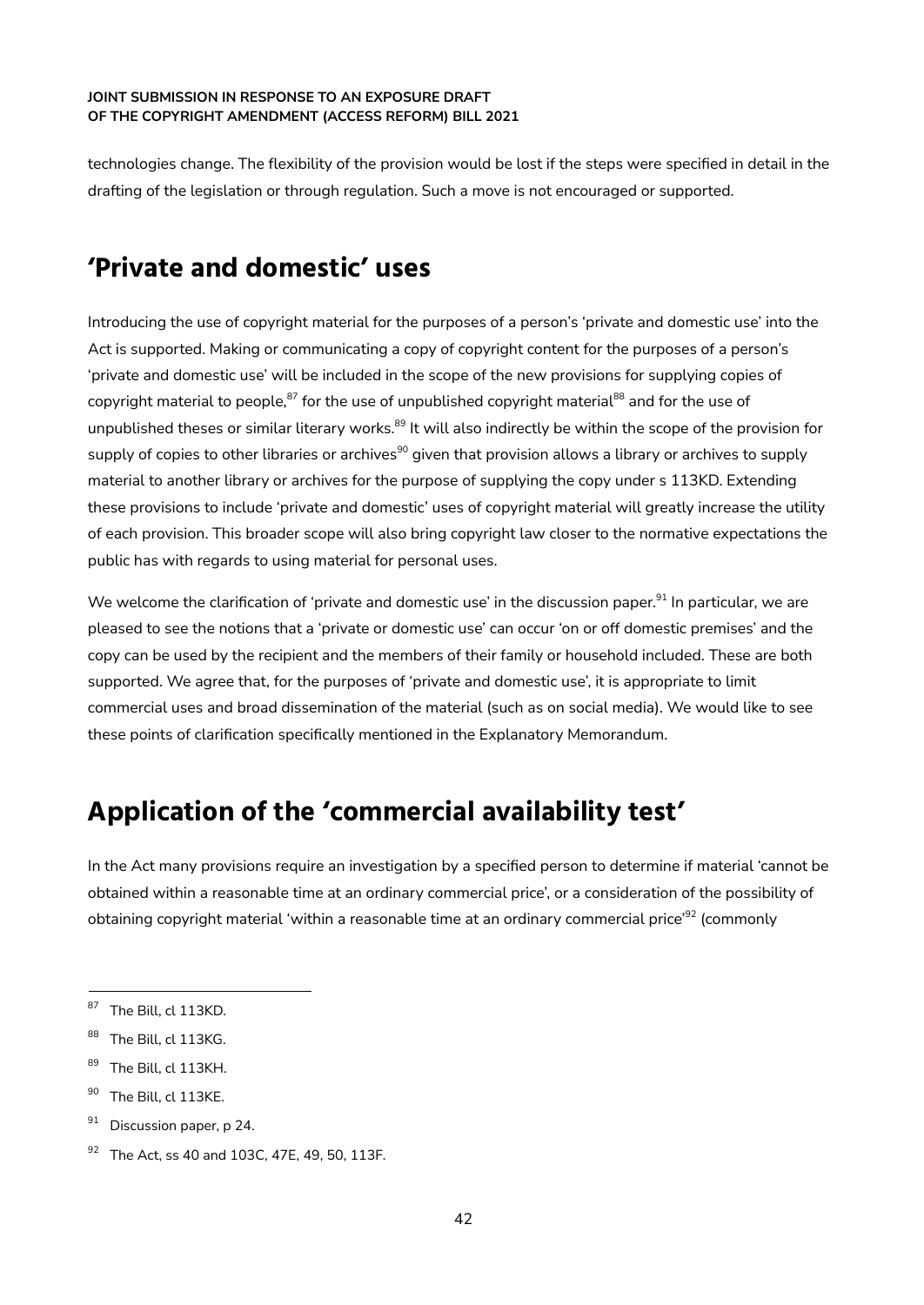referred to as the 'commercial availability test'). The application of the 'commercial availability test' in relation to a number of provisions has led to it being well-understood by the industry.

We are supportive of the 'commercial availability test' continuing to apply in relation document delivery $^{\rm 93}$ and interlibrary loans<sup>94</sup> where a request relates to the whole or more than a reasonable portion of the copyright material requested. And we support the application of the 'commercial availability test' in situations where libraries and archives make material available on the internet under the new provision for making material available online.<sup>95</sup> We will provide comments on the 'commercial availability test' itself and what constitutes a 'reasonable portion' as the trigger for the test now.

### <span id="page-46-0"></span>**The 'commercial availability test'**

While the 'commercial availability test' is well-established throughout the Act and is well-understood by the industry, we welcome the further guidance included in the discussion paper.<sup>96</sup> In particular, we support the following clarification, and would like to see this specifically mentioned in the Explanatory Memorandum:

- A search for a commercially available electronic copy of the copyright material does not need to be exhaustive.
- The mere existence of a commercially available electronic version of a physical item held in collection does not mean the provision doesn't apply.<sup>97</sup> For example, the provision may still apply in situations where:
	- A licence to the material is not available to Australian libraries, archives and cultural institutions.
	- An electronic version is not commercially available in a resolution or format that is suitable for the intended purpose.
	- A copy of the material is not able to be purchased individually, and is only available when purchased as part of a more substantial item or service (e.g. through a box set, a subscription covering several titles or volumes or some other bundled offer).

<sup>&</sup>lt;sup>93</sup> The Bill, cl 113KD.

<sup>&</sup>lt;sup>94</sup> The Bill, cl 113KE.

<sup>&</sup>lt;sup>95</sup> The Bill, cl 113KC.

<sup>&</sup>lt;sup>96</sup> Discussion paper, p 24.

 $97$  We note that NSLA have also identified these kinds of licensing practices as a barrier to providing better access to important content in their submission.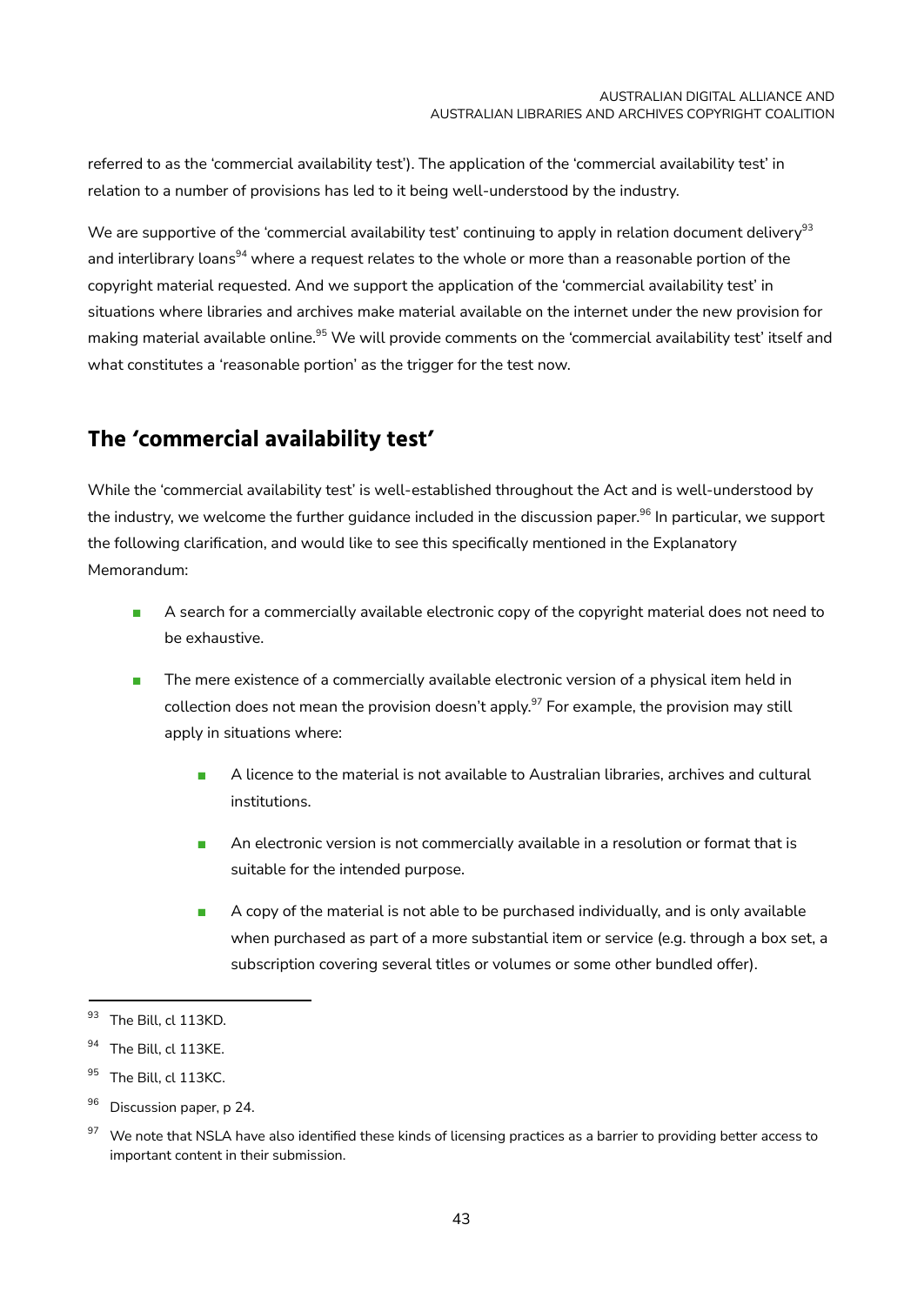A point that is not included in the discussion paper but needs to be addressed is situations where a licence to material is unreasonably expensive. NSLA also raises this issue in their submission, and specifically points to the licensing of Australian Standards as an example. Like NSLA, we are very concerned that Australians are currently unable to access Australian Standards material through the NSLA libraries because of inflexibility in the licensing of Standards material by Standards Australia, and the high fees required under the licensing model – to illustrate, it was calculated that a physical copy of each of the 139 electricity and gas Australian Standards prescribed in Western Australian legislation would cost the State Library of Western Australia \$53,000. For more on the licensing of Standards material see NSLA's submission and the joint submission by ALIA, NSLA and the ALACC (then known as the Australian Libraries Copyright Committee (ALCC)) in response to Standards Australia's Distribution and Licensing Policy Framework Discussion Paper. 98

### <span id="page-47-0"></span>**The 'reasonable portion' test**

Simplifying the 'reasonable portion' test is welcome. The current language of the test is complicated, requiring different measures depending on the type of material and other factors. Applying a more standardised approach will make compliance easier for users.

We also support making the application of the 'reasonable portion' test uniform throughout the Act. As such, we welcome that the 'reasonable portion' test for the fair dealing exception for research or study $^{99}$ will also be updated.

## <span id="page-47-1"></span>**Clarifying s 47H's impact on 'contracting out'**

The statement in the discussion paper $^{100}$  that s 47H does not create a presumption that agreements can exclude or limit the operation of other provisions in the Act is a welcome clarification. This amendment will provide further guidance as to whether provisions of the Act can be overridden by the terms of a contract (commonly referred to as 'contracting out' or 'contractual override'). We note, as NSLA does, that the drafting seemingly confirms that the standard rule of legal interpretation does continue to apply to copyright law, namely that legislative provisions, especially exceptions, should take precedence over any

<sup>98</sup> ALIA et al. (2019) *Standards Australia Distribution and Licensing Policy Framework – Submission from the Australian Library and Information Association, National and State Libraries Australia and the Australian Libraries Copyright Committee*. Available at

<https://alacc.org.au/standards-distribution-and-licensing-consultation-joint-submission/>**.**

<sup>99</sup> The Act, s 40.

<sup>&</sup>lt;sup>100</sup> Discussion paper, p 27.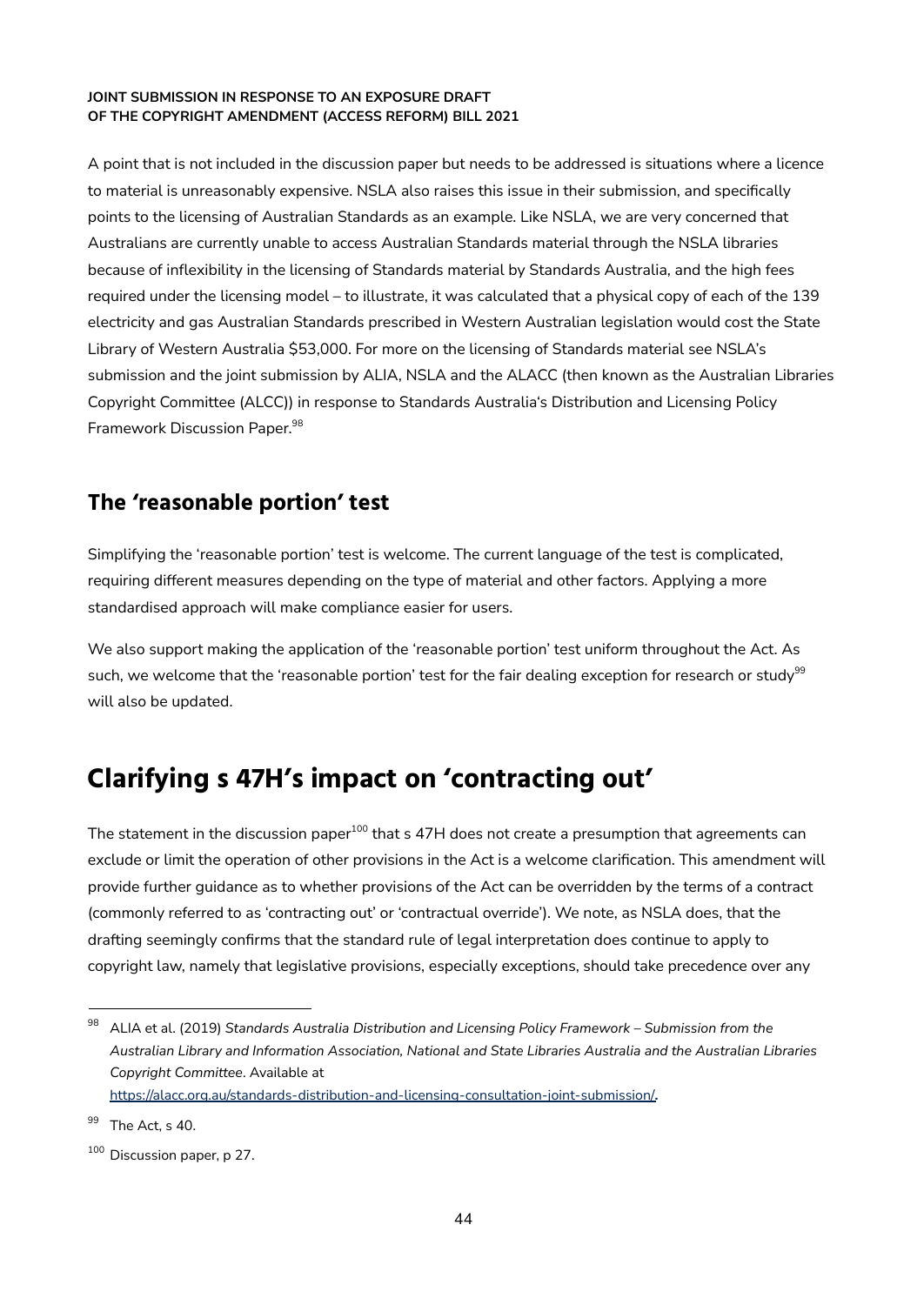conflicting contractual clause, and that any contractual clause should be read-down to allow the operation of an exception.

Even if this is the case, we are uncertain what this clarification may mean for copyright licensing in practice. If this view of the drafting of the provision related to 'contracting out' is not shared by players such as publishers we are concerned that the potential benefits that will come with the Bill – updates to the provision for making material available online<sup>101</sup> and adding 'private and domestic' uses to other provisions for example – may be undone by licensing agreements from some copyright owners continuing to purport to exclude or limit provisions of the Act. The licensing of Australian Standards referred to by NSLA is also an example where licensing arrangements seek to restrict libraries from providing remote access to material and would be unlikely to be changed merely because subs 47H(2) was introduced.

The ADA and ALACC still supports the comments made by the Australian Law Reform Commission (ALRC) in its *Copyright and the Digital Economy Final Report* on the issue of contracting out, specifically that not permitting contractual override is critical to ensure public interests protected by copyright exceptions are not prejudiced by private contractual arrangements. $^{102}$  Favouring freedom to contract over protecting the public interest exceptions risks reducing the utility and value of those exceptions.

It is worth remembering that the *Copyright modernisation consultation paper* put out by the former Department of Communications and the Arts in March 2018 presented much stronger options for contractual override protections.<sup>103</sup> We would welcome further consideration of this important topic by the Department in the future.

<https://www.infrastructure.gov.au/sites/default/files/documents/copyright-modernisation-consultation-paper.pdf>.

<sup>101</sup> The Bill, cl 113KC.

<sup>102</sup> Australian Law Reform Commission (ALRC) (2013) *Copyright and the Digital Economy Final Report*, p 436. Available at

[https://www.alrc.gov.au/wp-content/uploads/2019/08/final\\_report\\_alrc\\_122\\_2nd\\_december\\_2013\\_.pdf](https://www.alrc.gov.au/wp-content/uploads/2019/08/final_report_alrc_122_2nd_december_2013_.pdf).

<sup>103</sup> Department of Communications and the Arts (2018) *Copyright modernisation consultation paper*, pp 15–18. Available at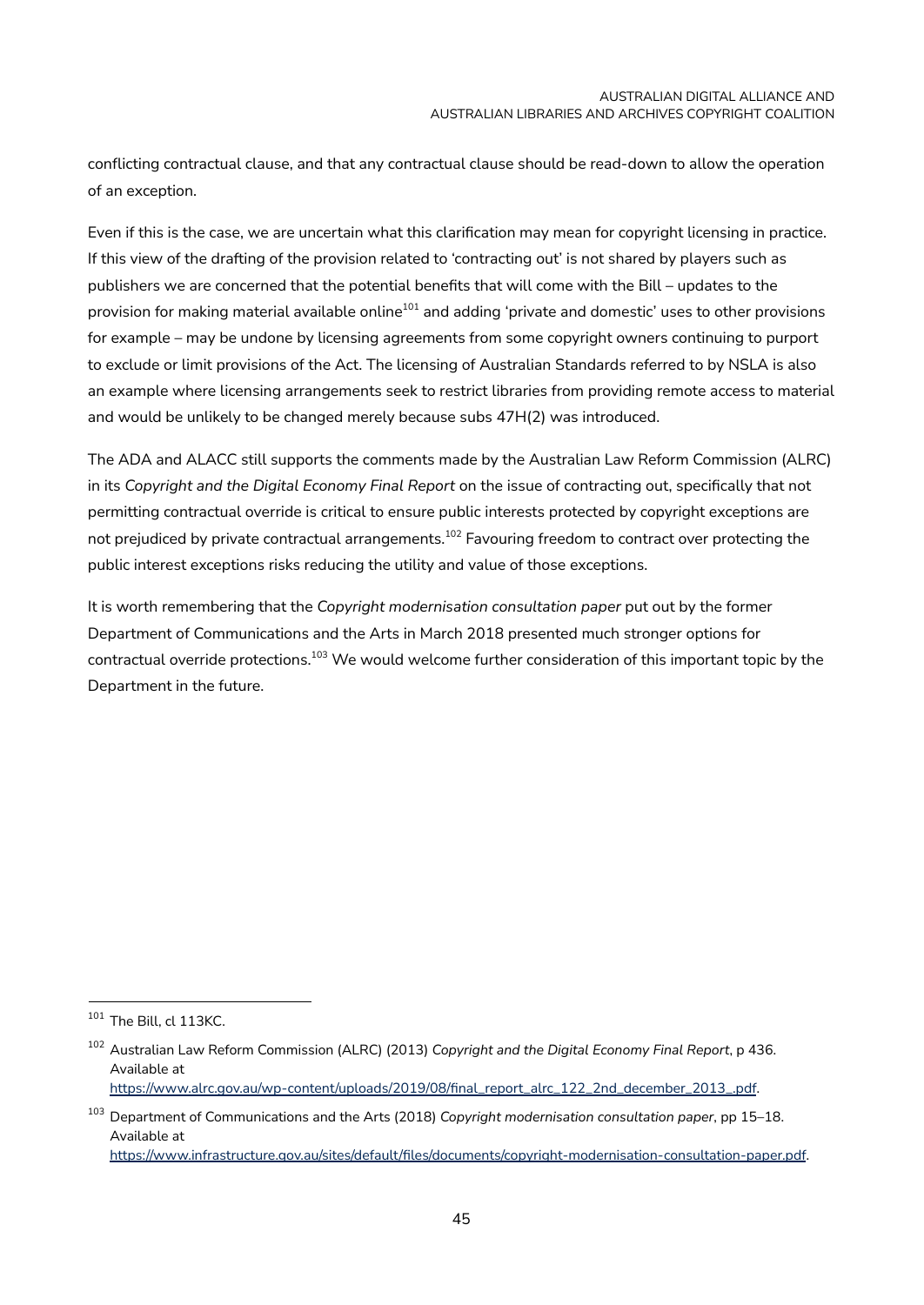# <span id="page-49-0"></span>**Modernising the exceptions for education providers (Schedule 4—Education)**

The ongoing disruptions of schools, universities, TAFEs and other educational institutions by the COVID-19 pandemic has laid bare the reality that the Australian copyright system was ill-equipped to fully support online educational delivery. To remain attractive and competitive Australian education providers need greater flexibility in how they can use copyright material, especially for remote and online learning. As such, the proposed amendments within Schedule 4—Education of the Bill are welcomed.

We support moving all the general education exceptions to a new Division in Part IVA of the Act (Uses that do not infringe copyright). Placing them together in the Act will make identifying the relevant provisions in the Act easier.

In our opinion two exceptions will not significantly change and are dealt with together below. We then provide comments specifically on the provision for the use of material in the course of educational instruction and restoring the scope of the registered charities' sound recording exception. $^{\rm 104}$ 

## <span id="page-49-1"></span>**Education exceptions that will not significantly change**

Two of the proposed education exceptions provisions will be significantly similar to the current provisions. As such, we have no specific comments on the provisions related to the use of works and broadcasts for educational purposes $^{105}$  or the provision for web caching by educational institutions. $^{106}\,$ 

## <span id="page-49-2"></span>**Use of material in the course of educational instruction**

We have raised concerns in the past that the Act does not enable education institutions to engage in contemporary online teaching and learning practices, including remote and online learning options. The provision will make educational instruction online easier for education institutions, including by bringing a range of other parties within the scope of the provision. This is designed to align the provision with the objectives of the Alice Springs [\(Mparntwe\)](https://www.dese.gov.au/alice-springs-mparntwe-education-declaration/resources/alice-springs-mparntwe-education-declaration) Education Declaration made by all Australian Education Ministers in 2019. The Declaration emphasised the importance of schools working in partnership with parents, carers, families and the broader community to foster supportive learning environments

<sup>104</sup> The Act, s 106.

<sup>&</sup>lt;sup>105</sup> The Bill, cl 113MB and the Act, s 200.

<sup>106</sup> The Bill, cl 113MC and the Act, s 20AAA.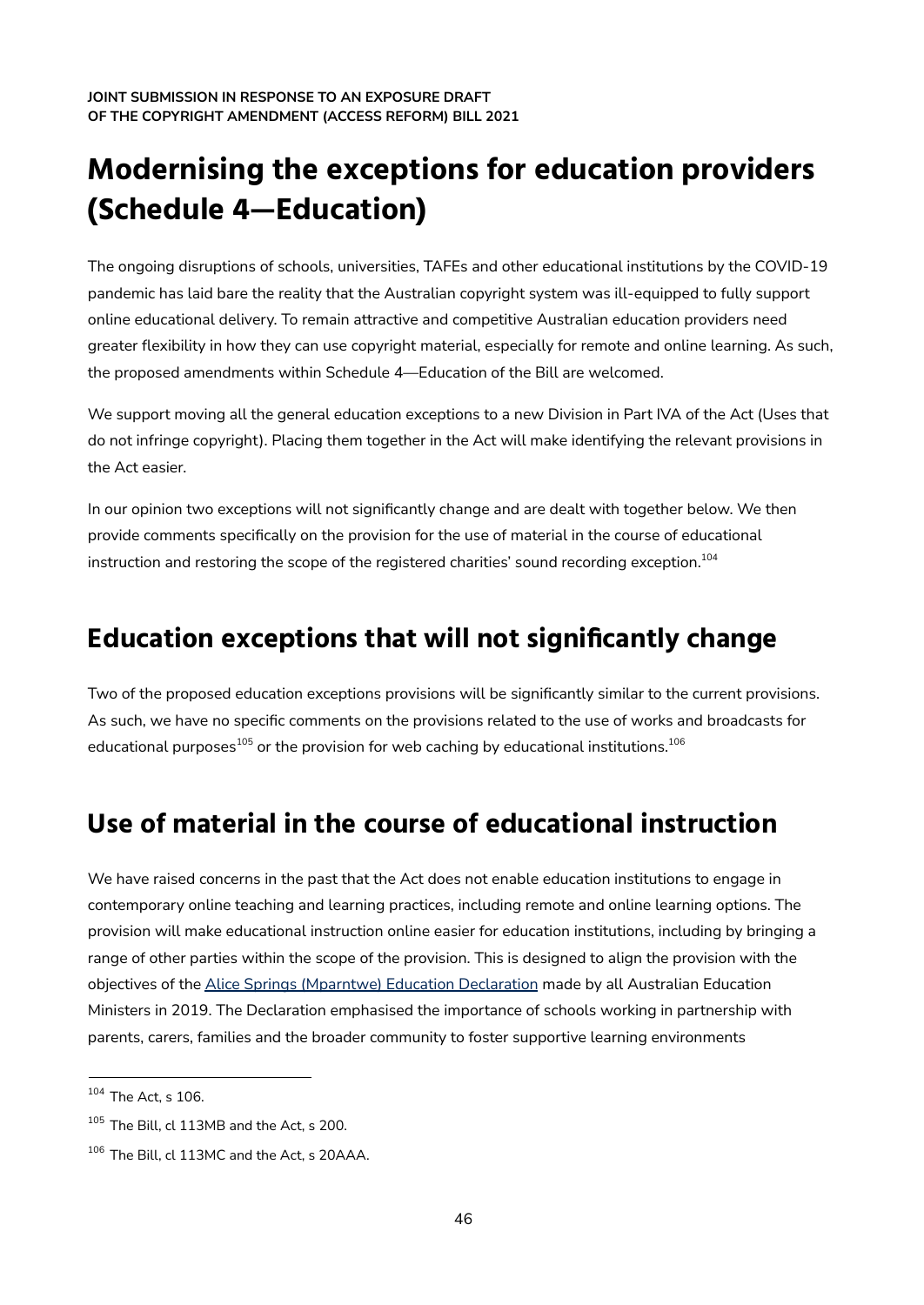We wish to make the following points in relation to the new provision for the use of material in the course of educational instruction:

- We are supportive of the provision applying equally to any copyright material. This is particularly welcome given the increasing importance of audio-visual content in learning environments. And it will reduce the complexity for educators and education providers in the copyright regime.
- We support limiting the scope of the provision to educational instruction that is not wholly or partly for the purpose of the educational institution obtaining a commercial advantage or profit. This contributes positively to striking the right balance between copyright owners' interests and the needs of educational providers in relation to online instruction.
- We welcome the range of reasonable uses that will be within the scope of the new provision. In particular, we support that these uses include:
	- A performance of the material or an adaptation of it;
	- An act that causes the material to be seen or heard:
	- Copying or communication of the material or an adaptation of it resulting in a performance of the material or that causes the material to be seen or heard;
	- Making an audio or audio-visual recording of the whole or part of the material resulting in a performance of the material or that causes the material to be seen or heard;
	- Only making an audio or audio-visual recording of the whole or part of the material available on a temporary basis to people taking part in the giving or receiving of the educational instruction; and
	- Taking reasonable steps to limit online access to the material (whether at the educational institution's premises or on the internet) to people taking part in the giving or receiving of the educational instruction.

## <span id="page-50-0"></span>**'A person taking part in the giving or receiving of the educational instruction'**

We are supportive of the new provision covering any person taking part in the giving or receiving of the educational instruction. We welcome the list of people outlined in the discussion paper<sup>107</sup> who may be within the scope of the provision, including:

<sup>107</sup> Discussion paper, p 30.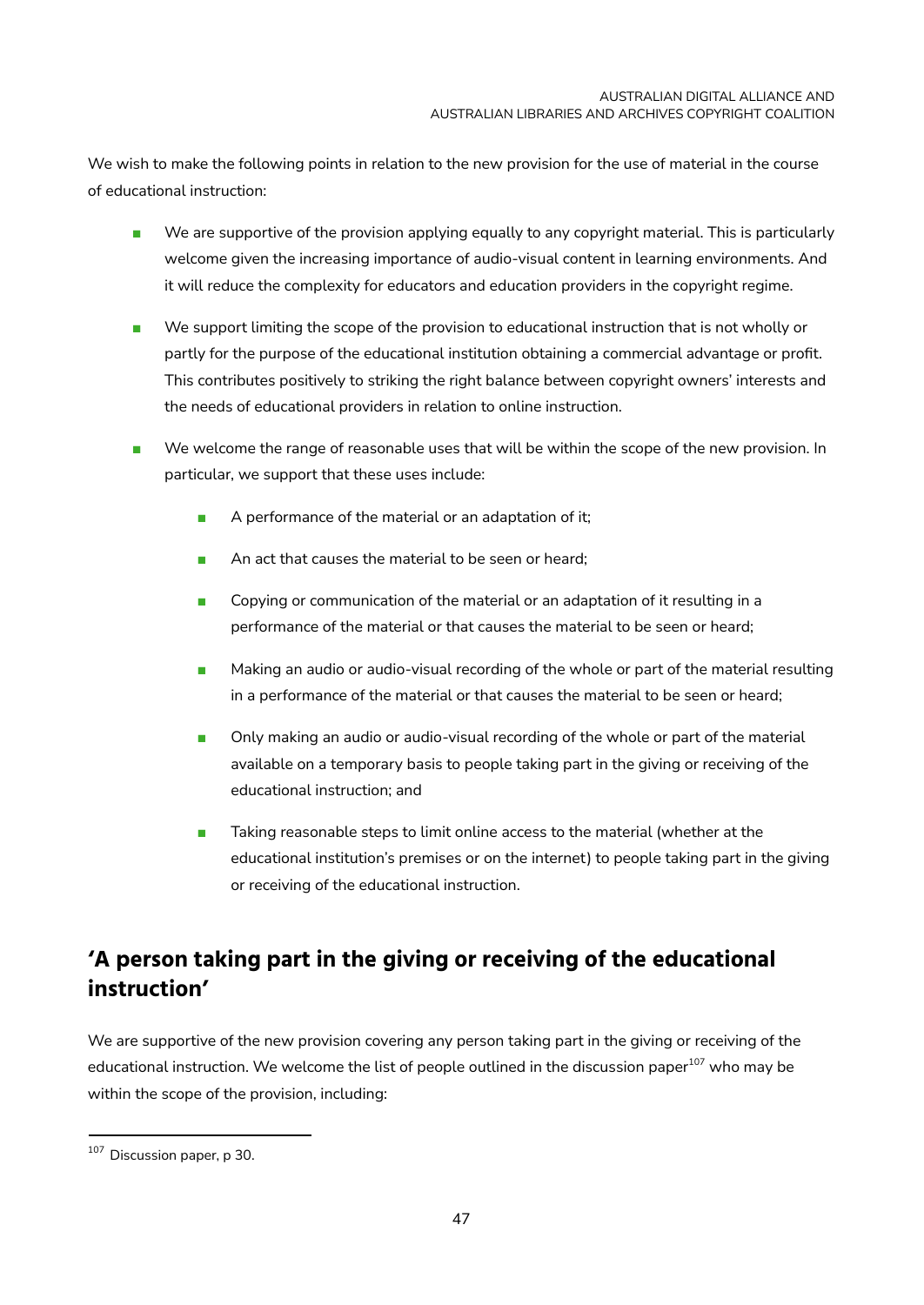- Teachers;
- Students
- Parents, family members or friends assisting a student;
- Parents, family members or friends who are in the 'audience' of a class performance;
- Tutors;
- Work placement supervisors of a student; and
- Guest speakers from the community or industry who were invited to speak to the class.

To avoid any doubt as to the application of the provision in relation to the parties listed above, we strongly recommend those people be specifically included in the Explanatory Memorandum.

### <span id="page-51-0"></span>**Temporary access to recordings**

We welcome further clarification in the discussion paper<sup>108</sup> relating to audio or audio-visual recording of the whole or part of the material so students and those assisting them can access the lesson at a later time. Being clear that the provision includes pre-recording a lesson for online teaching or recording a 'live' lesson is particularly useful. As the discussion paper notes, this will allow necessary flexibility for teachers and students. To ensure these types of uses are permissible under the provision, they should be included in the Explanatory Memorandum.

Limiting the period of time that recordings are available to people taking part in the giving or receiving of the educational instruction is a reasonable balance. It is encouraging that the discussion paper anticipates situations where an educational institution may want to retain a recording or to make that recording available to other people such as students or staff outside of the course it was recorded for or the public. The discussion paper states that in such situations either another exception would need to apply or remuneration under the statutory licence or other licence would be required, or the permission of the copyright owner would need to have been secured. Both points are reasonable and should be included in the Explanatory Memorandum.

<sup>&</sup>lt;sup>108</sup> Discussion paper, p 30.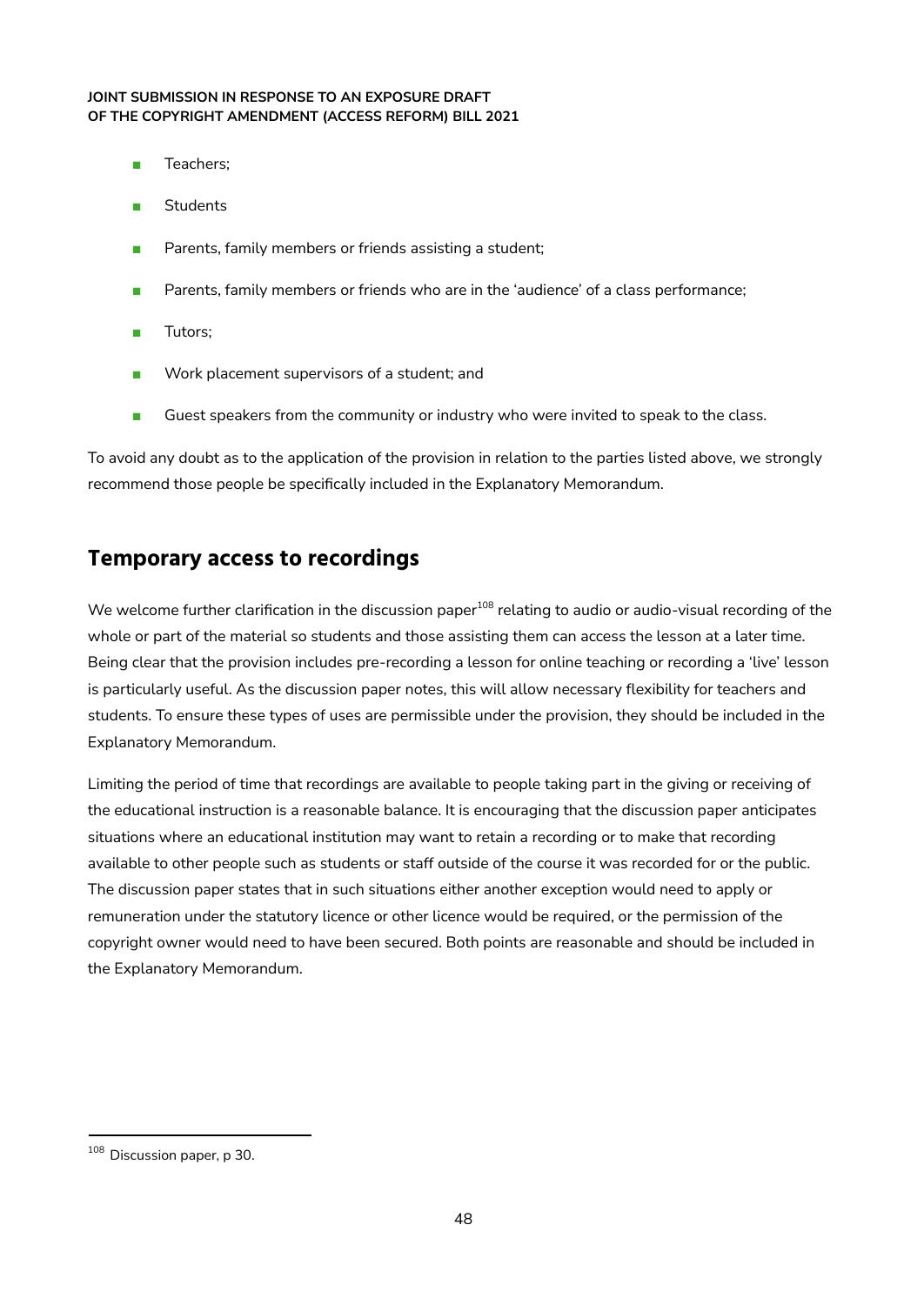## **Limiting online access to recordings and 'reasonable steps to ensure copyright is not infringed' – Response to Question 4.1**

<span id="page-52-0"></span>Here we will respond to Question 4.1 posed in the discussion paper. The discussion paper <sup>109</sup> suggests that an education provider restrict access to students by authenticating students using a username and password before giving them access to a closed learning environment. Limiting access through technical means to online learning materials to people taking part in the giving or receiving of the educational instruction is a well-established practice and is supported. Doing so would not require significant changes to how many education institutions are currently managing access to material.

As with the application of the 'reasonable steps' that libraries and archives must undertake to ensure that copyright is not infringed when making access to collections material available, we caution that the application of any steps imposed on education institutions must be flexible to ensure the steps are appropriate in the circumstances, that factors such as the size and available resources of an institution are factored in, and that the steps are able to adapt over time as industry practice and technologies change. The flexibility of the provision would be lost if the steps were specified in detail in the drafting of the legislation or through regulation. Such a move is not encouraged or supported.

We also note that the 'reasonable steps' for educational institutions would not necessarily be the same as those used by libraries and archives. The audiences and use cases of the two sectors are different, as are the resources available to the different institutions. We believe that this provides a good example of why it is essential that the meaning of 'reasonable steps' be kept flexible under the Act, to ensure there is no confusion or unintended consequences for the different sectors.

## <span id="page-52-1"></span>**Restoring a wider scope to s 106**

We welcome restoring the scope of s 106 to re-enable government educational institutions and other nonprofit bodies to rely on this exception to play sound recordings in certain situations. The disruption to the provision caused by the *Australian Charities and Not-for-profits Commission (Consequential and Transitional) Act 2012* was unintentional and it is great to see it corrected. As anticipated in the discussion paper,<sup>110</sup> the provision allows the use of sound recordings for non-curricular activities such as during school concerts, assemblies and graduation ceremonies. This should be expressly stated in the Explanatory Memorandum.

<sup>109</sup> Discussion paper, p 30.

 $110$  Discussion paper, p 30.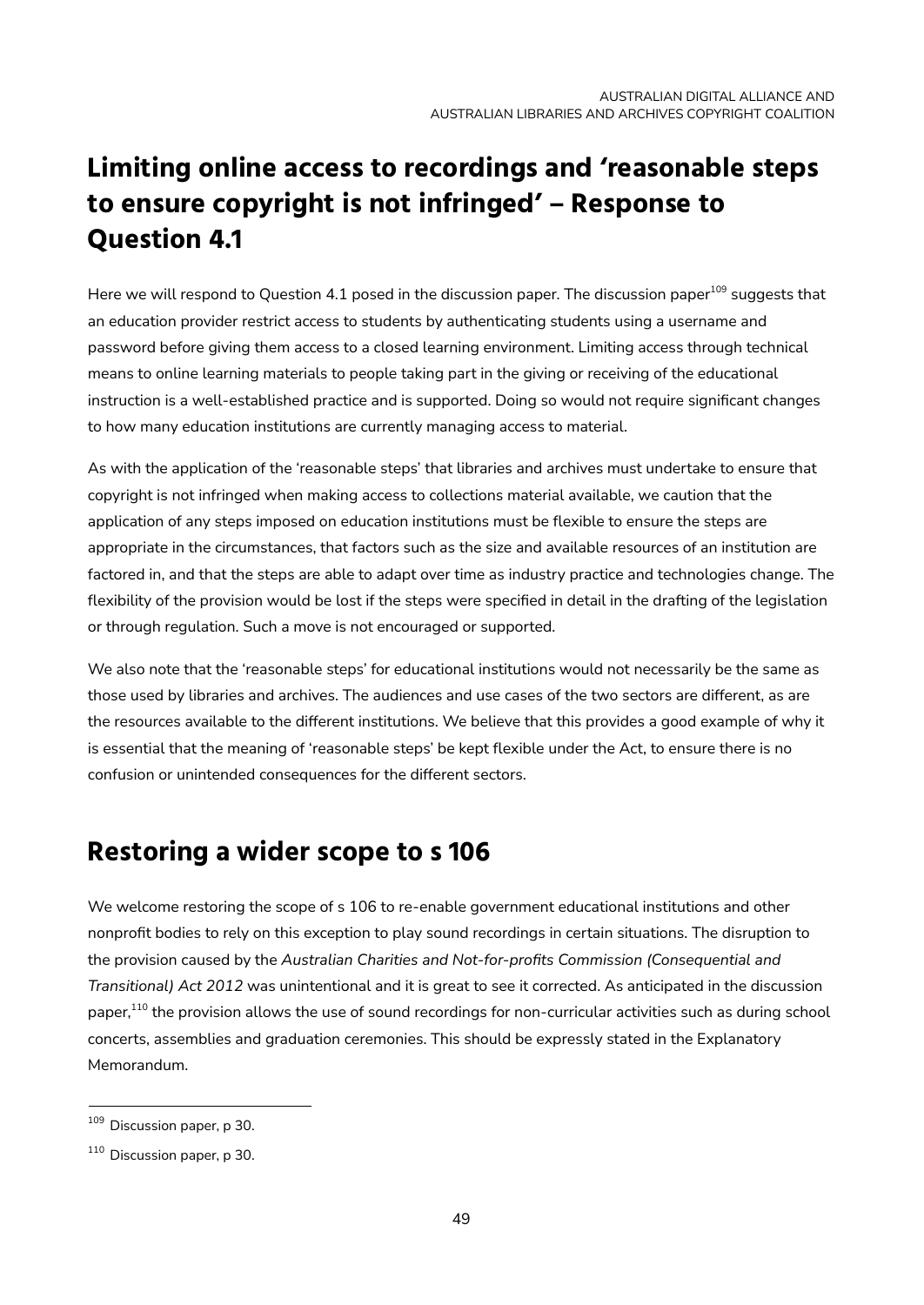# **Updating the exceptions for federal and state governments (Schedule 5—Use of copyright material by the Commonwealth or a State)**

<span id="page-53-0"></span>We welcome the updates that will come with the commencement of Schedule 5—Use of copyright material by the Commonwealth or a State. In 2022 it is very common for Commonwealth and State government information, application processes, grants programs, consultation processes, initiatives and programs to be delivered wholly or partly online. With such an emphasis on the internet to support government activities it is astounding that the government statutory licensing scheme does not cover communication of copyright material. Coupled with the provision related to the use by governments of materials provided to them, the reforms will make government processes quicker and easier.

We also support renumbering the provisions to make it easier to read the Division.

We will respond to the changes to the government statutory licensing scheme and the government use of incoming material provision separately below.

## <span id="page-53-1"></span>**Expanding the scope of the government statutory licensing scheme**

Direct licensing is a common practice for government agencies now, so we also support giving governments the ability to negotiate directly with copyright owners to secure permissions. Relatedly, we welcome clarification that the government statutory licence is a 'safety net',<sup>111</sup> that is to say that it is designed to apply if the use of material would normally infringe copyright were it not for the presence of the statutory licence.

We also agree with the statement in the discussion paper that these changes will provide greater certainty to government agencies that they can rely on unremunerated exceptions or limitations to the extent that they apply. $^{112}$  This extends to licences other than the statutory licence, including implied licences. $^{113}$ 

We cautiously support opening up the government statutory licensing scheme to negotiation between a government and the declared collecting societies. However, we are mindful of the result of the negotiations

<sup>&</sup>lt;sup>111</sup> Discussion paper, p 35.

<sup>112</sup> Discussion paper, p 35.

<sup>113</sup> The Bill, cl 183C.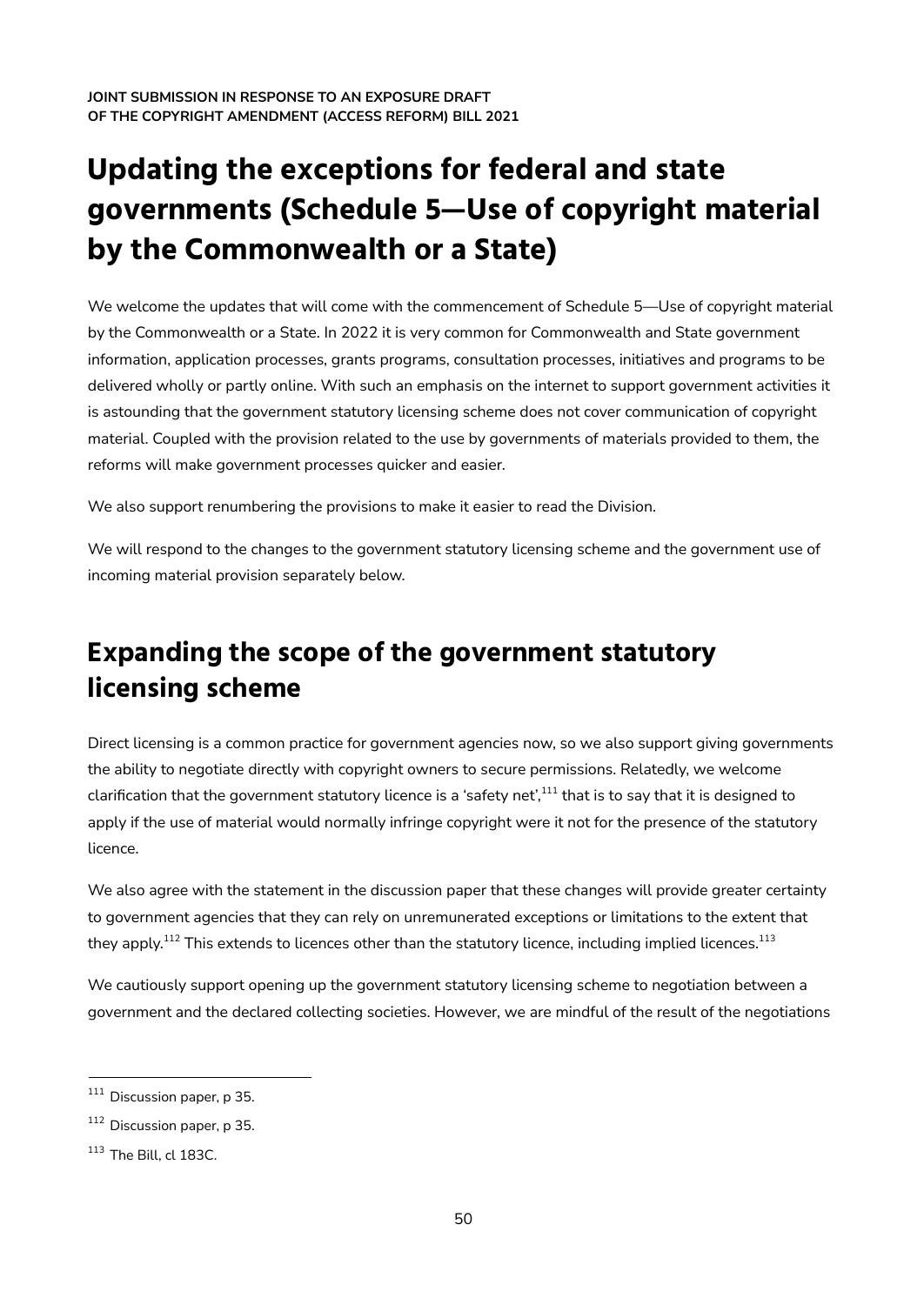between UA and the Copyright Agency that resulted in a Tribunal hearing. For more on this matter see UA's submission.

## <span id="page-54-0"></span>**Government use of incoming material**

Stakeholders provide lots of copyright material to governments for a range of reasons. Supplying material to a government may be necessary in order to comply with a legal requirement or material may be provided voluntarily to a government. Likewise, in some situations there are obligations on governments to provide public access to material provided to them. We support the introduction of a provision to clarify how governments can use this material internally and make that incoming material available to the public as necessary or reasonable.<sup>114</sup>

Limiting the provision to uses that are not wholly or partly for the purpose of the government obtaining a commercial advantage or profit is appropriate.

### <span id="page-54-1"></span>**Safeguards for government use of incoming material – Response to Question 5.1**

We are of the opinion that the safeguards incorporated into the new provision for government use of incoming materials provides adequate protection for copyright owners and will avoid unwarranted harm to their commercial markets.

<sup>114</sup> The Bill, cl 183G.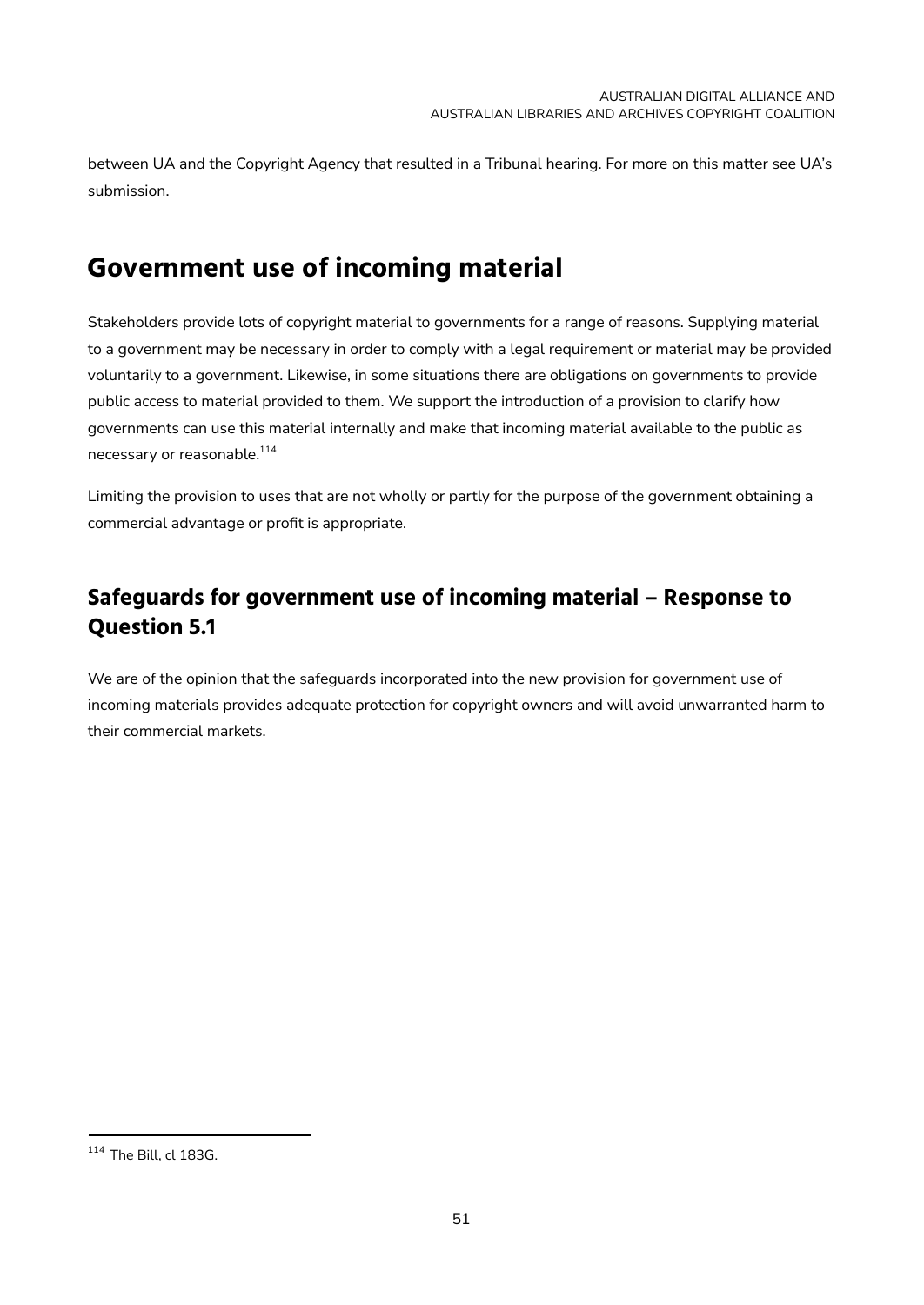# <span id="page-55-0"></span>**Review of the exceptions to the Technological Protection Measures (TPMs) provisions**

The potential stifling impact of TPMs should not be understated. This regular review mechanism provides an opportunity for stakeholders to make comments on the ongoing relevance and suitability of the existing TPM exceptions in reg 40 of the Regulations. The regular review also allows parties to make recommendations for other scenarios that should be considered for inclusion in the list of acts of circumvention that are not actionable. For this reason the ADA and the ALACC welcome the opportunity to contribute to the review of the TPMs exceptions.

### <span id="page-55-1"></span>**Ensure current exemptions are carried over**

To that end, all current provisions of the Act exempted from the prohibition on circumventing access control TPMs currently listed in reg 40 the Regulations should continue to be exempt. To avoid any doubt, where any proposed provision in the Bill corresponds with a current provision in the Act, and that current provision is an exempt circumvention act, the Regulations should be updated to ensure the corresponding new provision is also an exempt circumvention act. This must include updating the list of exemptions to take account of any current provision that is slated to be replaced by a new provision included in the Bill (e.g. the updated library and archives provisions).

We agree with NSLA that this is particularly important for all the library and archives provisions that apply to audio-visual materials, including the preservation, onsite research, administration of the collection provisions and the expanded document delivery and interlibrary loan provisions included in the Bill. These types of content are more likely to be distributed with access control TPMs applied. Mechanisms in the existing exceptions, such as the 'commercial availability test' or the 'reasonable steps', already act as a sufficient safeguard for copyright owners' interests.

## <span id="page-55-2"></span>**Include the new provisions**

We also recommend that all new access provisions proposed in the Bill be considered for inclusion in the list of non-actionable acts of circumvention. These provisions should be exempt from the prohibition on circumvention of access control TPMs unless there is strong justification for not including them.

Of particular note is the orphan materials scheme: we would welcome the ability for users to circumvent an access control TPM if doing so is required to make use of the orphaned content under the orphan material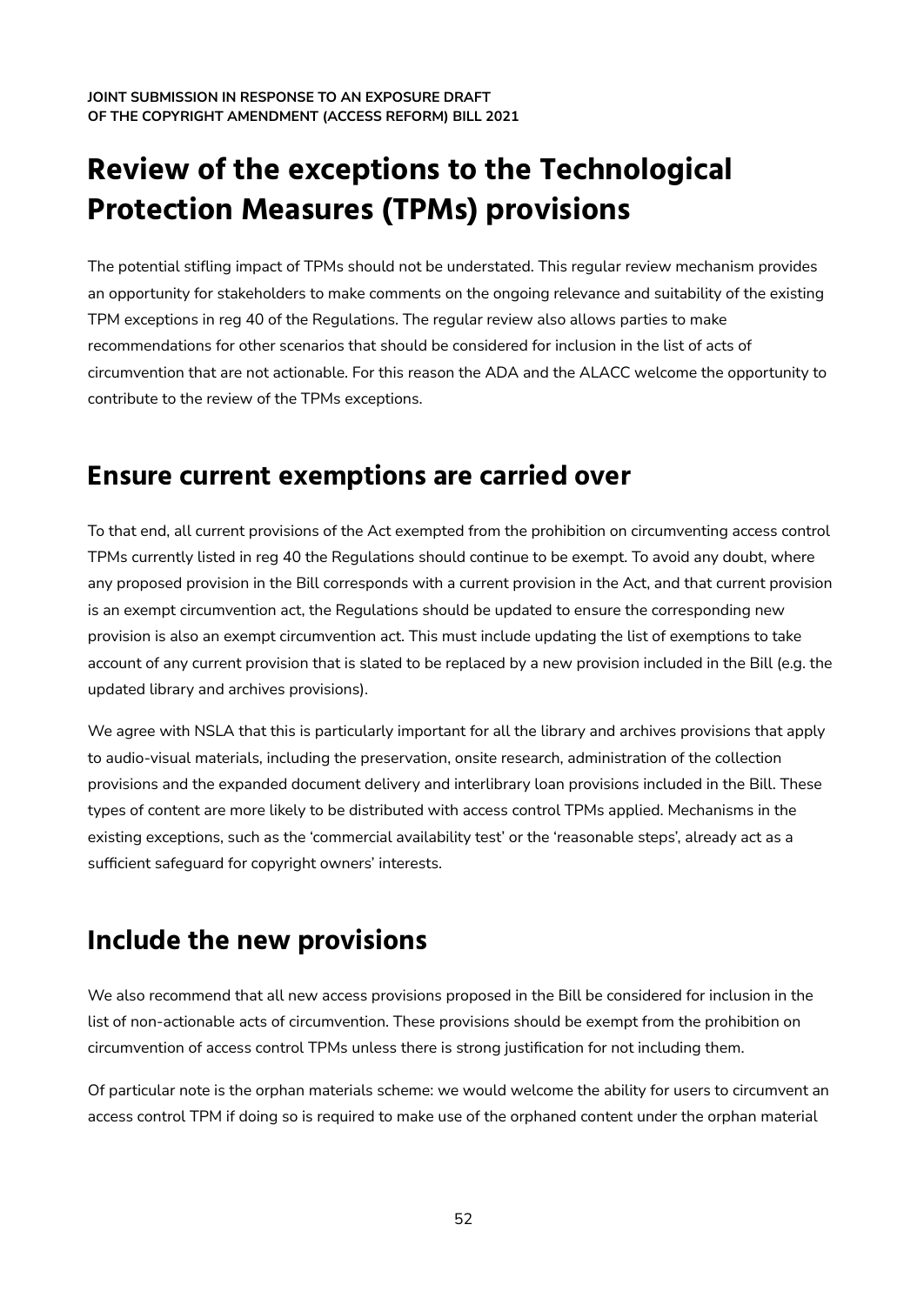scheme, but we recognise that this may be complex to achieve given the mechanism for exemption of an exception from the TPMs provisions. We would welcome comments from the Department on this issue.

Regardless, there remains a question of public policy in relation to access control TPMs. Encryption, access tokens, file permissions and other control technologies can be used to 'lock down' the uses of digital content even where an exception would apply. From a public interest perspective, this is a similar issue to that of contractual override (see above). We continue to support the point made by the ALRC in the *Copyright and the Digital Economy Final Report* that '... there may be little point in restricting contracting out of exceptions if TPMs can be used unilaterally by copyright owners to achieve the same effect'. $^{\rm 115}$ Favouring TPMs locks users out of otherwise legitimate uses of copyright material.

## <span id="page-56-0"></span>**Include flexible dealings (s 200AB)**

We join NSLA in calling for library and archives use of s 200AB to be added to the circumvention acts exempted from the prohibition on circumventing access control TPMs listed in the Regulations. Education providers currently enjoy the certainty of being able to circumvent access control TPMs for flexible dealings made under s 200AB. This would harmonise the application of the TPM provisions for cultural collections and education providers. In particular, this will further enable libraries to engage in best practices for providing access to digital content. As NSLA notes, without TPM exemptions for all library and archives uses, we run the risk that valuable 'born digital' content will be lost due to technological obsolescence.

On this issue, we draw the Department's attention to the Australian Research Council-supported project The Australian Emulation Network: Born Digital Cultural [Collections](https://www.swinburne.edu.au/news/2022/01/national-funding-success-for-swinburne-researchers/) Access. Led by Swinburne University in partnership with a number of Australian universities and collecting bodies the project aims to introduce an Emulation as a Service Infrastructure (EaaSI) network to Australia to support legacy computer environments needed to emulate access to material tethered to such systems, including video games, computer hardware or software applications and digital content created using specific software.

<sup>115</sup> ALRC (2013), p 436.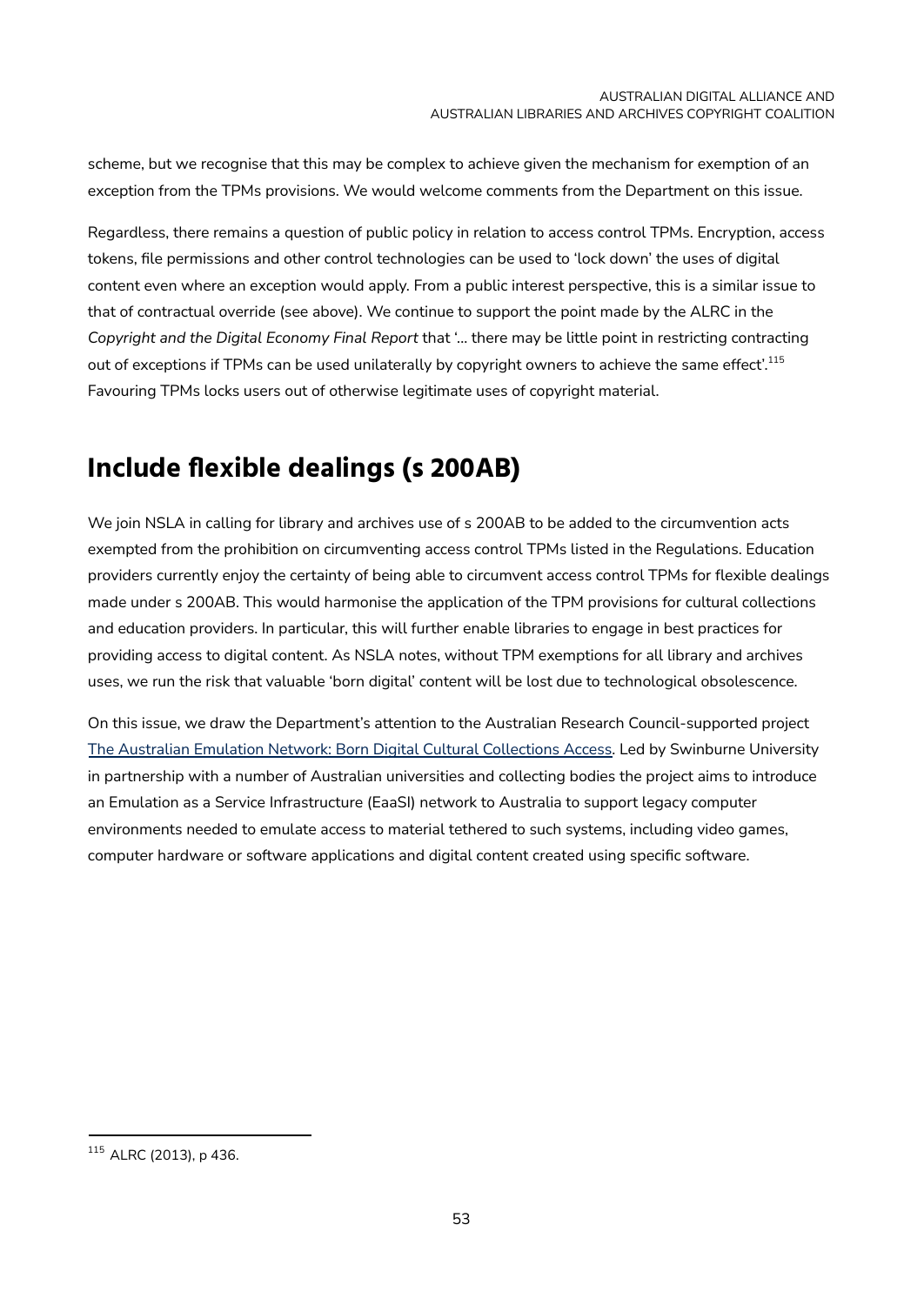## <span id="page-57-0"></span>**Other matters**

The Bill proposes to make a number of additional minor measures which are outlined in Schedules 6–10. Comments on each are outlined below.

## <span id="page-57-1"></span>**Schedule 6—Registrar of the Copyright Tribunal**

We support simplifying the process for appointing the Registrar of the Tribunal and aligning it with current practices for the appointment of other Australian court registrars.

## <span id="page-57-2"></span>**Schedule 7—Regulations relating to technological protection measures**

We support simplifying the process for making regulations to create or amend exceptions to liability for circumventing an access control TPM. Removing the requirement that a 'submission' must be made before the Minister can recommend changes to the regulations will open the process up to respond to changes that are consequential to amendments to the Act or to changes identified through consultations, reviews or proceeding. This also has the potential for other scenarios to raise awareness of the need for new exemptions, such as academic scholarship.

## <span id="page-57-3"></span>**Schedule 8—Archives**

We support updating the definition of 'archives', however we feel it would be more prudent for the definition to avoid specific identification of Commonwealth and State archives offices. Rather the definition should be drafted to define an 'archives' to the effect that it includes any government body established for the purposes of custodianship and preservation of public records under a Commonwealth or State law. This would remove the need to update the definition in the future, and would cover the currently listed bodies, as well as the Queensland State Archives, State Records Office (WA) and Office of State Records (SA) (which will be added to the definition if the drafting remains as it is currently written). It will likely also include the ACT Archives and Libraries and Archives NT which aren't included in the drafting.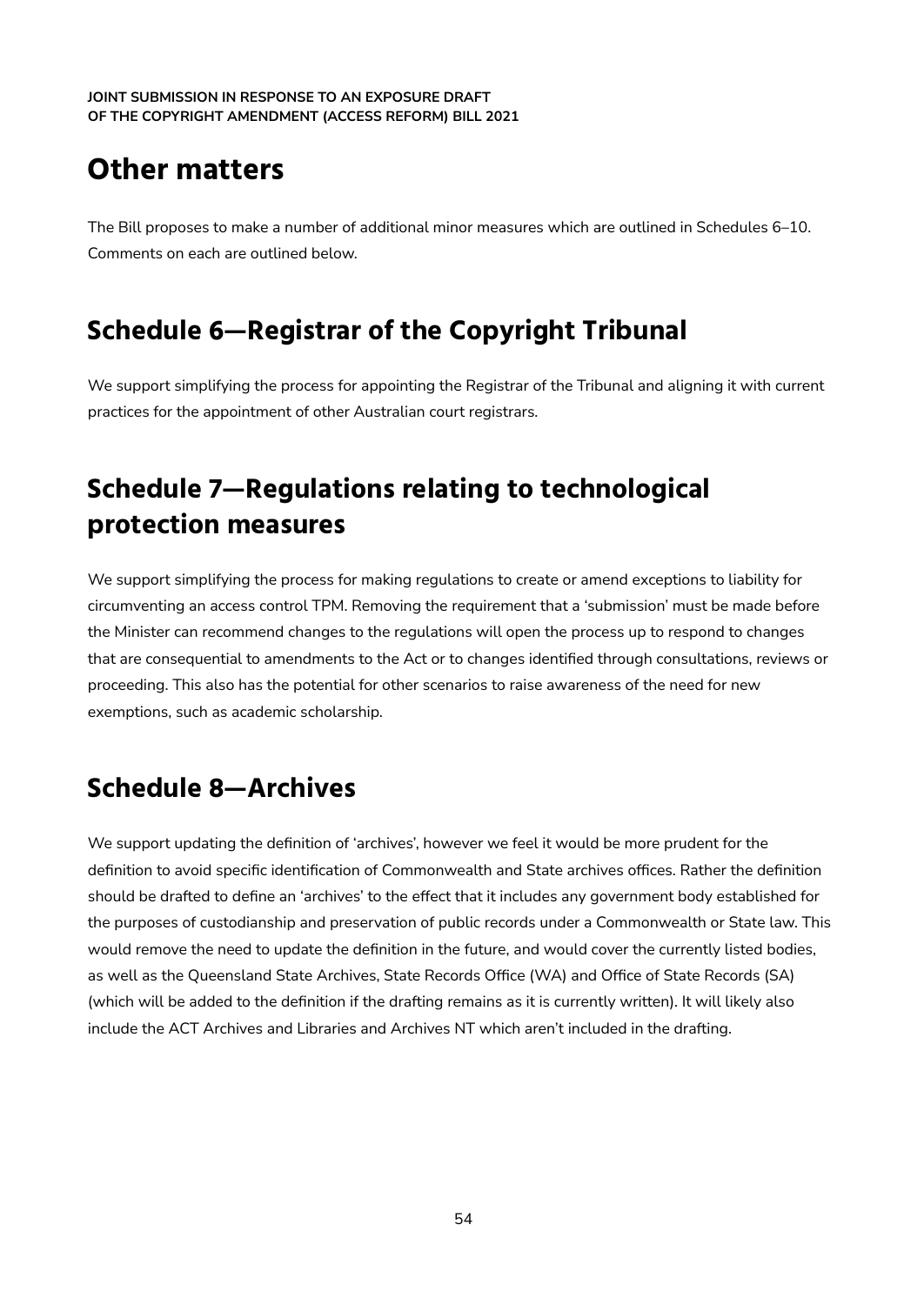## <span id="page-58-0"></span>**Schedule 9—Referrals**

We support the use of consistent language to the extent possible in the Act. As such, we support the move to improve the consistency of language referring to applications and references to the Tribunal in the Act.

## <span id="page-58-1"></span>**Schedule 10—Notifiable instruments**

We support updating the mode of notification required by the Act by changing references to 'by notice in the Gazette' to 'by notifiable instrument' in the relevant provisions.

## <span id="page-58-2"></span>**Legislative drafting**

Generally, we welcome the focus on introducing consistency into the Act taken in the Bill. We also support the layout changes that will be added. Subheadings and other stylistic decisions help users to understand the provisions in the Act.

Where possible, we encourage the Department to prioritise easy-to-read drafting. We agree with NSLA that this will increase understanding by smaller libraries, archives and collecting institutions and members of the public.